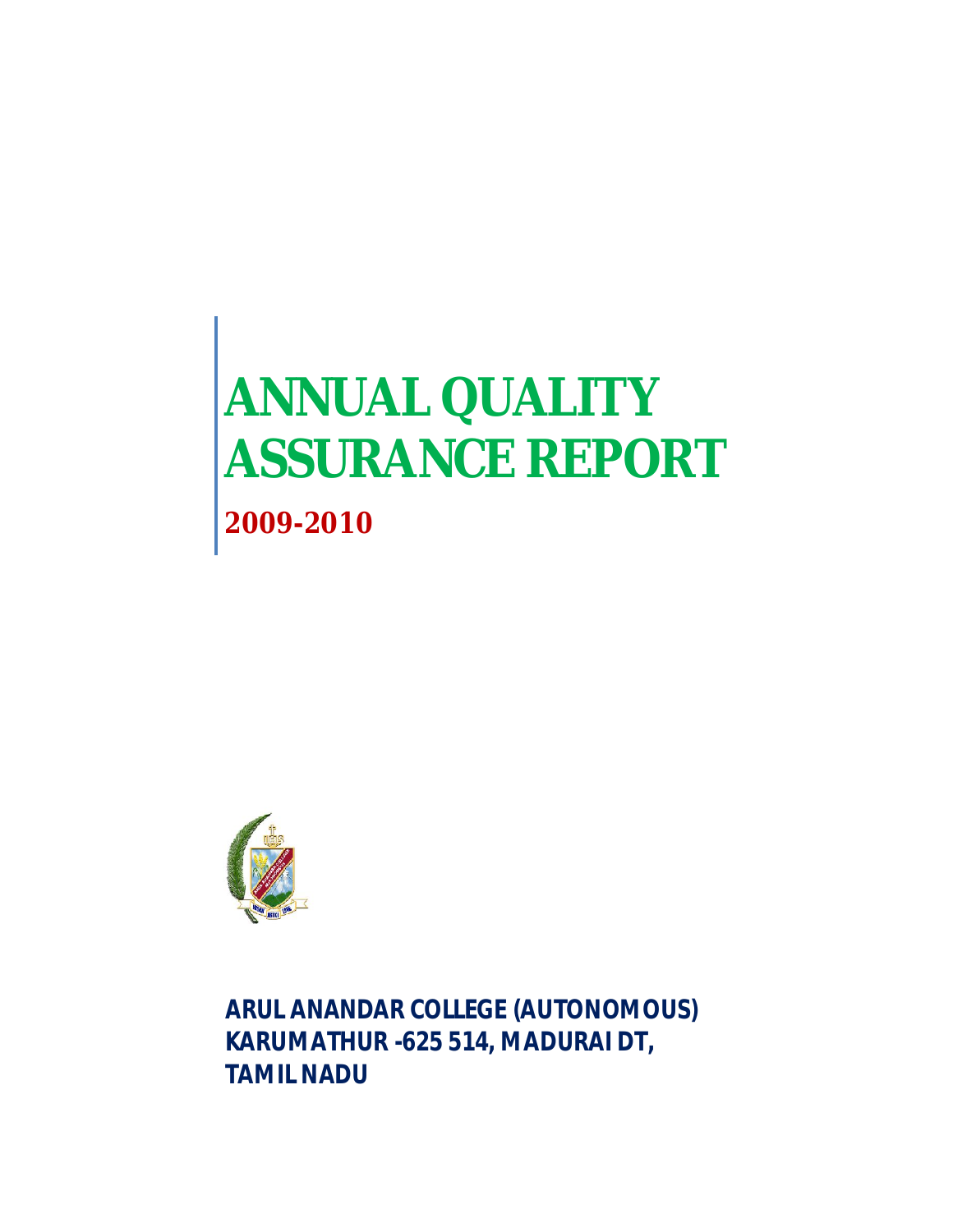# **Preface**

The AQAR of Arul Anandar College for the year 2009-2010 focuses on Quality Higher Education by providing supportive structures and strengthening extension facilities.

To enhance the teaching, LCD projectors, laptops and additional seminar halls are provided. Such facility has promoted increased number of seminars, conferences and workshops for students, scholars and teachers. Also it has strengthened the learning ability of the slow, medium and fast learners.

In order to utilize the existing infrastructure facilities to the maximum, the Management has encouraged the staff members to do research, consultancy and extension. The academia is further supported by the non-teaching who serve promptly and regularly. Further the nonteaching staff members in the college office have obtained scholarships for different categories of students from the Department of Social Welfare to a tune of Rs.68 Lakhs.

During 2009-10, Awards of Excellence are instituted in the names of former Rectors, Secretaries, Principals, and other Jesuits who worked and built this academia over the past 40 years. The Awards of Excellence for the Best Teacher in Aided, Self-Financed & Management are instituted with a citation and a cash award of Rs.1500/- . Similarly the Awards of Excellence are given to the Best Non-Teaching staff with a citation and a cash of Rs.1500/-. The Best UG student, the Best PG student and the Best student in Extension are also awarded with a citation and cash award of Rs.1000/-.

The IQAC constantly reminds the Management, Heads of Departments, the Teaching fraternity, the Non-Teaching community and the Students to enhance quality in all their activities. Arul Anandar College is moving forward each year by imparting Quality Higher Education to the students.

 **Fr. Dr. Xavier Vedam S.J**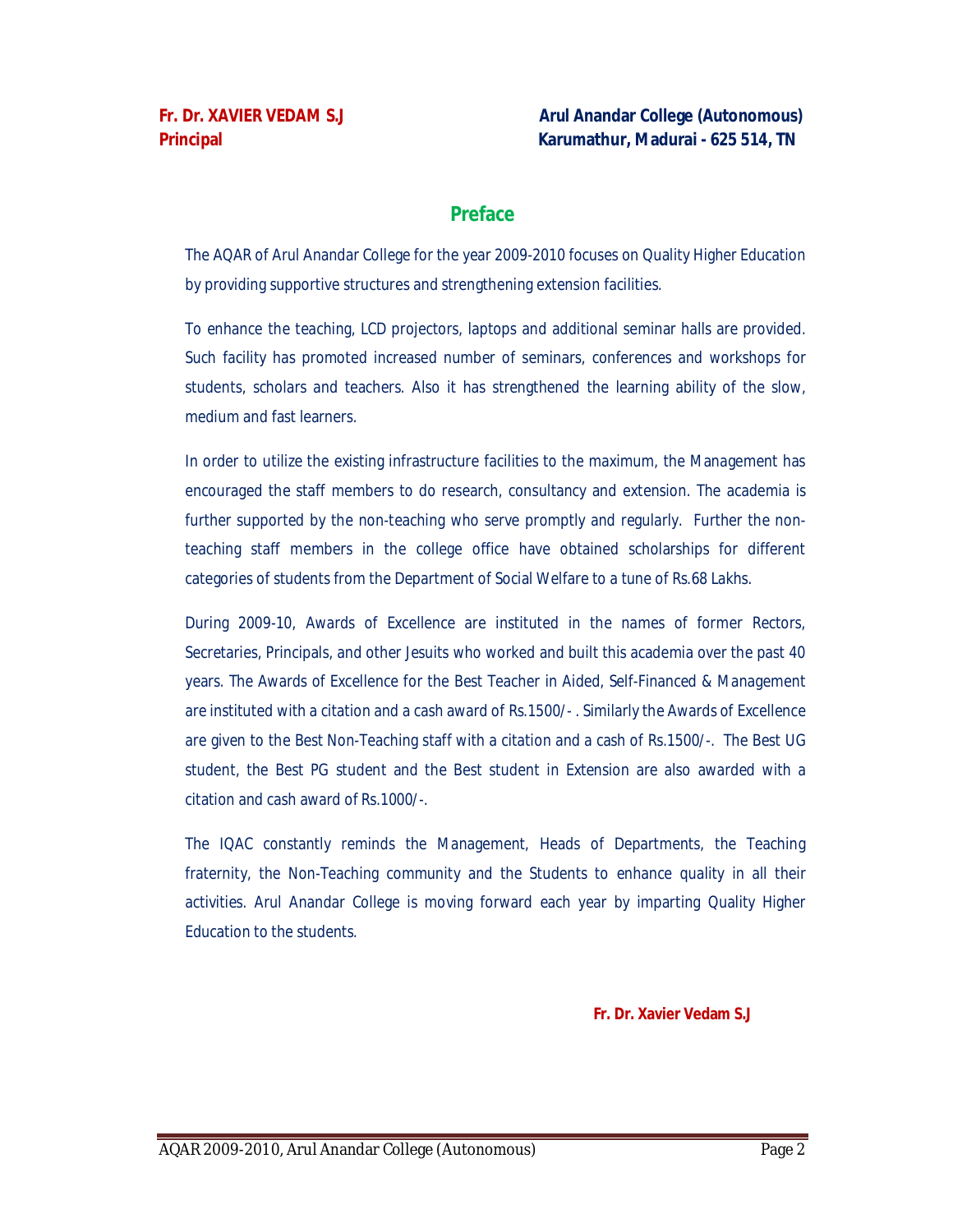# **ANNUAL QUALITY ASSURANCE REPORT 2009-2010**

# **PART A**

# **PLAN OF ACTION 2009-2010**

- The Management has planned to provide additional Computers and LCD to each PG department and UG Science departments. Computer interfaced facilities will be provided to the office of the Controller of Examination.
- Digitalized and visual based learning materials will be provided to the spoken English Laboratory named AACCESS.
- Fifteen additional class rooms under construction will be provided for PG departments along with Seminar Hall, Soil Conservation Laboratory, Ph.D Scholar Room and PG. Faculty Room. The newly proposed Arrupe Birth Centenary Academic Block is designed to have ramps for physically challenged students.
- As per NAAC Peer team recommendation, new Laboratories for Physics and Chemistry are planned with adequate infrastructure.
- Starting of innovative and relevant employable courses such as B.P.Ed., and M.B.A are considered and accordingly feasibility studies are conducted and the resources are planned.
- While the WILL Phone connectivity is in use, the Optical Fibre Internet Connectivity of 2 MPS is planned with the assistance of BSNL.
- The faculty members in PG and UG departments while taking up major and minor research projects from UGC and DST will be requested to plan for projects that popularize Science and Technology in rural communities.
- In collaboration with the Department of DST, DAE-IGCAR, it has been planned to pave a way for research with International Neutrino Organisation, Mumbai. Faculty members of the Department of Physics are planning to have research collaboration with International and National Laboratories in S. Korea and Indur.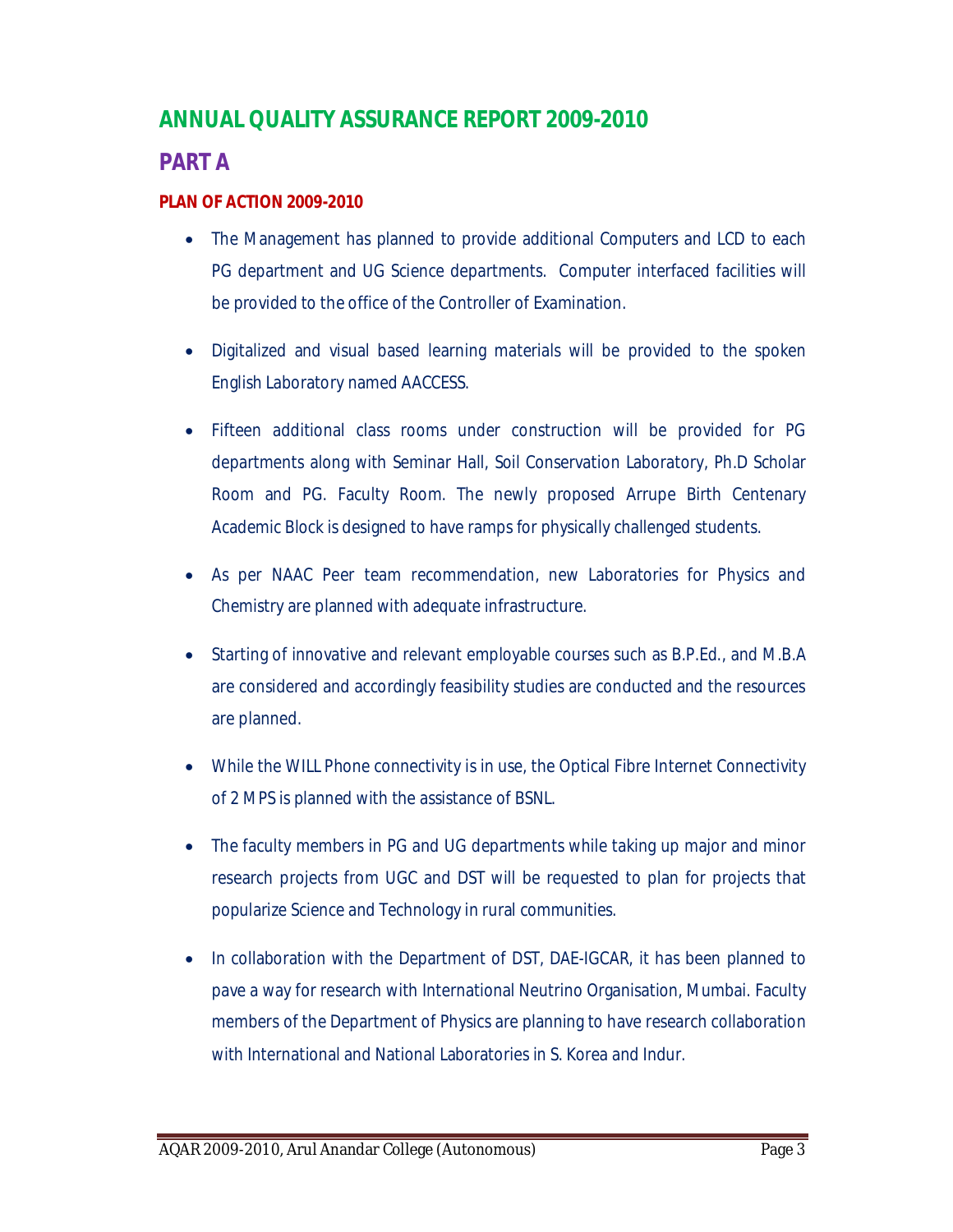# **ANNUAL QUALITY ASSURANCE REPORT 2009-2010**

# **PART B**

#### **CRITERION-WISE DESCRIPTION OF ACTIVITIES**

#### **1. Activities reflecting the goals and objectives of the Institution**

The academic programs, research focus, community services are geared towards the development of the students, so that they can compete effectively with others both in academics and soft skills.

#### **2. New Academic Programs initiated (UG and PG)**

Nil

#### **3**. **Innovations in curricular designs and transactions**

The new CBCS pattern introduced last academic year as per the guidelines of Tamil Nadu Government is further extended by incorporating non-major electives and computer based courses. The faculty members were encouraged to prepare e-learning materials for the benefit of students.

#### **4. Inter disciplinary programs started**

Under the new CBCS pattern we have introduced Non Major Elective Papers where the major students have to take elective papers from other disciplines..

#### **5. Examination reforms implemented**

Nil

#### **6. Candidates qualified: NET/ SLET/GATE etc.,**

Nil

#### **7**. **Initiative towards Faculty Development Programs**

Total number of faculty development programs - 5

- Refresher Program for Teaching staff on Research and Consultancy was conducted on 16<sup>th</sup> June 2009
- Orientation cum Refresher Course was conducted for the newly appointed Management and Self-Financed Staff on 17 and 18<sup>th</sup> July of 2009.
- Orientation on Leadership Skills for Student Representatives was organized on 27,28<sup>th</sup> July 2009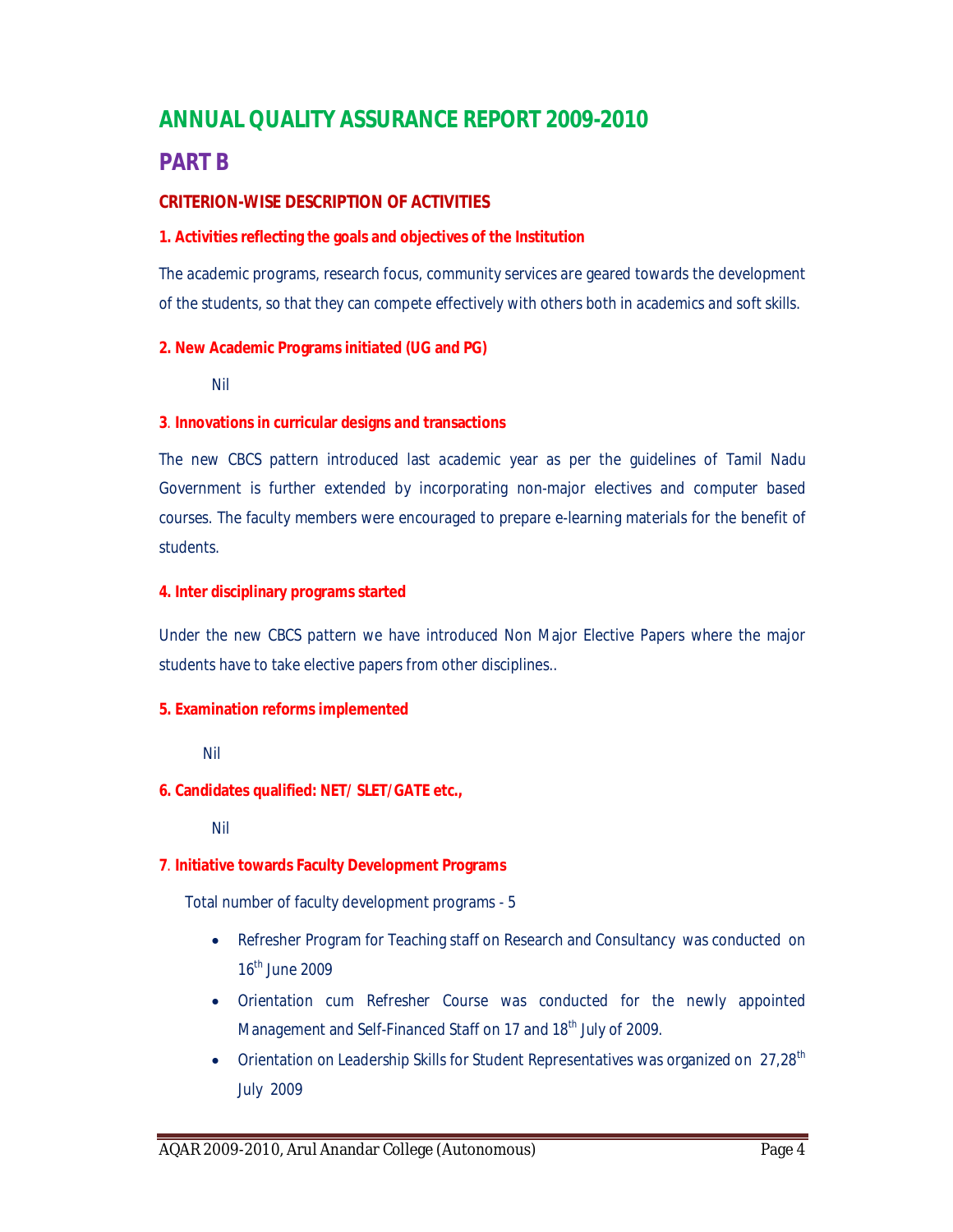- A faculty Development program on Communication and Class room Management was organized for the Self-Financed Staff members from 26<sup>th</sup> to 28<sup>th</sup> October 2009.
- Refresher program for the Teaching staff on Multimedia Learning Materials was conducted on 13th March 2010.

#### **8. Total No. of Seminars / Workshops conducted**

| National         |    |
|------------------|----|
| State Level      | 9  |
| Regional         | 11 |
| Guest Lectures   | 21 |
| <b>Workshops</b> | 3  |

#### **National Level Seminars / Conferences**

| S.No. | <b>Department</b>                       | <b>Date</b>           | <b>Title</b>                                       | <b>Sponsor</b>    |
|-------|-----------------------------------------|-----------------------|----------------------------------------------------|-------------------|
| 1.    | Computer Science &                      | 09.12.2009            | Conference<br>Data<br><b>National</b><br><b>on</b> | <b>UGC-TNSCST</b> |
|       | Information Technology &<br>Management. | $\boldsymbol{\alpha}$ | Mining and its Applications                        |                   |
|       |                                         | 10.12.2009            |                                                    |                   |
| 2.    | Philosophy                              | 12.01.2010            | National Seminar on "Ethics and                    | <b>UGC</b>        |
|       |                                         | $\alpha$              | Praxis for Democracy"                              |                   |
|       |                                         | 13.01.2010            |                                                    |                   |
| 3.    | Economics                               | 28.01.2010            | National Conference on Global                      | <b>UGC</b>        |
|       |                                         | &                     | <b>Financial</b><br><b>Crisis</b><br>its<br>and    |                   |
|       |                                         | 29.01.2010            | Implications on Indian Economy                     |                   |
| 4.    | <b>Rural Development Science</b>        | 04.03.2010            | <b>National</b><br>Seminar<br>Climate<br>on        | <b>UGC</b>        |
|       |                                         | &                     | Change<br>Development<br>and                       |                   |
|       |                                         | 05.03.2010            | <b>Alternatives</b>                                |                   |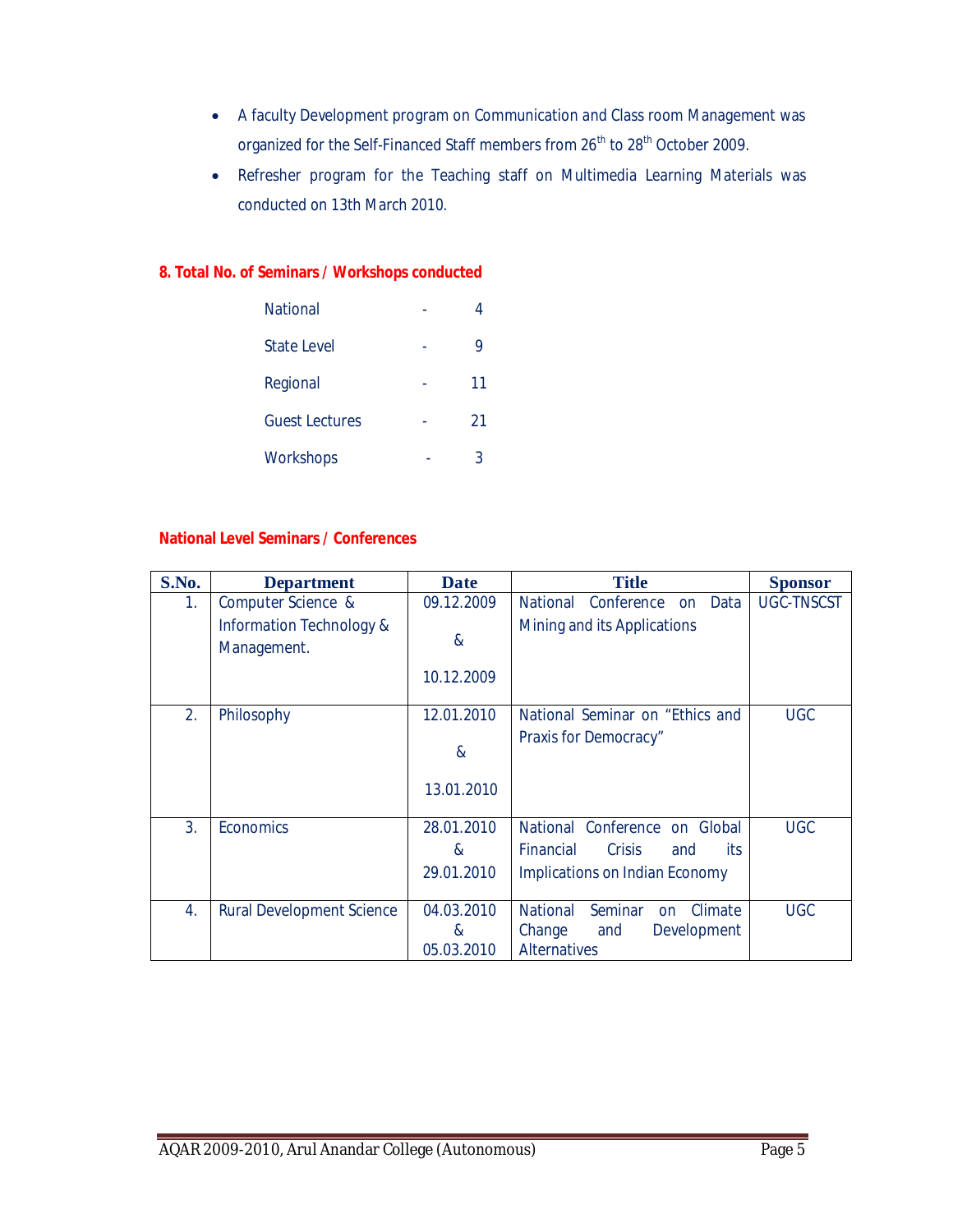# **State Level Seminars /Workshops**

| S.No.            | <b>Department</b>                       | <b>Date</b>                   | <b>Title</b>                                                                                                             |
|------------------|-----------------------------------------|-------------------------------|--------------------------------------------------------------------------------------------------------------------------|
|                  | <b>UGC Sponsored</b>                    |                               |                                                                                                                          |
| 1.               | <b>History</b>                          | 25.09.2009                    | <b>RACISM - A Historical Overview</b>                                                                                    |
| 2.               | <b>RDS</b>                              | 06.01.2010                    | Institutionalizing Open and Distance Learning<br>for Livelihood Promotion at Aruppe Centre for<br><b>Policy Research</b> |
| 3.               | <b>Mathematics</b>                      | 01.03.2010                    | New Insights in Modern Topology                                                                                          |
| $\overline{4}$ . | Chemistry                               | 02.03.2010                    | <b>Expanding Frontiers in Chemistry (EFC-10)</b>                                                                         |
|                  | <b>Institution Sponsored</b>            |                               |                                                                                                                          |
| 5.               | <b>Business Administration</b><br>(SFC) | 28.08.2009                    | <b>Corporate Social Responsibility Towards Ecology</b>                                                                   |
| 6.               | <b>Physical Education (SFC)</b>         | 24.02.2010<br>&<br>25.02.2010 | Examination<br>Workshop<br>Officiating<br>on<br><b>on</b><br>Handball                                                    |
| 7.               | Mathematics (SFC)                       | 08.03.2010                    | <b>Emerging Trends in Applied Mathematics</b>                                                                            |
| 8.               | Computer Science (SFC)                  | 12.03.2010                    | <b>Software Testing</b>                                                                                                  |
| 9.               | Commerce (SFC)                          | 17.03.2010                    | <b>Emerging Trends in Business and Commerce</b>                                                                          |

# **Regional Level Programs Sponsored by Arul Anandar College**

| S.No. | <b>Department</b> | <b>Date</b>  | <b>Title</b>                                        |
|-------|-------------------|--------------|-----------------------------------------------------|
|       |                   |              |                                                     |
| 1.    | Tamil             | 10.09.2009 & | Muthamizh Sangamam                                  |
|       |                   | 11.09.2009   |                                                     |
|       |                   |              |                                                     |
| 2.    | <b>Physics</b>    | 22.01.2010   | PHYSAAC ' 10                                        |
| 3.    |                   |              |                                                     |
|       | History           | 29.01.2010   | Fr.J.B.Trincal S.J. Memorial Quiz for Rural Schools |
|       |                   |              |                                                     |
|       |                   |              |                                                     |
| 4.    | English           | 30.01.2010,  | <b>Theatre Fest</b>                                 |
|       |                   |              |                                                     |
|       |                   | 01.02.2010 & |                                                     |
|       |                   | 02.02.2010   |                                                     |
|       |                   |              |                                                     |
| 5.    | <b>History</b>    | 17.02.2010   | State Level Quiz for De Britto Rolling Cup          |
|       |                   |              |                                                     |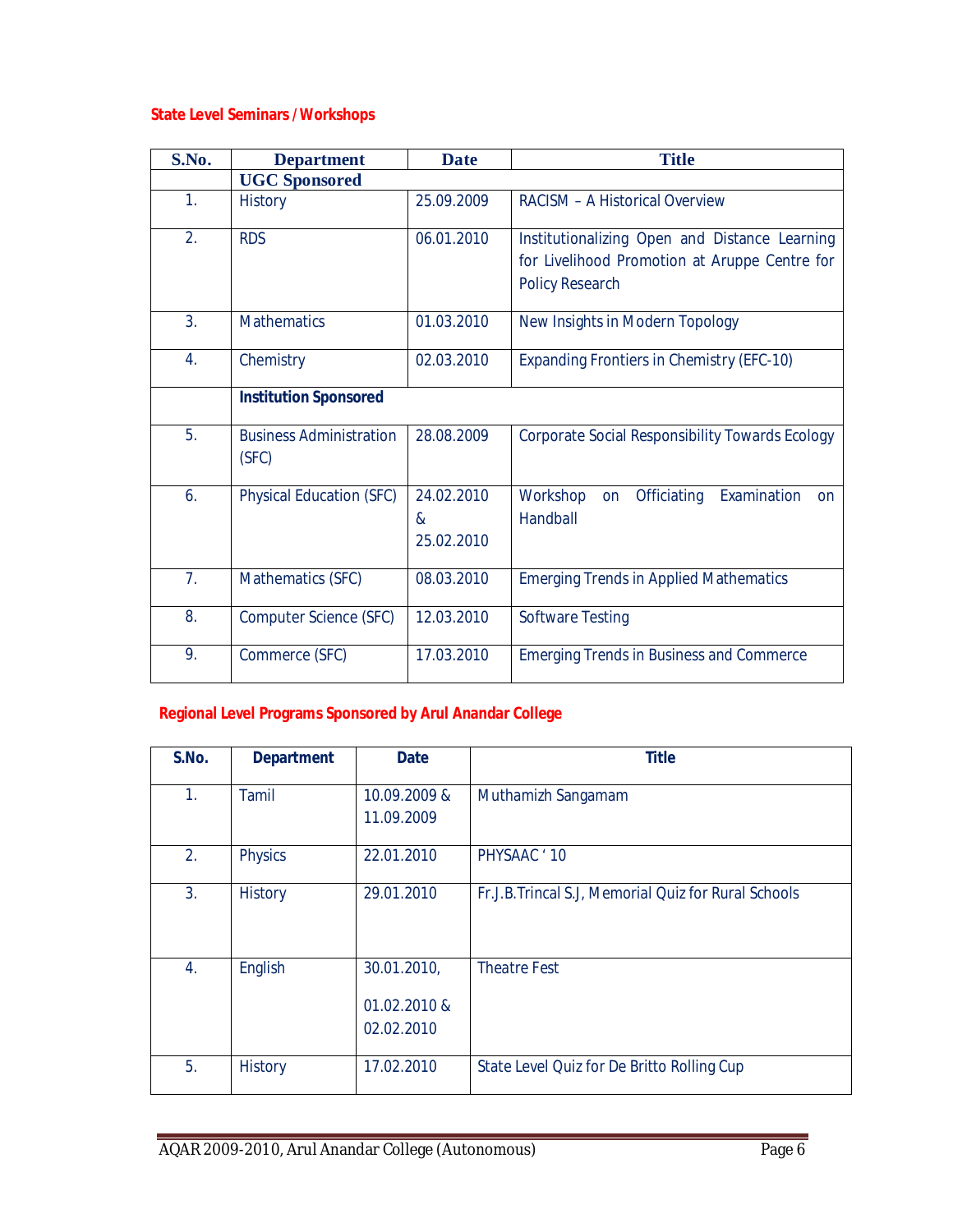| 6.  | <b>Mathematics</b>                       | 02.03.2010                  | MATAAC-10                                        |
|-----|------------------------------------------|-----------------------------|--------------------------------------------------|
| 7.  | <b>BBA</b>                               | 03.03.2010                  | Elite'10 - Agenda                                |
| 8.  | IT&M                                     | 05.03.2010                  | Synora -10                                       |
| 9.  | <b>Religion &amp; Value</b><br>Education | 08.03.2010                  | <b>Bio Ethics Day</b>                            |
| 10. | <b>Physics</b>                           | 10.03.2010 &<br>11.03.2010  | <b>National Science Mela</b>                     |
| 11. | Economics                                | 10.03.2010 to<br>12.03.2010 | Intensive course on Recent Insights in Economics |

# **Guest Lectures arranged by the Departments**

| S.No.             | <b>Department</b>                 | <b>Date</b> | <b>Title</b>                                                                 |
|-------------------|-----------------------------------|-------------|------------------------------------------------------------------------------|
| 1 <sub>1</sub>    | <b>Physical Education</b>         | 10.07.2009  | Become a successful Person                                                   |
| 2.                | <b>Business</b><br>Administration | 16.07.2009  | Impact of Business on Ecology                                                |
| 3.                | IT&M                              | 28.07.2009  | Recent Trends in IT & Job Opportunities                                      |
| 4.                |                                   | 06.08.2009  | Tally, Accountancy - Practical Exposure                                      |
| 5.                | Commerce(SF)                      | 10.08.2009  | Linux                                                                        |
| 6.                |                                   | 19.08.2009  | <b>Present Bank Scenario</b>                                                 |
| 7.                | BBA (S)                           | 20.08.2009  | Art of Skill Development                                                     |
| 8.                | Tamil                             | 26.08.2009  | <b>Small Stories</b>                                                         |
| 9.                | BBA (SF)                          | 16.09.2009  | How to prepare for Entrance Examinations                                     |
| 10.               | IT&M                              | 29.09.2009  | Personality Development and Stress Management                                |
| 11.               | Commerce (SF)                     | 14.10.2009  | <b>Project Works</b>                                                         |
| $\overline{12}$ . | Mathematics (SFC)                 | 16.12.2009  | <b>Recent Trends in Mathematics</b>                                          |
| 13.               | BBA (SF)                          | 19.12.2009  | Practical Implications of Administrative Law and<br>Labour Law on Industries |
| 14.               | IT&M                              | 22.12.2009  | Networking                                                                   |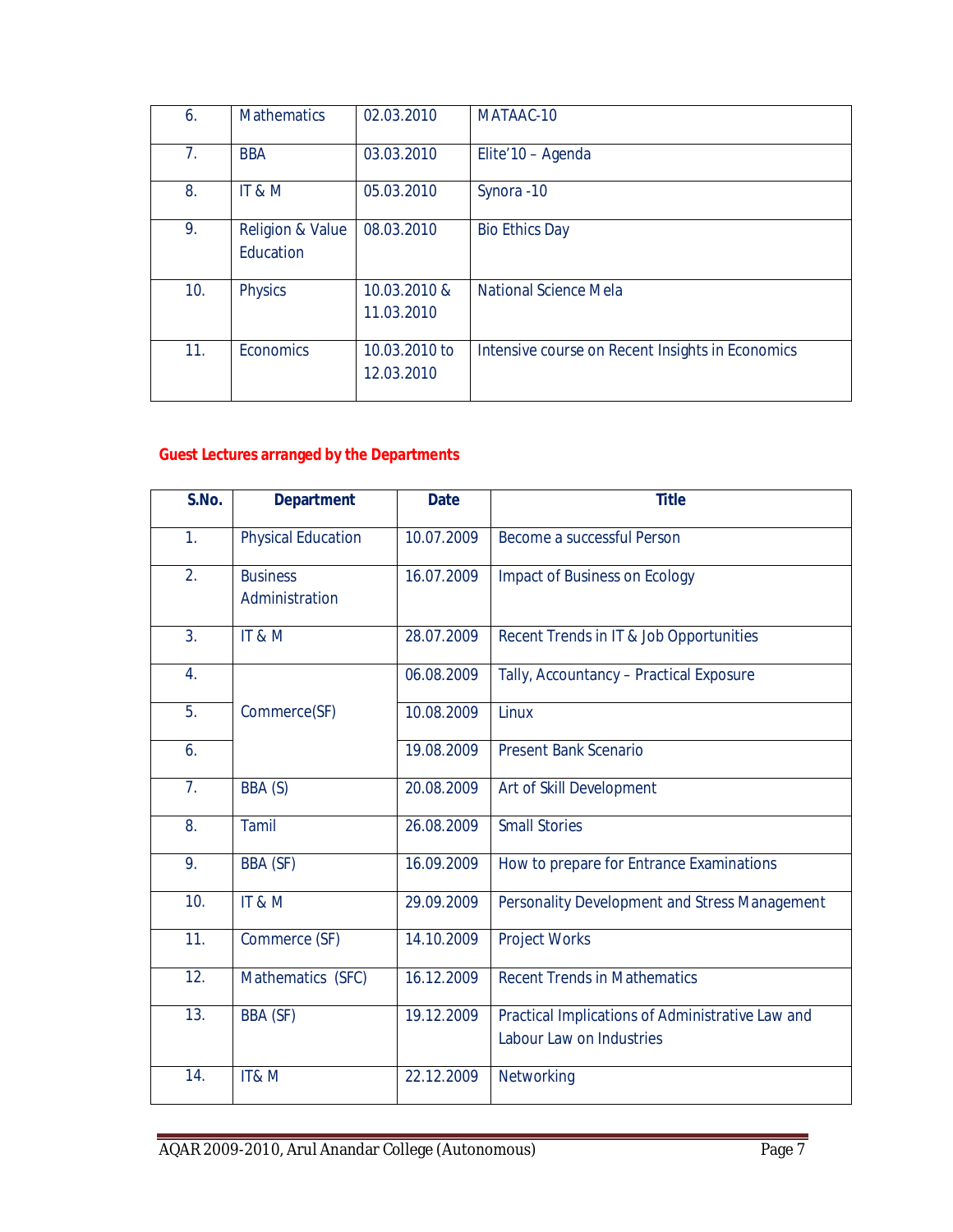| 15. | IT& M         | 28.01.2010 | <b>Supply Chain Management</b> |
|-----|---------------|------------|--------------------------------|
| 16. | <b>BBA</b>    | 29.01.2010 | <b>Carrier in Logistics</b>    |
| 17. | Commerce (SF) | 08.02.2010 | <b>Animation and VFX</b>       |
| 18. |               | 15.02.2010 | How to start an Industry?      |
| 19. | Hindi         | 22.02.2010 | <b>Man and Nature</b>          |
| 20. |               | 19.03.2010 | Introduction to NET            |
| 21. | IT & M        | 05.04.2010 | Advertising                    |
|     |               |            |                                |

# **Regional workshop / orientation programs**

| S.No. | <b>Department</b> | <b>Date</b> | <b>Title</b>                                                                                                            |
|-------|-------------------|-------------|-------------------------------------------------------------------------------------------------------------------------|
| 1.    | Commerce (SFC)    | 14.10.2009  | Orientation Program for Commerce Teachers in<br>Higher Secondary Schools in Madurai District                            |
| 2.    | <b>Physics</b>    | 03.12.2009  | Orientation cum Workshop for Rural Schools Science<br>Teachers of Usilampatti Educational<br>District,<br><b>TNSCST</b> |
| 3.    | <b>History</b>    | 24.02.2010  | Workshop on English Communication Skills                                                                                |

# **9. Research Projects**

**Major - NIL**

**Minor - 1**

# **Minor Research Project**

| SI. | Principal    | Funded     | <b>Project Title</b> | Reference No.  | Grant       |
|-----|--------------|------------|----------------------|----------------|-------------|
| No. | Investigator | by         |                      |                |             |
|     |              |            |                      |                |             |
|     | Dr. S. Arul  | <b>UGC</b> | Child Labour in      | F.MRP-3181/09  | Rs.80,000/- |
|     | Prasad       |            | Floriculture         | (MRP/UGC-SERO) |             |
|     |              |            |                      | September 2009 |             |
|     |              |            |                      |                |             |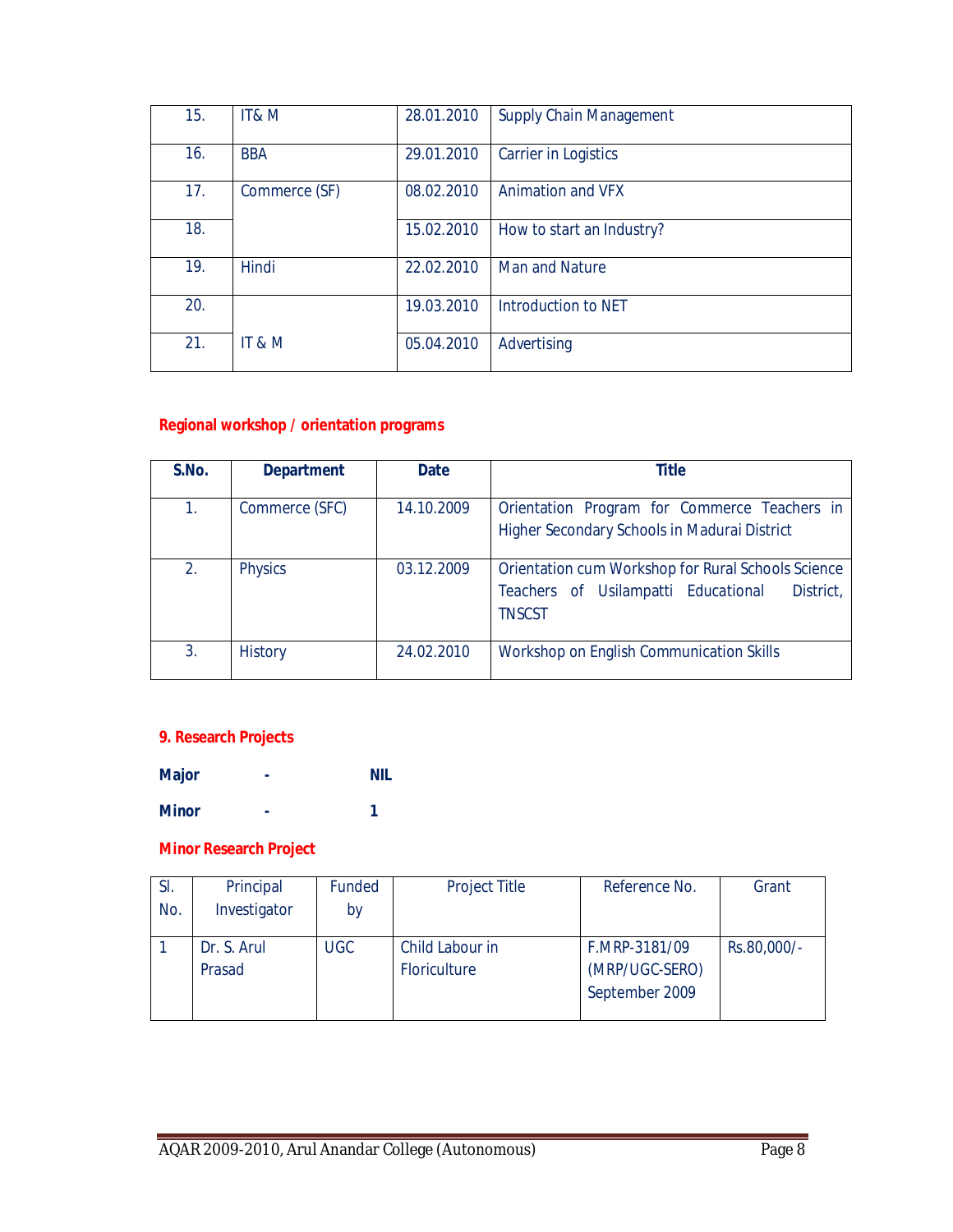## **10. Patents generated, if any :**

Nil

#### **11. New Collaborative Research Programs**

Nil

#### **12. Research Grants received from the various agencies**

Dr. S. Arul Prasad - UGC Research grant Rs. 80,000/-

### **13. Details of Research Scholars registered for Ph.D during 2009-2010**

#### **Department of Economics Conomics Conomics Conomics Conomics Conomics Conomics Conomics Conomics Conomics Conomics Conomics Conomics Conomics Conomics Conomics Conomics Conomics Conomics**

| S.No.          | <b>Guide</b>              | <b>Scholar</b>        | Date of             |
|----------------|---------------------------|-----------------------|---------------------|
|                |                           |                       | <b>Registration</b> |
| $\mathbf{1}$ . | Dr. K. Alamar             | Mr. V. Veluchamy      | 18.03.2010          |
|                |                           | Mr. S. Senthil Raj    | 2009                |
| 2.             | Dr. S. Michael John Peter | Ms. M.I. Kohila Vani  | 04.12.2009          |
|                |                           | Ms. Sornam            | 25.02.2010          |
|                |                           | Mr. M. Thangeswaran   | 08.04.2010          |
|                |                           | Mr. K. Balamurugan    | 25.04.2010          |
|                |                           | Mr. P. Satheesh Kumar | 30.04.2010          |
|                |                           | Mr. K. Elangovan      | 30.04.2010          |
| 3 <sub>1</sub> | Dr. N. Murali             | Mr. Paramasivam       | 28.08.2009          |
|                |                           | Ms. P. Jayashree      | 02.12.2009          |
| 4.             | Dr. M. Maria John Kennedy | Ms. K. Usha           | 01.07.2009          |
|                |                           | Ms. S. Saranya Devi   | 11.01.2010          |
| 5.             | Dr. M. James Antony       | Ms. R. Nalayini       | 11.02.2010          |
|                |                           | Mr. Senthil Mohideen  | 21.04.2010          |
|                |                           | Mr. P. Karad Kari     | 25.04.2010          |
|                |                           | Mr. Madhu Sudhanan    | 29.04.2010          |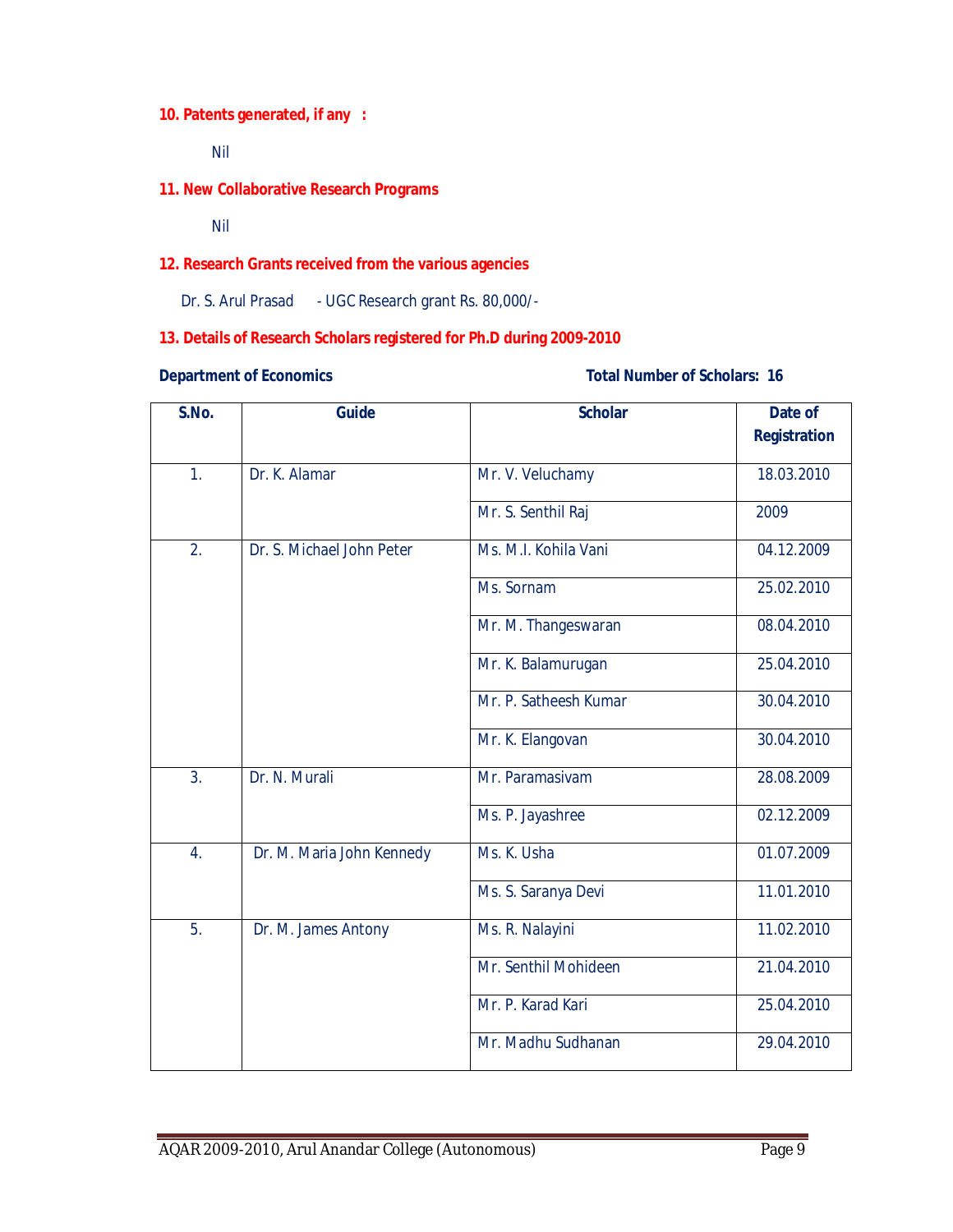# **Department of Commerce**

| Guide            | <b>Scholar</b>         | <b>Date of Registration</b> |
|------------------|------------------------|-----------------------------|
| Dr. K. Aiyadurai | Mrs. A. Margaret Divya | 03.03.2010                  |
|                  | Mr. K. Jeyabalan       | 17.03.2010                  |

# **14. Citation index of faculty members and impact factor**

Nil

#### **15. Honors and Awards to the faculty**

| S.No. | <b>Date</b> | Name of faculty                          | <b>Recognition</b>                                                     |
|-------|-------------|------------------------------------------|------------------------------------------------------------------------|
| 1.    | 09.07.2009  | Dr. M. Lellis Thivagar<br>(Mathematiacs) | Tamil Nadu Scientist Award 2008-09                                     |
| 2.    | 19.09.2009  | Mr. P. Andrews Kennedy<br>(NSS)          | Madurai Kamaraj University NSS Award                                   |
| 3.    | 10.11.2009  | Capt. M. Lellis Thivagar<br>(NCC)        | Promotion from Lieutenant to Captain                                   |
| 4.    | 21.02.2010  |                                          | Appreciation for commendable service by<br>NCC Group Commander, Trichy |

### **Doctoral Degrees awarded**

| S.No.         | <b>Date</b> | <b>Name</b>                               | <b>Thesis Title</b>                                                                                   | <b>University</b>                    |
|---------------|-------------|-------------------------------------------|-------------------------------------------------------------------------------------------------------|--------------------------------------|
|               | 14.10.2009  | Fr. V. Gilburt Camillus S.J.<br>(English) | <b>Decolonizing Human</b><br>Consciousness: "A Study of<br>the selected Novels of<br>Nadine Gordimer" | Madurai Kamaraj<br><b>University</b> |
| $\mathcal{P}$ | 05.05.2010  | Mr. J.S.A. Casimir Raj<br>(RDS)           | A Sociological Study on<br>Communication and<br>Development                                           | Madurai Kamaraj<br><b>University</b> |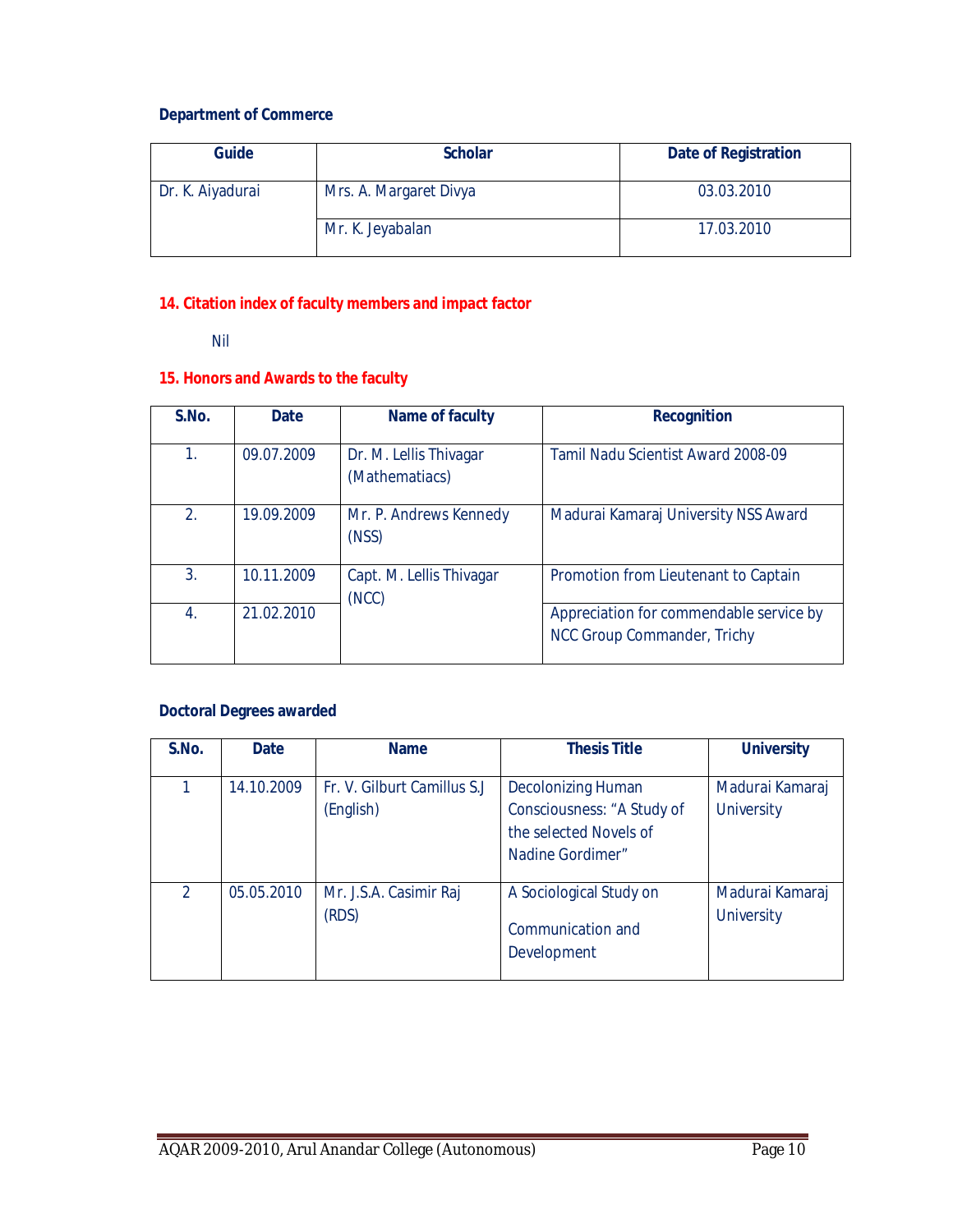#### **16. Internal resources generated**

- A sum of Rs.20,97,000/- was sponsored by Mr.S.Xavier Britto, Chairman, INDEV Group of Companies towards Late. Mr. A.Michael Raj Teacher Memorial Stadium & Logistics Centre Project.
- The teaching faculty, non-teaching staff and the students have contributed a sum of Rs.2,07,725/- towards Fr.C.Montaud Hockey Tournament.

#### **17. Details of departments getting SAP/COSIST (ASSIST)/DST.FIST, etc Assistance/ recognition**

Nil

#### **18. Community Services**

| S.No.            | <b>Date</b>                 | <b>Unit</b>    | <b>Service</b>                                                                                        |
|------------------|-----------------------------|----------------|-------------------------------------------------------------------------------------------------------|
| 1 <sub>1</sub>   | 29.06.2009                  |                | Blood Donation Camp at Vadamalayan Hospital, Madurai                                                  |
| 2.               | 06.10.2009                  |                | Blood Donation Camp at Meenakshi Mission Hospital,<br>Madurai                                         |
| $\overline{3}$ . | 06.10.2009                  |                | Awareness Rally on Hazards of Plastics                                                                |
| 4.               | 23.10.2009                  | <b>NSS</b>     | Blood Donation Camp at Madurai Medical College,<br>Madurai                                            |
| 5.               | 15.11.2009                  |                | Seven days special Camp on Health and Hygiene at<br>Jothimanickam village, Usilampatti                |
| 6.               | 12.03.2010<br>$-18.03.2010$ |                | Seven days special camp on Aids Awareness at<br>Munduvelampatti                                       |
| 7 <sub>1</sub>   | 25.11.2009                  | <b>NCC</b>     | Iodine deficiency awareness rally at Usilampatti                                                      |
| 8.               | 15.12.2009                  | <b>YRC</b>     | Blood donation - 60 units Government Rajaji Hospital,<br>Madurai.                                     |
| 9.               | 22.02.2010                  |                | First Aid Training Program conducted by St. John's<br>Ambulance, Thirumangalam                        |
| 10.              | 23.02.2010                  |                | ENT camp at Checkanurani                                                                              |
| 11.              | 23.02.2010                  | <b>ROTRACT</b> | Haemoglobin test for 10 <sup>th</sup> and +1 Girl students of Govt.<br>Kallar Higher Secondary School |
| 12.              | Weekly<br>once              | <b>ARISE</b>   | Social Experience Program for College students in nearby<br>villages.                                 |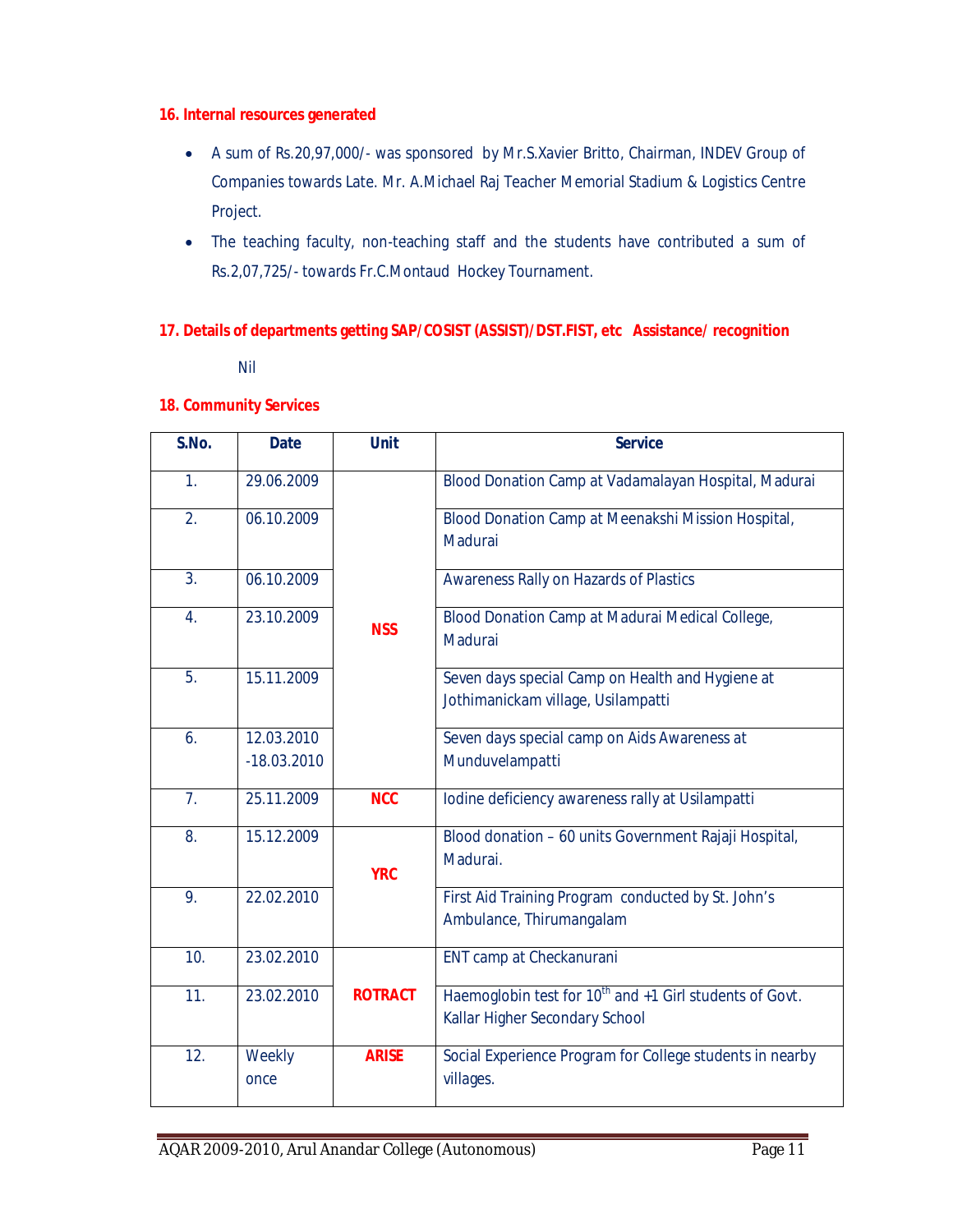#### **19. Teachers and Officers newly recruited**

#### **New Officials**

- 1. Dr. I. Devanan Deputy Principal (SFC)
- 2. Mr. A. Michael Raj Vice Principal (SFC)

#### **Newly appointed Teachers**

#### **Aided Courses – Management Staff**

- 1. Mr. T.James Packiaraj (English)
- 2. Ms. R.Mini Harigovind (Hindi)
- 3. Mr. H.Lourduraj (Philosophy)
- 4. Ms. P.Thanga Jothi (Physics)
- 5. Ms. A.Zaheetha Banu (Physics)
- 6. Mrs. B.Kathereen (Chemistry)
- 7. Ms. P.Mary Elizabeth (RDS)
- 8. Rev.Dr.Michael Jeyaraj, S.J.(Counselling)
- 9. Ms. M.Jeyanthi (Counselling)

#### **Aided (Non-Teaching)**

Ms. S.Grasi

#### **Self- financed Courses (Teaching Staff)**

- 1. Ms. K.Rajarathi (English)
- 2. Ms. M.Virgin Arockia Mary (Commerce)
- 3. Ms. S.Jeyalakshmi (Business Administration)
- 4. Ms. M.Vijayalakshmi (Mathematics)
- 5. Ms. G.Balasaraswathy (Mathematics)
- 6. Ms. A.Jeyabharathi (Mathematics)
- 7. Ms. Niraja P.Rayan (Computer Science)
- 8. Ms. J.Margret Premalatha (Computer Science)
- 9. Ms. D.Pricilla Prem Rethina (Computer Science)
- 10. Mr. D.John Paul Antony (Computer Science)
- 11. Ms. M.Princia (Information Technology & Management)
- 12. Ms. Mary Filma (Information Technology & Management)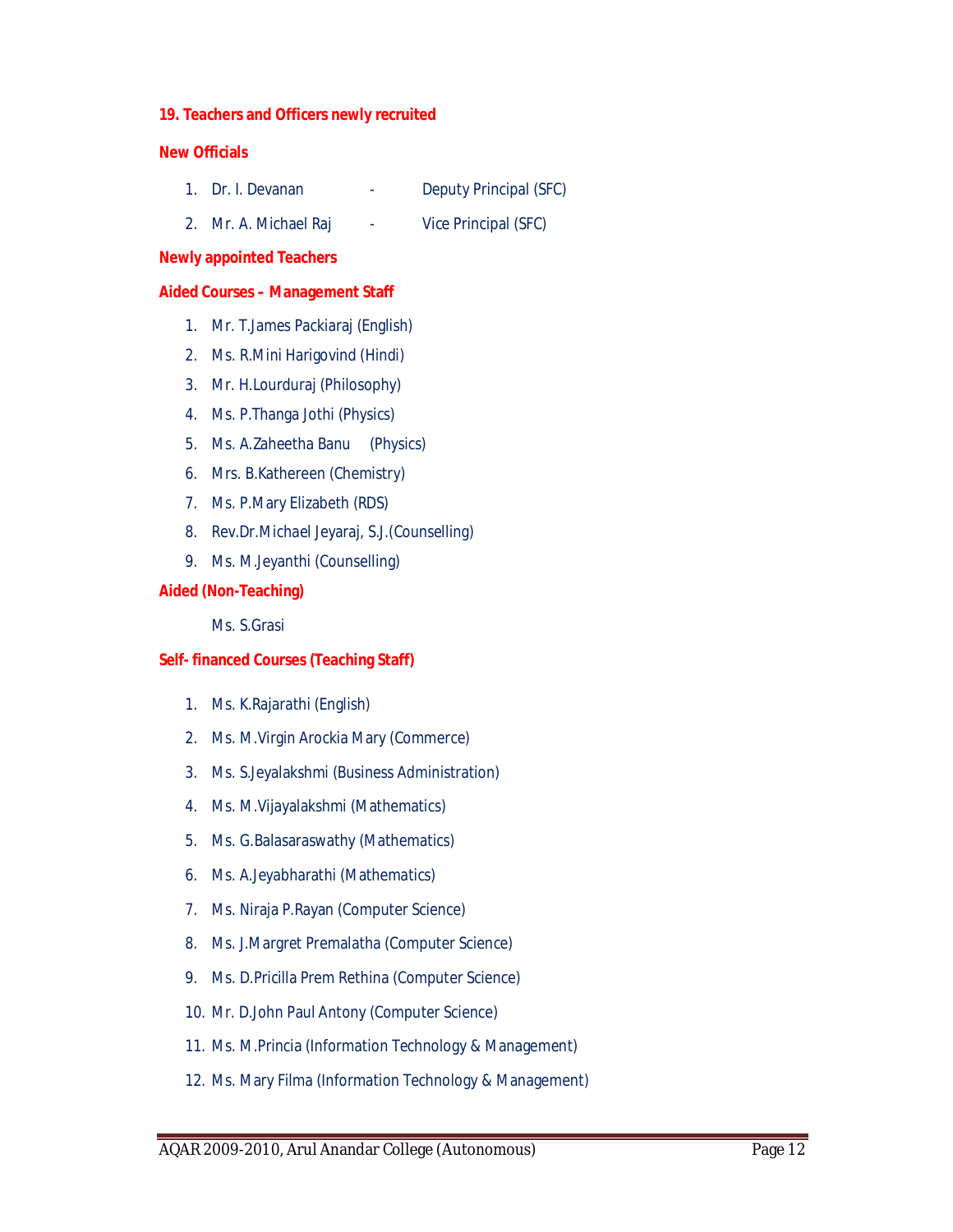- 13. Ms. V.Karthika Devi (Information Technology & Management)
- 14. Mr. S.Arun Prasad (Information Technology & Management)
- 15. Mr. L.Karuppaiah (Physical Education)

#### **Self-financed Courses (Non-Teaching Staff)**

Mr. B. Pandian

#### **20. Teaching – Non Teaching Staff ratio**

#### **2.3 : 1 (53 Teaching and 23 Non-Teaching Staff)**

#### **21. Improvements in the Library**

- Library Automation Software SOUL 1.0 version is updated to version 2.0.
- 5 KW UPS power back up batteries are installed in the Library.
- A bar code readable scanner has been purchased for e–entry registration

#### **22. New Books / Journals subscribed and their value**

- New Books 1500
- New Journals 6
- Total value of books and journals Rs. 4,16,767/-

#### **23. Courses in which student assessment of teachers is introduced and action taken on**

#### **Students' feedback.**

The students' assessment on teaching staff was carried out by IQAC.

- 85 staff members have been assessed by the students during the odd semester.
- 21 self- financed staff members were assessed during the even semester.
- Copies of the assessment report were given to the Management and to the individual teacher. Principal and Deputy Principal met the staff individually, appreciated them for their positive points and encouraged them to focus on areas that need attention.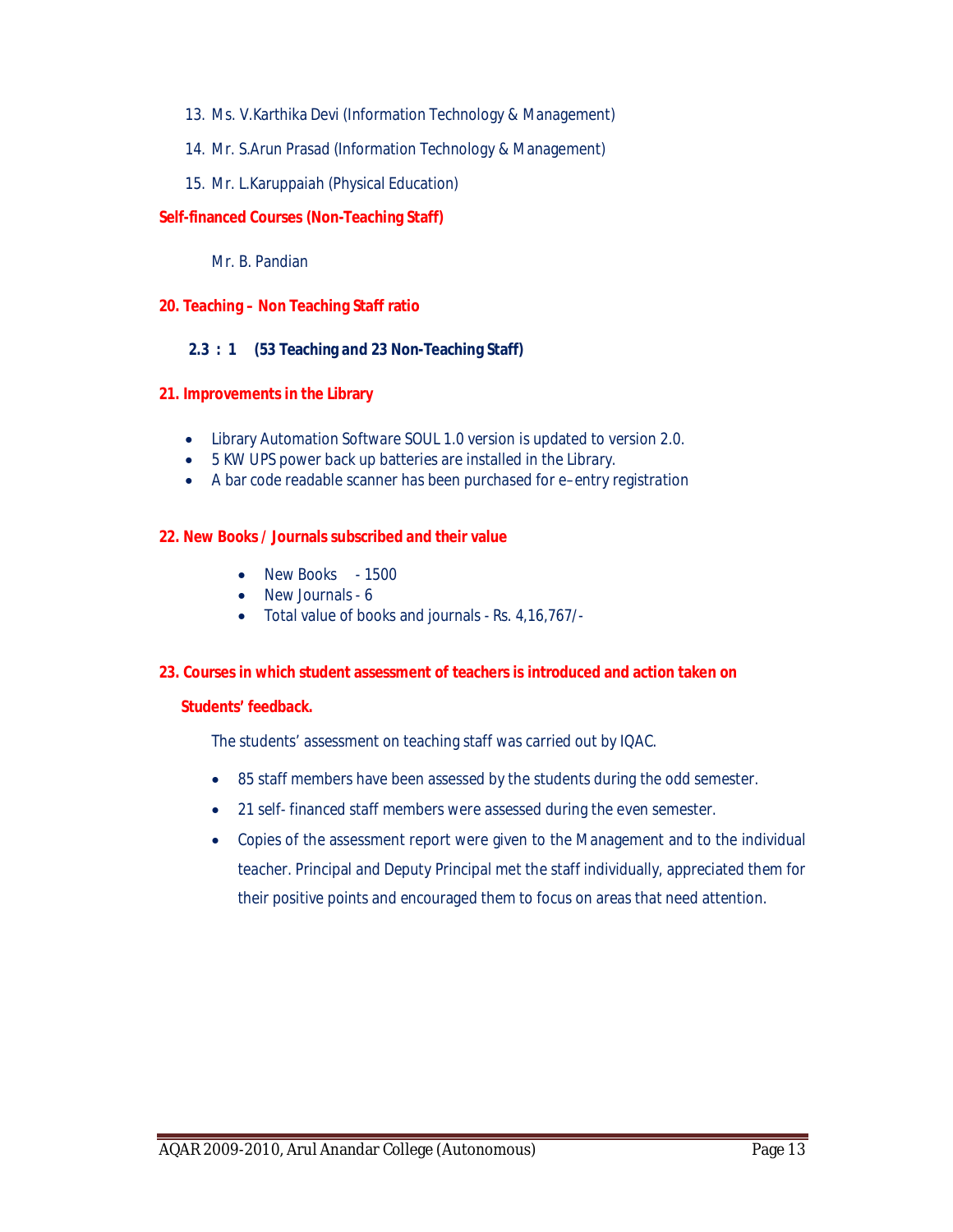#### **24. Unit Cost of Education**

| <b>Teaching Salary</b> | Rs. 3,92,04,712 |
|------------------------|-----------------|
| <b>Fees Collection</b> | Rs. 48,86,423   |
| Grant amount           | Rs. 1,40,70,000 |
|                        |                 |
|                        |                 |
|                        | Rs. 5,81,61,135 |

Total Number of students: 1003

Unit cost of Education is Rs. 57,987/-

#### **25. Computerization of administration and the process of admissions and examination**

#### **results, issue of certificates.**

Administration and admission process of the college has been computerized. The process of examination records like results, issue of certificates has been computerized.

#### **26. Increase in the Infrastructural facilities**

- A separate block has been provided for the PG departments RDS, Economics and Philosophy in the newly constructed Aruppe Birth Centenary academic building with a plinth area of 11,330 sq.ft. The seminar halls in the new block are fitted with LCD projectors, and computers
- Adequate laboratory facilities were provided to the departments of Physics, Chemistry and RDS with latest scientific equipment and modules.

#### **27. Technology Up gradation**

First phase Campus Net- working was completed and second phase initiated. Up gradation of existing website has been done.

#### **28. Computer and Internet Access and Training to Teachers and Students**

- A Language lab, Arul Anandar College Communicative English and Soft Skills (AACCESS) has been established. Students learn English using Home Theatre Technology with the headphone accessories.
- The Computer Science department has organized computer awareness programs and training workshop for the teaching and non-teaching staff.
- Students undergo computer literacy training in the computer lab.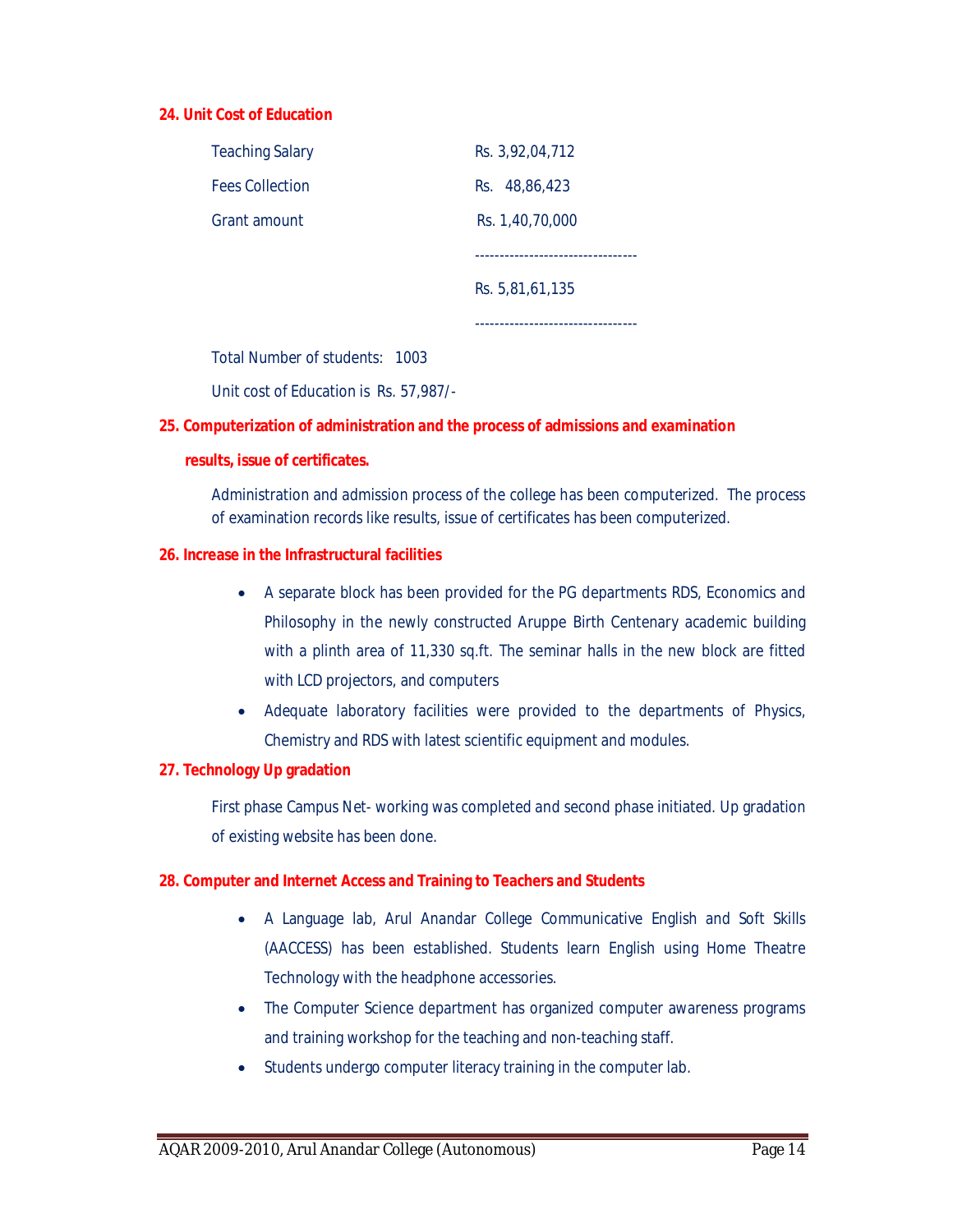- Every department has been given computer for technology up gradation in teaching and learning.
- Fr. Dr. J.L Gnanarethinam S.J. Browsing Centre provides internet access to the faculty and students
- Teachers use internet facilities to prepare power points for their teaching.

#### **29. Financial Aid to Students**

The student aid fund renders financial assistance to the deserving poor students of the college irrespective of caste or creed to meet their tuition, special, examination fee or to purchase books or to meet similar expenses. Along with the 42 various endowments, 7 new endowments worth of Rs.3, 72,000/- were instituted this year to help the deserving poor students.

#### **30. Activities and support from the Alumni Association**

Alumni Association of Arul Anandar College (AACAA) is involved in various welfare activities of the college. Members of the Association get together and interact regularly to identify and felicitate outstanding alumnus. AACAA is also making financial contributions (Rs.15,500/-) to help 31 poor students.

#### **31. Activities and support from the Parent-Teacher Association**

All the departments have conducted Parent Teachers' meeting during the academic year 2009-2010. Interaction between the parents and teachers took place regarding attendance and academic performance of the students.

#### **32. Health Services**

The Health Centre provides first aid medical services to the staff and students. Medicines mostly of first aid in nature are available in the centre. For serious cases the students are referred to the city hospitals. A medical check-up for UG/PG first year students has been carried out by the doctors from the local area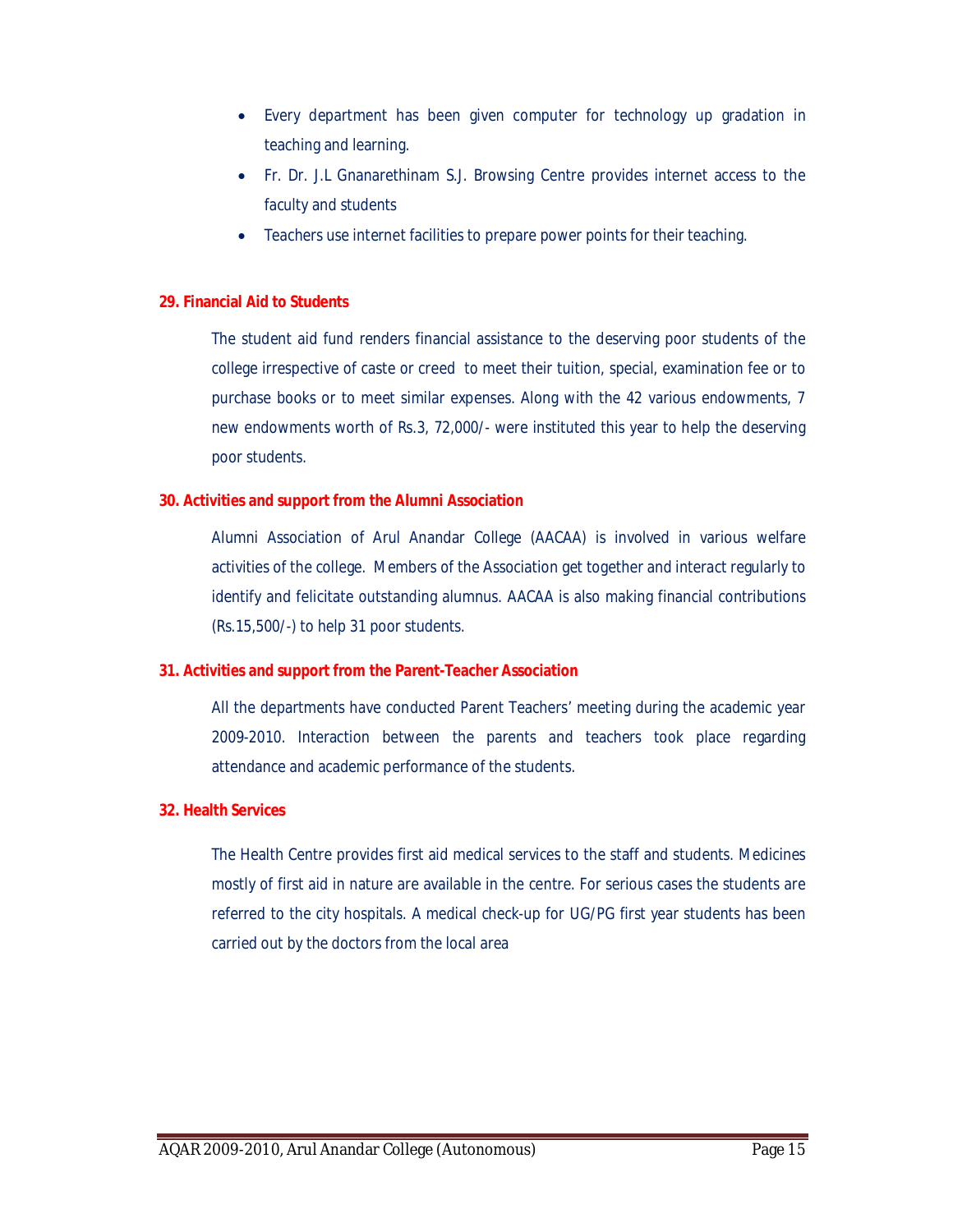#### **33. Performance in Sports Activities**

The Physical Education department has organized competitions, training, coaching of Sports activities for the students. The department has also coordinated students' participation in the inter-university and State level sports tournaments.

Physical Education department organized State level Inter-Collegiate Rev. Fr. C. Montaud S.J., Hockey Tournaments on 25<sup>th</sup> August 2009 and Rev. Fr. I. Prince, S.J., Memorial State Level Intercollegiate Football Tournament on 2<sup>nd</sup> September 2009 for men and women.

#### **University Blues**

- Basket ball Mr. K Velmurugan (Physical Education)
- Badminton Mr. K. Deepak (Physical Education)
- Hockey Mr. J. Saran Raj (History)

Mr. A. James Arockiaraj Kumar (History)

 Foot Ball Mr. T. Karthick (Economics)

#### **Madurai Kamaraj University 'C' Zone Representation**

| <b>Event</b>       |   | <b>Students</b> |
|--------------------|---|-----------------|
| <b>Foot Ball</b>   |   | 6               |
| <b>Volley Ball</b> | - | 2               |
| <b>Badminton</b>   |   | 4               |
| Kabadi             |   |                 |

#### **Madurai Kamaraj University 'C' Zone Tournaments**

- Winners in Badminton, Basketball, Hockey
- Runners in Volley ball, Kabadi, Football and Chess
- III Place in Hockey Champion Trophy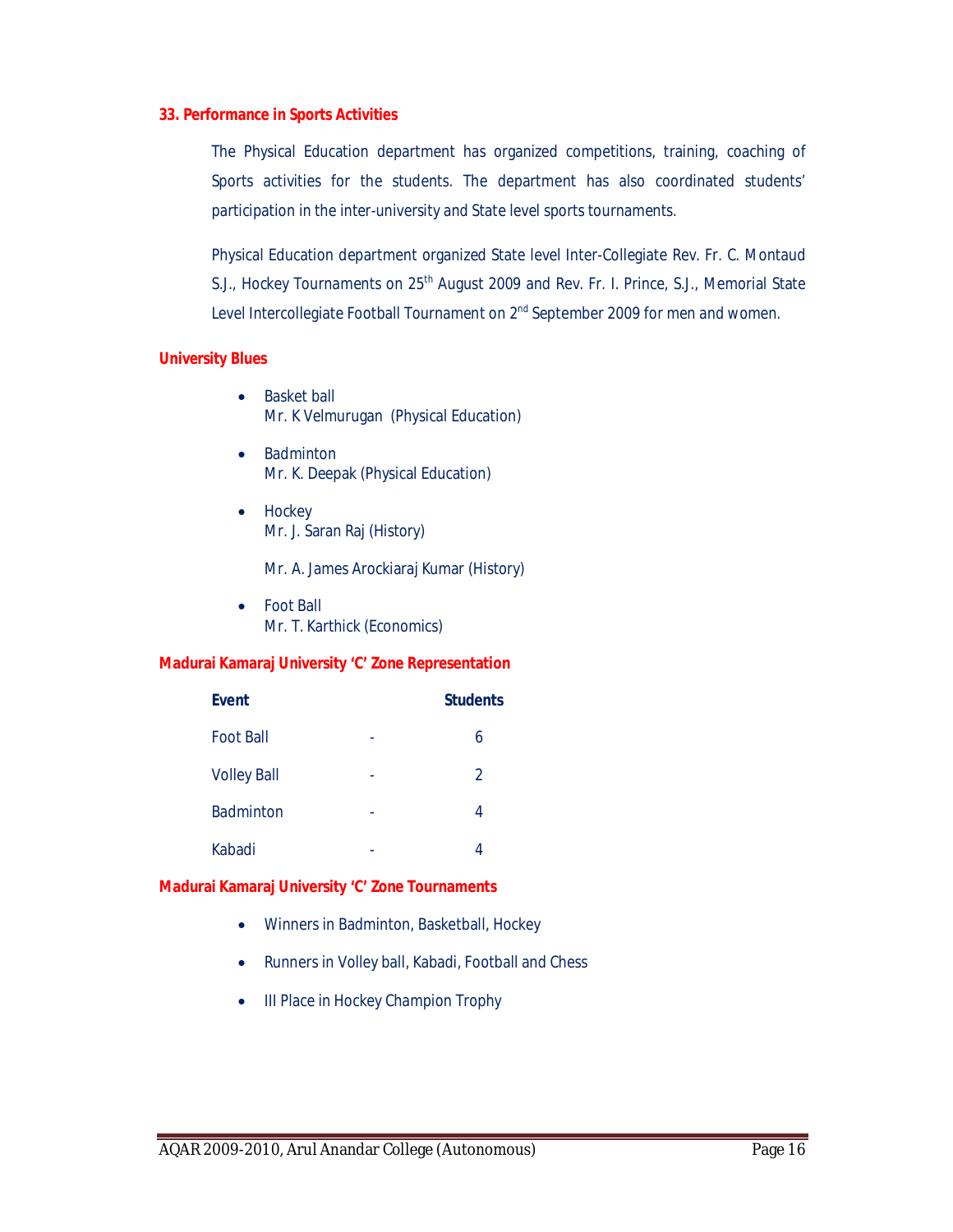# **Achievement/Award in Sports 2009-10**

| S.No.            | Department                | <b>Name</b>                   | Achievement/Award                                                                                      |
|------------------|---------------------------|-------------------------------|--------------------------------------------------------------------------------------------------------|
| 1.               | <b>Physical Education</b> | Ms. P. Vallavarani            | I Place in Javelin Throw and                                                                           |
|                  |                           |                               | Il Place in Short put at MDAA, Madurai                                                                 |
| 2.               | <b>History</b>            | Mr.J. Saranraj                | Represented MKU in South Zone, Inter                                                                   |
|                  |                           | Mr. A. James Arockia Rajkumar | University Hockey Tournament.                                                                          |
|                  | <b>RDS</b>                | Mr. C. Ashok Kumar            |                                                                                                        |
|                  | <b>BBA</b>                | Mr. D. Rajiv Gandhi           |                                                                                                        |
| $\overline{3}$ . | <b>Physical Education</b> | Ms. Eswari                    | Represented MKU in South West                                                                          |
|                  |                           |                               | Kabadi Inter University Tournament                                                                     |
| 4.               | Economics                 | Mr. R. Vinoth Kumar           | Represented MKU in South zone                                                                          |
|                  |                           |                               | Football Inter University tournament                                                                   |
| 5.               | <b>Mathematics</b>        | Mr. A. Anandaraj              | Merit Rank IV in Zone Level                                                                            |
| 6.               | <b>Physical Education</b> | Ms. P. Kanmani                | I place MKU Swimming Competition                                                                       |
|                  |                           |                               | I Place in State level Judo Competition<br>under 60 KG                                                 |
| 7.               | <b>Mathematics</b>        | Mr. V. Tamilalagan            | III place in Long Jump in MKU Athletic<br><b>Meet</b>                                                  |
| 8.               | Physical                  | Ms.S. Immaculate              | I place in High Jump in MUTA Athletic                                                                  |
|                  | Education                 |                               | <b>Meet</b>                                                                                            |
|                  |                           |                               | Il place in High Jump in MKU Athletic<br><b>Meet</b>                                                   |
|                  |                           |                               |                                                                                                        |
| 9.               | <b>Physical Education</b> | Ms. R. Meena                  | I Place in State level Judo Competition<br>under 57 KG                                                 |
| 10.              | <b>Physical Education</b> | Ms. M. Hemalatha              | I Place in District Level Competition in<br>Judo                                                       |
| 11.              | <b>Physical Education</b> | Mr. M. Raja                   | Runner up in 221st Tamil Nadu Home<br><b>Guards and Civil Defence Sports Meet</b><br>2009 at Cuddalore |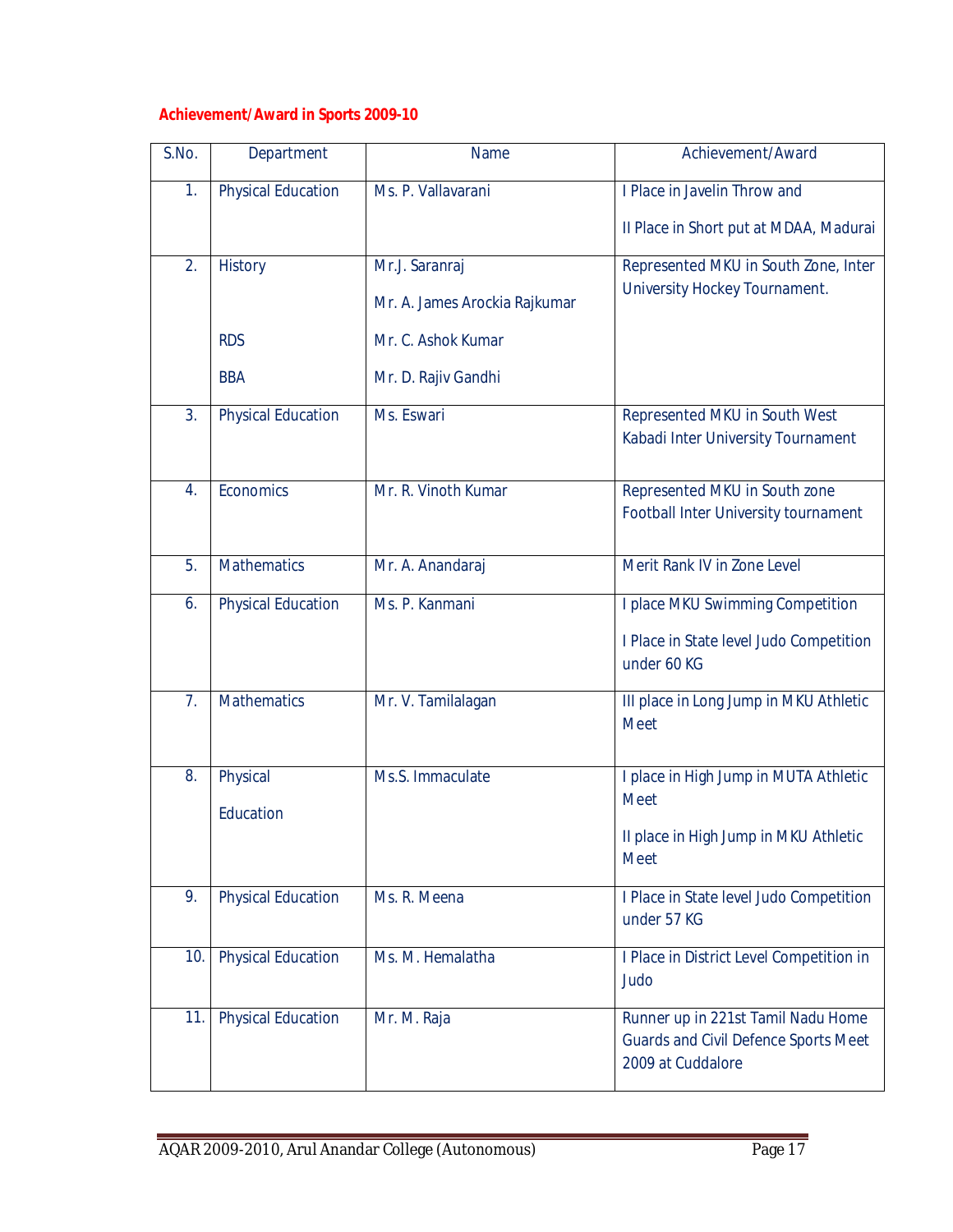| 12. | <b>Physical Education</b> | Mr. C. Balamurugan                                                                                                                            | Winner in Foot Ball at Sports<br>Development Authority of Tamil Nadu,<br>Madurai |
|-----|---------------------------|-----------------------------------------------------------------------------------------------------------------------------------------------|----------------------------------------------------------------------------------|
| 13. | <b>Physical Education</b> | Mr. S. Kumar<br>Mr. S. Vinoth Daj<br>Mr. L. Bala Murugan                                                                                      | Runner up in MKU C Zone Foot Ball<br>Tournament                                  |
| 14. | <b>Physical Education</b> | Mr. S. Muthukumar<br>Mr. O. Rajiv Gandhi<br>Mr. P. Rajkumar<br>Mr. R. Karthikeyan                                                             | Winner in MKU C Zone Hockey<br>Tournament                                        |
| 15. | <b>Physical Education</b> | Mr. S. Karuppasamy<br>Mr. K. Velmurugan<br>Mr. L. Achil Josh<br>Mr. P. Gowtham<br>Mr. P. Karthik<br>Mr. M Chandran<br>Mr. M. Senpaga Pandiyan | Winners in MKU C Zone Basket Ball<br>Tournament                                  |
| 16. | <b>Physical Education</b> | Mr. P. Bhuvaneshwaran<br>Mr.R. Ramkumar                                                                                                       | Runner up in MKU C Zone Volley Ball<br>Tournament                                |
| 17. | <b>Physical Education</b> | Mr. K. Deepak<br>Mr.N. Asaipandi                                                                                                              | Runner up in MKU C Zone Shuttle Bat<br>Tournament                                |
| 18. | <b>Physical Education</b> | Mr.O. Rajiv Gandhi<br>Mr. S. Muthukumar                                                                                                       | III Place in MKU Champion College<br><b>Hockey Tournament</b>                    |
| 19. | <b>Physical Education</b> | Mr. J. Prasath                                                                                                                                | Runner up in MKU C Zone Kabadi<br>Tournament                                     |
| 20. | <b>Physical Education</b> | Mr. K. Deepak                                                                                                                                 | Winner in MKU C Interzone<br><b>Badminton Tournament</b>                         |
| 21. | <b>Physical Education</b> | Mr. M. Ramesh Kannan                                                                                                                          | I place in Kabadi in Tamil Nadu Police<br>Athletic Meet at Madurai               |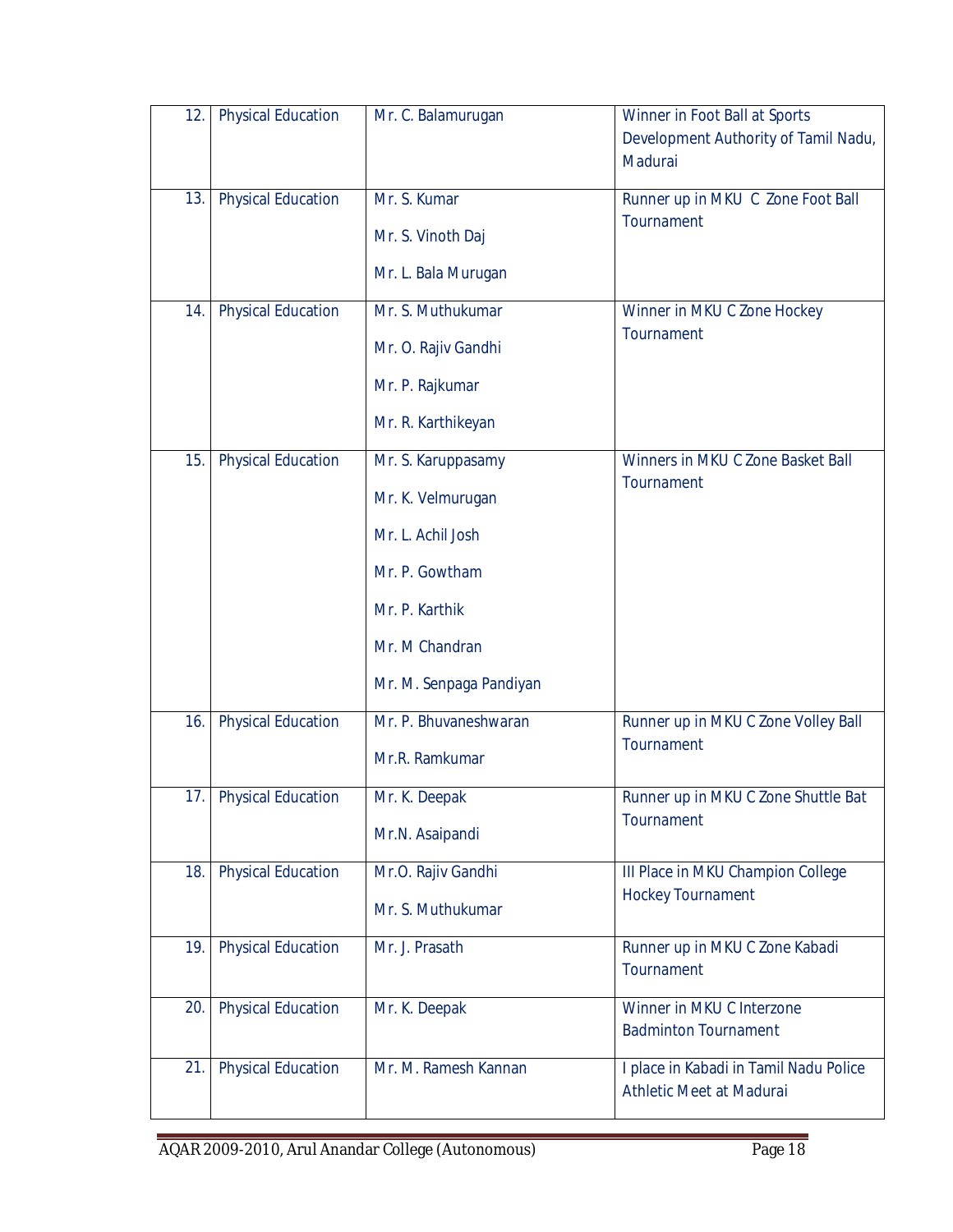| 22. | Economics (PG)            | Mr. A. Selvam           | Represented South Zone Inter<br>University Basket Ball Tournament                  |
|-----|---------------------------|-------------------------|------------------------------------------------------------------------------------|
| 23. | <b>Physical Education</b> | Net Ball Team           | Runner up in "Top 58" Sports and<br><b>Games Net Ball Tournament at</b><br>Madurai |
| 24. | <b>Physical Education</b> | <b>Hockey Team</b>      | Runner up in Khajamaian Trophy<br><b>Tournament at Trichy</b>                      |
| 25. | <b>Physical Education</b> | <b>Volley Ball Team</b> | Runner up in State Level Volley ball<br>tournament at Madura College               |

# **34. Incentives to outstanding sportspersons**

Fee concession of Rs.500/- is given to five outstanding and poor sportsmen and women. Additional nutritious food is supplied during the coaching camp and tournaments.

#### **35. Student Achievements**

| S.No. | Department                  | Date       | <b>Name</b>          | Achievement/Award                                                                                                                                                       |
|-------|-----------------------------|------------|----------------------|-------------------------------------------------------------------------------------------------------------------------------------------------------------------------|
| 1.    | <b>MCA</b>                  | 28.08.2009 | Mr. A. Selvam        | I Prize in Debugging IT Vision 2009 at<br>Madurai Institute of Social Sciences,<br>Madurai                                                                              |
| 2.    | <b>Mathematics</b>          | 19.09.2009 | Mr. S. Pandiyarajan  | I Prize in Exponents '09 at MEPCO<br>SCHLENT Engineering College, Sivakasi.                                                                                             |
| 3.    | IT&M                        | 19.09.2009 | Mr. Ajun Franklin    | National Conference on Computer and<br>Communication at Sri Vasavi College,<br><b>Frode</b><br>Paper: A Study on Intrusion Deduction<br>by Machine Learning Techniques. |
| 4.    | <b>Mathematics</b><br>(SFC) | 16.12.2009 | Ms. S. Anton Priya   | Mathematics Carnival 2009-10 at Lady<br>Doak College, Madurai<br>Paper: Cryptography                                                                                    |
| 5.    | IT&M                        | 03.02.2010 | Mr. P.A. John Slindo | State level Seminar on Innovations in IT<br>Paper- 3G Technology                                                                                                        |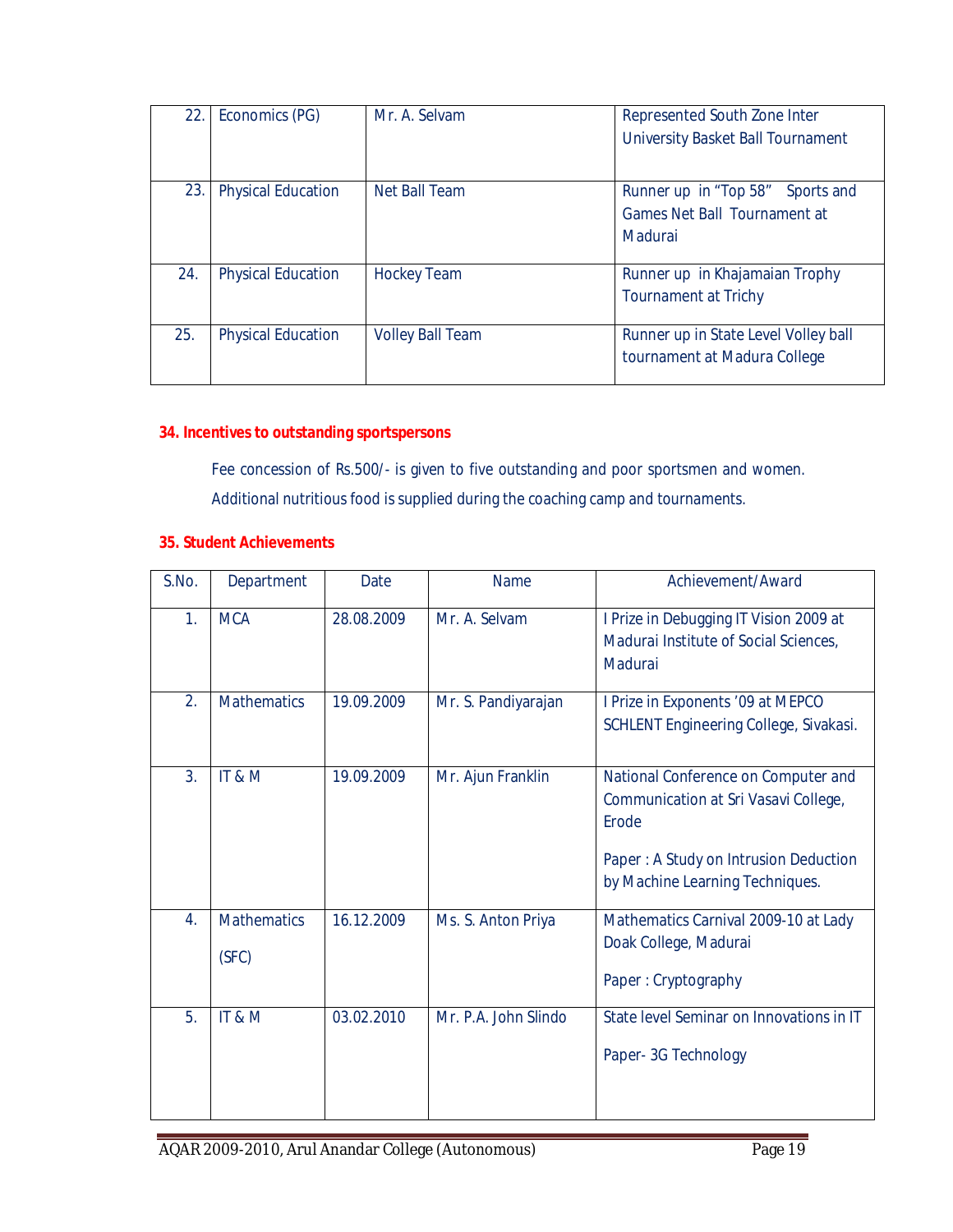| 6. | <b>Mathematics</b><br>(SFC) | 19.02.2010                     | Ms. S. Anton Priya                  | "Math Talent" 2010 at Senthikumara<br>Nadar College, Virudhunagar<br>Paper: Cryptography    |
|----|-----------------------------|--------------------------------|-------------------------------------|---------------------------------------------------------------------------------------------|
| 7. | <b>NCC</b>                  | 29.03.2010                     | Cdt. D. Madaline<br><b>Bapestha</b> | Cash Award for Outstanding NCC<br>Cadets, 14(TN)NCC                                         |
| 8. | <b>NCC</b>                  | 26.03.2010<br>to<br>03.04.2010 | Ms. M. Gowthami                     | Basic Skiing Atal Bihari Vajpayee<br>Institute of Mountaineering & Allied<br>Sports, Manali |
| 9. | B.Com                       | 16.04.2010                     | Mr. R. G. Santhana<br>Karthick      | Fr. Stephen Rodrigo S.J., & Br. M.<br>Savarimuthu S.J., Award                               |

# **36. Activities of the Guidance and Counselling Unit**

| S.No.          | <b>Date</b>  | Department          | Event                                  |
|----------------|--------------|---------------------|----------------------------------------|
| 1.             | 23.09.2009 & | <b>MCA Students</b> | Traning Program on Soft Skills         |
|                | 24.09.2009   |                     | Mr. Balasundar, Manager,               |
|                |              |                     | IMS Learning Centre, Madurai           |
| 2.             | 01.10.2009   | <b>MCA</b>          | Soft Skill Development                 |
|                |              |                     | Dr. Alex, St. Joseph's College, Trichy |
| 3.             | 30.01.2010   | Mathematics (SFC)   | <b>Placement Training</b>              |
| 4.             | 22.03.2010   | IT&M                | <b>Placement Training</b>              |
| 5.             | 24.03.2010   | III year students   | Training Program on Body Language      |
|                |              |                     | Mr.R.Dhansekaran                       |
|                |              |                     | <b>ELITIS Institute, Madurai</b>       |
| 6.             | 25.03.2010   | III year students   | Training Program on Health Care        |
|                |              |                     | Mr. K.R. Senthil Kumar                 |
|                |              |                     | M/s. Talent Care Solutions, Madurai    |
| 7 <sub>1</sub> | 26.03.2010   | III year students   | Training Program on Multimedia         |
|                |              |                     | Mr. Michael                            |
|                |              |                     | Technical Director, Golden Bow Academy |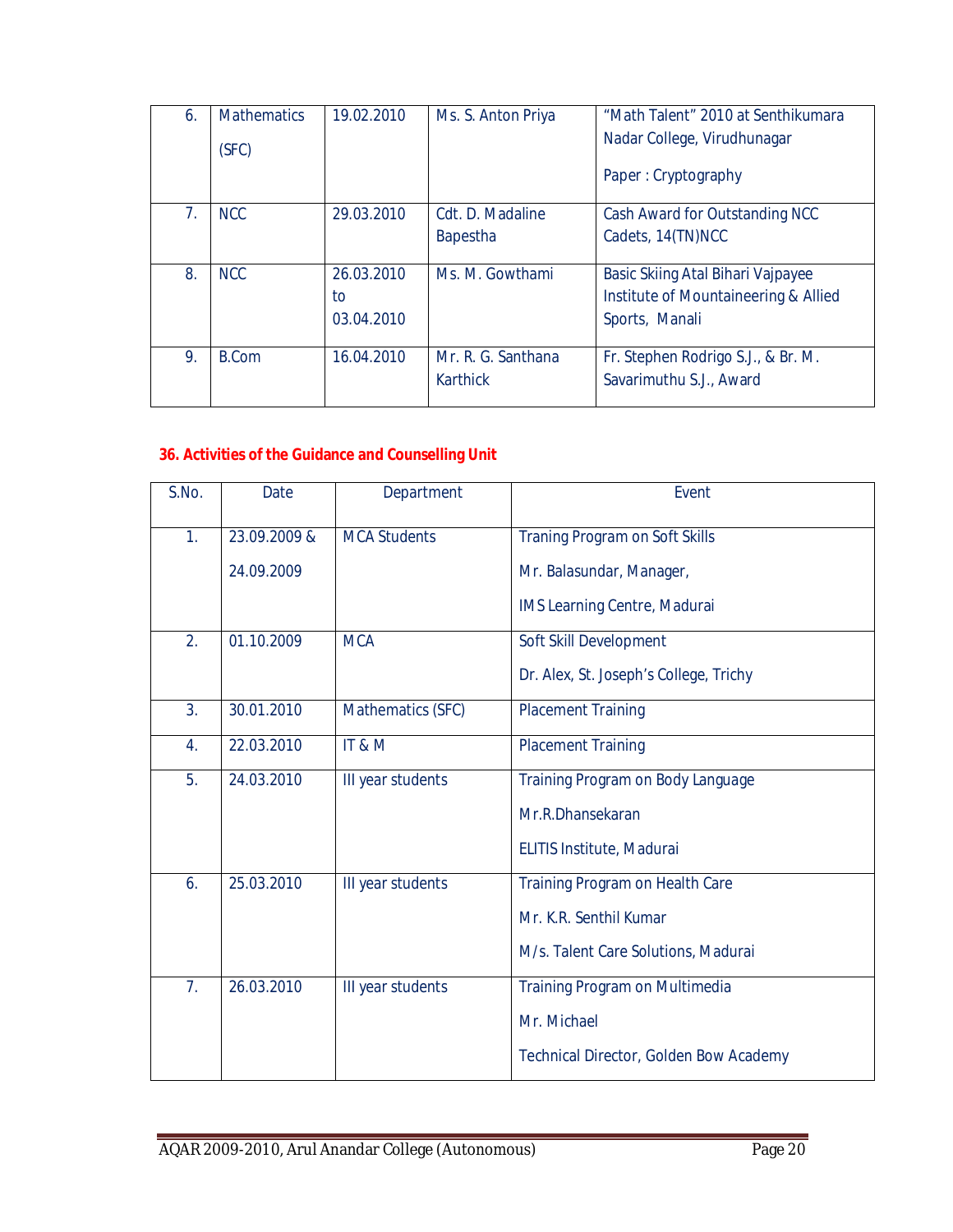#### **37. Placement services provided to students**

| S.No. | Date       | <b>Firm</b>                                                       | Appointments |
|-------|------------|-------------------------------------------------------------------|--------------|
|       | 11.09.2009 | Suguna Poultry Farms, Udumalpet                                   | Q            |
| 2.    | 02.12.2009 | Suguna Poultry Farms, Udumelpet                                   | 5            |
| 3.    | 21.01.2010 | Cybernet Slash Support, Chennai                                   |              |
| 4.    | 19.03.2010 | <b>HDFC</b><br>Life,<br>Standard<br>Madurai<br>and<br>Rajapalayam | 20           |

#### **38. Development program for Non-Teaching Staff**

One day Refresher program on 'Capacity Building for office Management' was organised for the Non-Teaching Staff on 13<sup>th</sup> March 2010.

The following were the resources persons

| Dr. Ramakrishnan, | $\blacksquare$ | Accounts officer (Rtd)                           |
|-------------------|----------------|--------------------------------------------------|
| Mr. Jude          | ۰              | HR Personnel, Apollo Hospitals, Madurai          |
| Mr. Balamurugan   | $\blacksquare$ | ML Measuring Instruments, Madurai                |
| Mr. Kasirajan     | ä,             | Librarian                                        |
| Mr. Samuel        |                | Manager, HR Personnel, Apollo Hospitals, Madurai |

#### **39. Healthy practices of the institution**

#### **Awards of Excellence**

As a mark of its encouragement, Awards of Excellence are instituted in the names of former Rectors, Secretaries, Principals, and other Jesuits who worked and built this academia over the past 40 years.

In commemoration of their presence and contribution, the Awards of Excellence for the Best Teacher in Aided, Self-financed & Management are separately awarded for the Best Teacher in Humanities, Sciences and Extension. They are instituted with a citation and a cash award of Rs.1500/- each (Rupees One thousand five hundred only).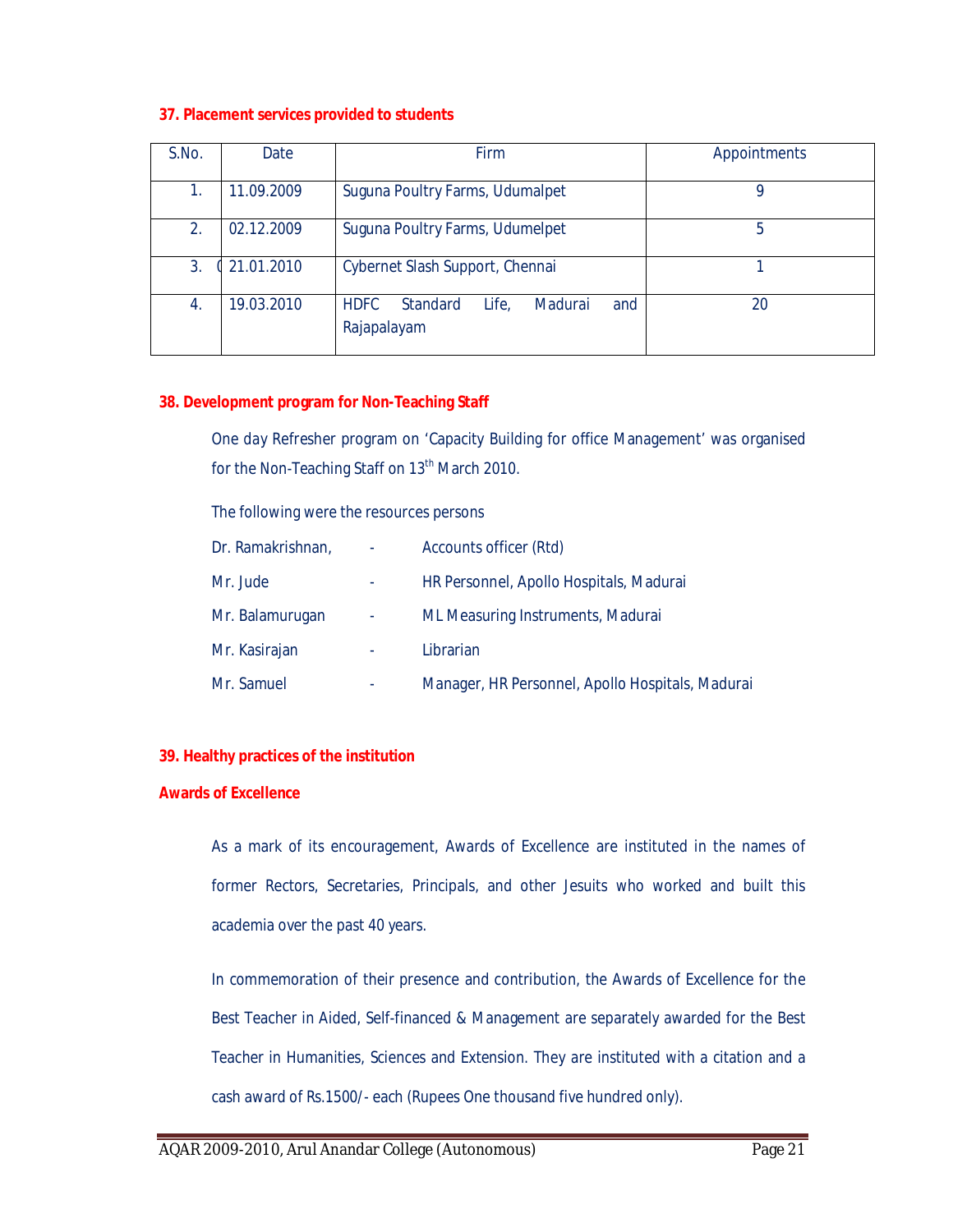Similarly the Awards of Excellence are given to the Best Non-Teaching Staff with a citation and a cash of Rs.1500/-. The Best UG student, the Best PG student and the Best student in Extension were also given Awards of Excellence with a citation and cash award of Rs.1000/-. Thus these awards instituted on 16<sup>th</sup> April 2010 have evoked a lot of excitement and interest among the Teaching, Non-Teaching and the Student communities.

#### **AWARDS OF EXCELLENCE FOR THE YEAR 2009-10**

| Fr. Rajanayagam S.J., Award         |                                            |
|-------------------------------------|--------------------------------------------|
| (Rs. 1500/-) Cash and a Certificate | <b>Best Teacher (Aided)</b>                |
| Fr. Chacho Valiavettil S.J., Award  | Ms. J. Amutha, Head (IT & M)               |
| (Rs. 1500/-) cash and a certificate | Best Teacher (SFC & Management)            |
| Fr. V.M. Gnanapragasam S.J., Award  |                                            |
| (Rs. 1500/- Cash and a Certificate) | Award for Research and Projects            |
| Fr. J.L.Gnanarethinam S.J., Award   |                                            |
| (Rs. 1500/- Cash and a Certificate) | <b>Award for Publications</b>              |
| Fr. Andrew Thekkekara S.J. Award    | Dr. M. Lellis Thivagar (NCC)               |
| (Rs.1500/- Cash and a Certificate)  | <b>Award of Excellence for Extension</b>   |
| Fr. K.C.George S.J., Award          | Mr. V. Arjunan                             |
| (Rs.1500/- Cash and a Certificate)  | <b>Best Non-Teaching Staff</b>             |
| Fr. Leo Correya S.J., Award         | Mr.Ajun Franklin III B.Sc (IT&M)           |
| (Rs.1000/- Cash and a Certificate)  | Most outstanding UG Final year student     |
| Fr. Jeyapathy S.J., Award           |                                            |
| (Rs. 1000/- Cash and a Certificate) | Most outstanding PG final year student     |
| Fr. Stephen Rodrigo S.J., &         | Mr. R. G. Santhana Karthick (NSS)          |
| Br. M. Savarimuthu S.J., Award      | Excellence for contribution through Part V |
| (Rs. 1000/- cash and a Certificate) |                                            |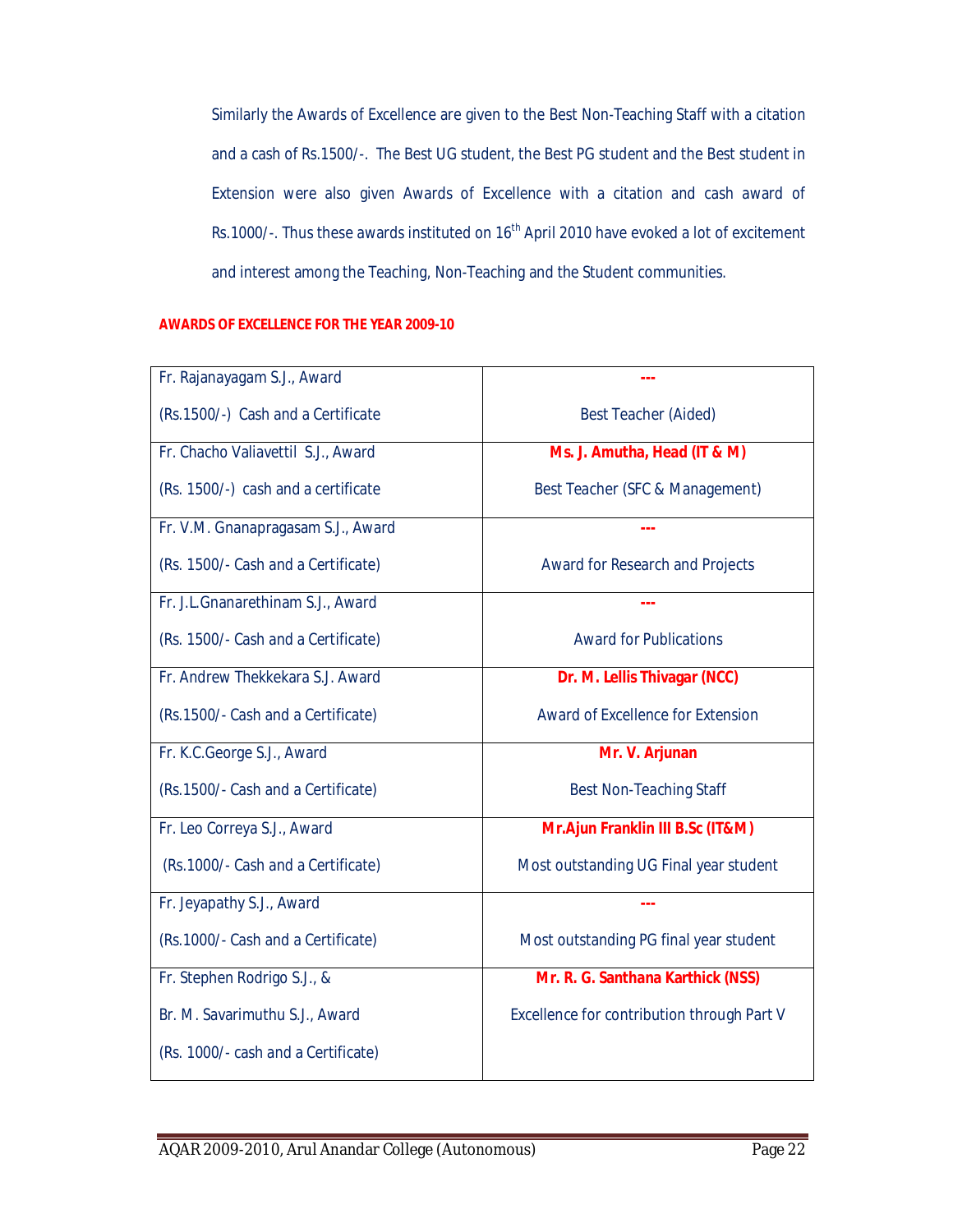# **Staff Tour**

Staff tour is a unique feature of Arul Anandar College. A two day journey to the wilds creates moments of enjoyment, interaction and relaxation. Forty eight members of teaching staff under the guidance of Rev. Fr. Principal visited Topslip, Aliyar Dam and other places on 19<sup>th</sup> and 20<sup>th</sup> February 2010.

#### **Family Get Together**

The family members of our staff members, who are also playing an important role in the welfare of our college was brought together in the Family Day 2010 on 9<sup>th</sup> January 2010. Totally 364 members participated in the function. Various fun games were organized for the spouses and the children of our staff members.

#### **40. Any other**

#### **International Publication**

| S.No. | <b>Date</b>      | <b>Staff Name</b>                                | Name of the paper                                                                                                                                                  | <b>Journal</b>                                                                                        |
|-------|------------------|--------------------------------------------------|--------------------------------------------------------------------------------------------------------------------------------------------------------------------|-------------------------------------------------------------------------------------------------------|
| 1.    | 2009             | Fr.Dr.M.Arockiasamy Xavier,<br>S.J. (History)    | Charity to Justice                                                                                                                                                 | Promotio Lustitiae,<br>Vol.103 (English,<br>Spanish, French,<br>Italian)                              |
| 2.    | <b>June 2009</b> | Dr. S V Antoni (Philosophy)                      | The Primacy of the<br>Consciousness of the<br>Other: An Evangelic<br><b>Ethical Perspective Eco-</b><br><b>Aesthetic Consciousness</b><br>in the Saivite Tradition | Suvidya, Page<br>No.69-147                                                                            |
| 3.    | <b>June 2009</b> | Dr.S.Lourdunatahan<br>(Philosophy)               | Philosophy and<br>Formation The need for<br>subaltern perspective                                                                                                  | Jnanodaya Journal<br>of Philosophy                                                                    |
| 4.    | August 2009      | Fr.Dr.Vincent<br>Sekhar<br>S.J.,<br>(Philosophy) | Christianity and Non-<br>Violence                                                                                                                                  | Vidyajyoti Journal<br>of Theological<br>Reflection                                                    |
| 5.    | November<br>2009 | Dr.M.George<br>Joseph<br>(Philosophy)            | Monopolization of<br>Democracy                                                                                                                                     | Proceedings of the<br><b>International</b><br>Conference at<br><b>Dravidian</b><br>University, Kuppam |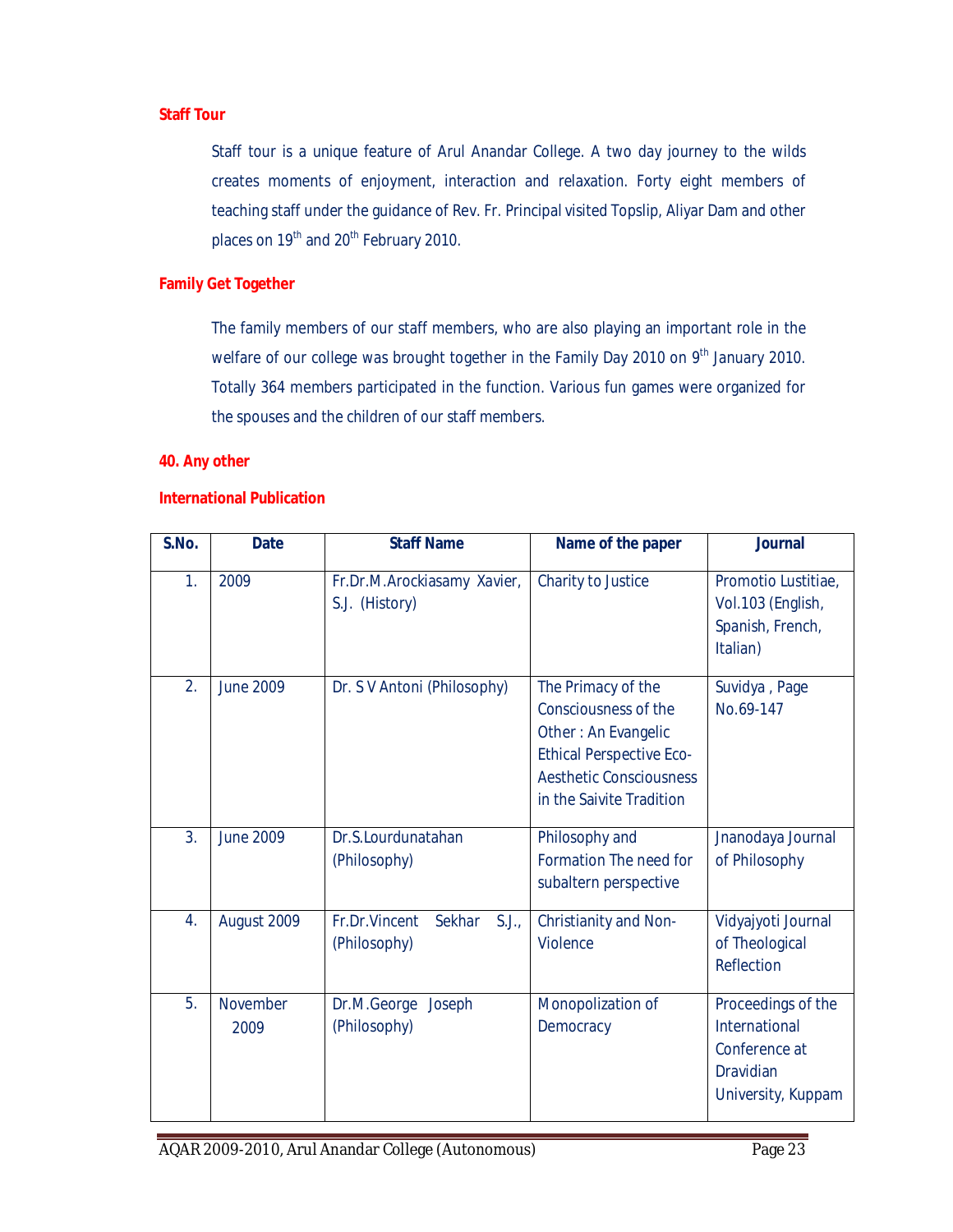| 6.             | Nov.2009         | Dr. Shanmugaraju (Physics)               | Quasi Periodic<br><b>Oscillations in Lasco</b><br><b>Coronal Mass Ejection</b><br><b>Speeds</b> | The Astrophysical<br>Journal                                                                          |
|----------------|------------------|------------------------------------------|-------------------------------------------------------------------------------------------------|-------------------------------------------------------------------------------------------------------|
| 7 <sub>1</sub> | December<br>2009 | Dr.M.George Joseph<br>(Philosophy)       | <b>Religion and Revolution</b><br>Tocquevtile's Insight<br>into the Revolutionary<br>spirit     | Suvidya                                                                                               |
| 8.             | 2009             | Dr. M. Lellis Thivagar)<br>(Mathematics) | A New Closure Operator<br>in Bitopological Space<br>and Associated<br>separation Axioms         | Missouri Journal of<br>Mathematical<br>Sciences, USA<br>Vol.21, p.34-41                               |
| 9.             | 2009             | Dr. M. Lellis Thivagar<br>(Mathematics)  | Decomposition of $(1,2)^*$<br>continuity and $(1,2)^*$ $\alpha$ -<br>continuity                 | <b>Miskole</b><br>Mathematical<br>Notes, Hungary<br>Vol.10, p.163-172                                 |
| 10.            | 2009             | Dr. M. Lellis Thivagar<br>(Mathematics)  | A bitopological view of<br>$\gamma$ -open sets                                                  | Fasciculi<br>Mathematici,<br>Poland<br>Vol.42, p.53-62                                                |
| 11.            | 2009             | Dr. M. Lellis Thivagar                   | On g-Homeomorphisms<br>in Topological spaces                                                    | Proyecciones, Chile<br>Vol.28, p.1-19                                                                 |
| 12.            | 2009             | Dr. M. Lellis Thivagar<br>(Mathematics)  | Some weak Separation<br>Axioms in Bitopological<br><b>Spaces</b>                                | International<br>Journal of<br><b>Mathematics</b><br>Analysis, Bulgaria<br>Vol.3, p.87-93             |
| 13.            | 2009             | Dr. M. Lellis Thivagar<br>(Mathematics)  | Bitopological view of<br>Urysohn Lemma                                                          | International<br>Journal of<br>Contemporary<br>Mathematical<br>Sciences, Bulgaria<br>Vol.4, p.859-864 |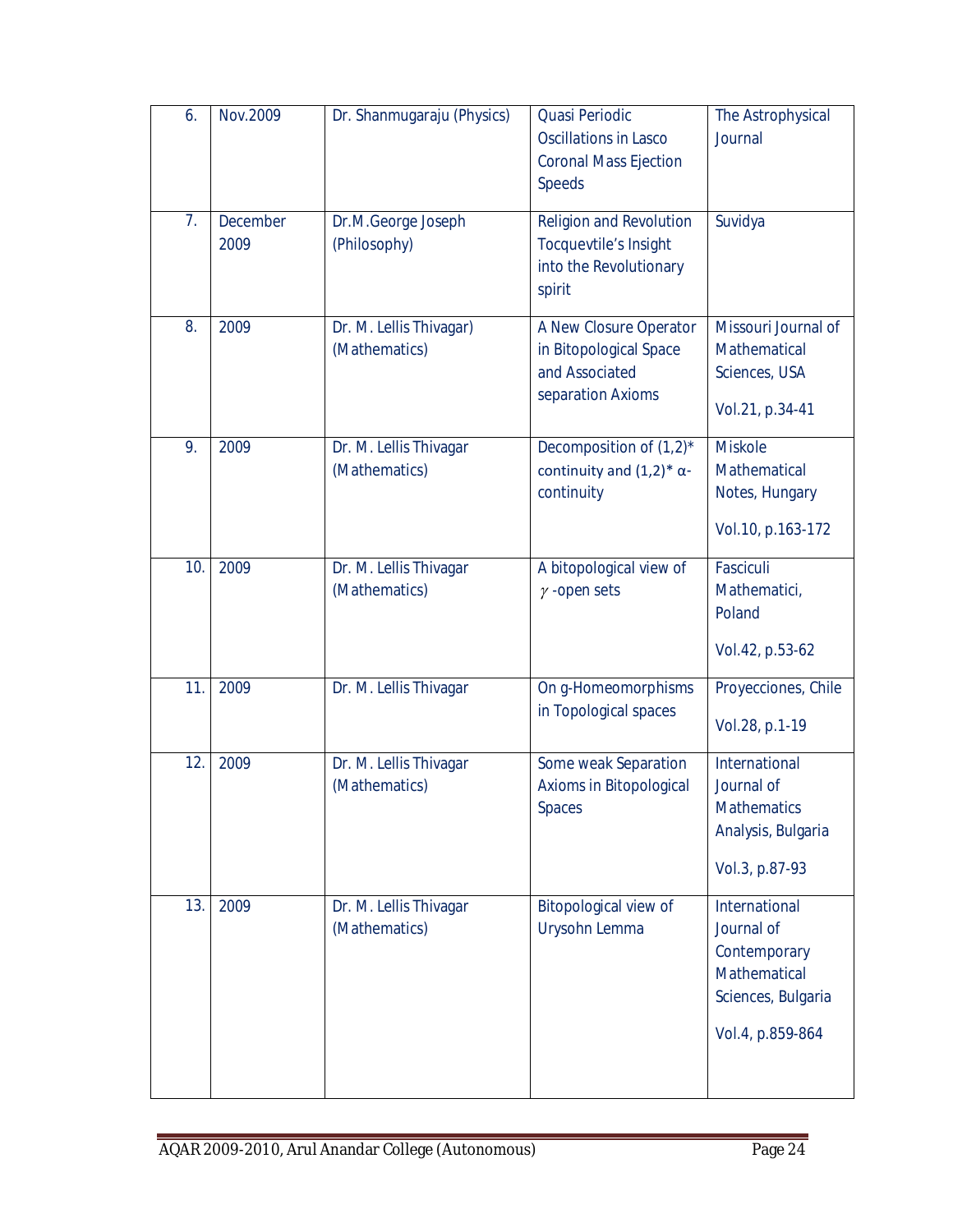| 14. | 2009                                              | Dr. M. Lellis Thivagar<br>(Mathematics) | (1,2)*- Strongly Semi-<br>Pre-T1/2 spaces.                                                                         | Bol. Soc. Paran.<br>Mat V.27-2, p. 29-<br>36                                                                                                      |
|-----|---------------------------------------------------|-----------------------------------------|--------------------------------------------------------------------------------------------------------------------|---------------------------------------------------------------------------------------------------------------------------------------------------|
| 15. | 2009                                              | Dr. M. Lellis Thivagar<br>(Mathematics) | On $(1,2)^*$ - ag-closed<br>sets,                                                                                  | Journal of<br>Advanced<br>Mathematical<br>Studies Vol.2, p.25-<br>34                                                                              |
| 16. | 2010                                              | Dr. M. Lellis Thivagar<br>(Mathematics) | Stronger form of $\alpha$ g -<br>closed mappings.                                                                  | Proceedings of<br>International<br>Conference on<br>Mathematics and<br>Computer Science,<br>Loyola College,<br>Chennai P.419-21                   |
| 17. | 05.02.2010<br>$\boldsymbol{\alpha}$<br>06.02.2010 | Dr. M. Lellis Thivagar<br>(Mathematics) | A note on (1,2)*strongly<br>generalised semi-pre<br>closed sets.<br>P. 422-425                                     | Proceedings of<br>International<br>Conference on<br>Mathematics and<br>Computer Science,<br>Loyola College,<br>Chennai                            |
| 18. | 05.02.2010<br>$\boldsymbol{\alpha}$<br>06.02.2010 | Dr. M. Lellis Thivagar<br>(Mathematics) | FRM to analyse the<br><b>Interrelation between</b><br><b>Teachers and Poor Rural</b><br><b>Students P. 422-425</b> | Proceedings of<br>International<br>Conference on<br>Mathematics and<br>Computer Science,<br>Loyola College,<br>Chennai                            |
| 19. | 01.03.2010                                        | Dr.K.S.Joseph Wilson<br>(Physics)       | Polarition Dispersion in<br>Self assembled<br>Quantum dots at<br>Various Temperature<br>and pressure               | Proceedings of<br>International<br>Conference on<br>Advancement of<br>Nano science and<br>Nanotechnology,<br>Alagappa<br>University,<br>Karaikudi |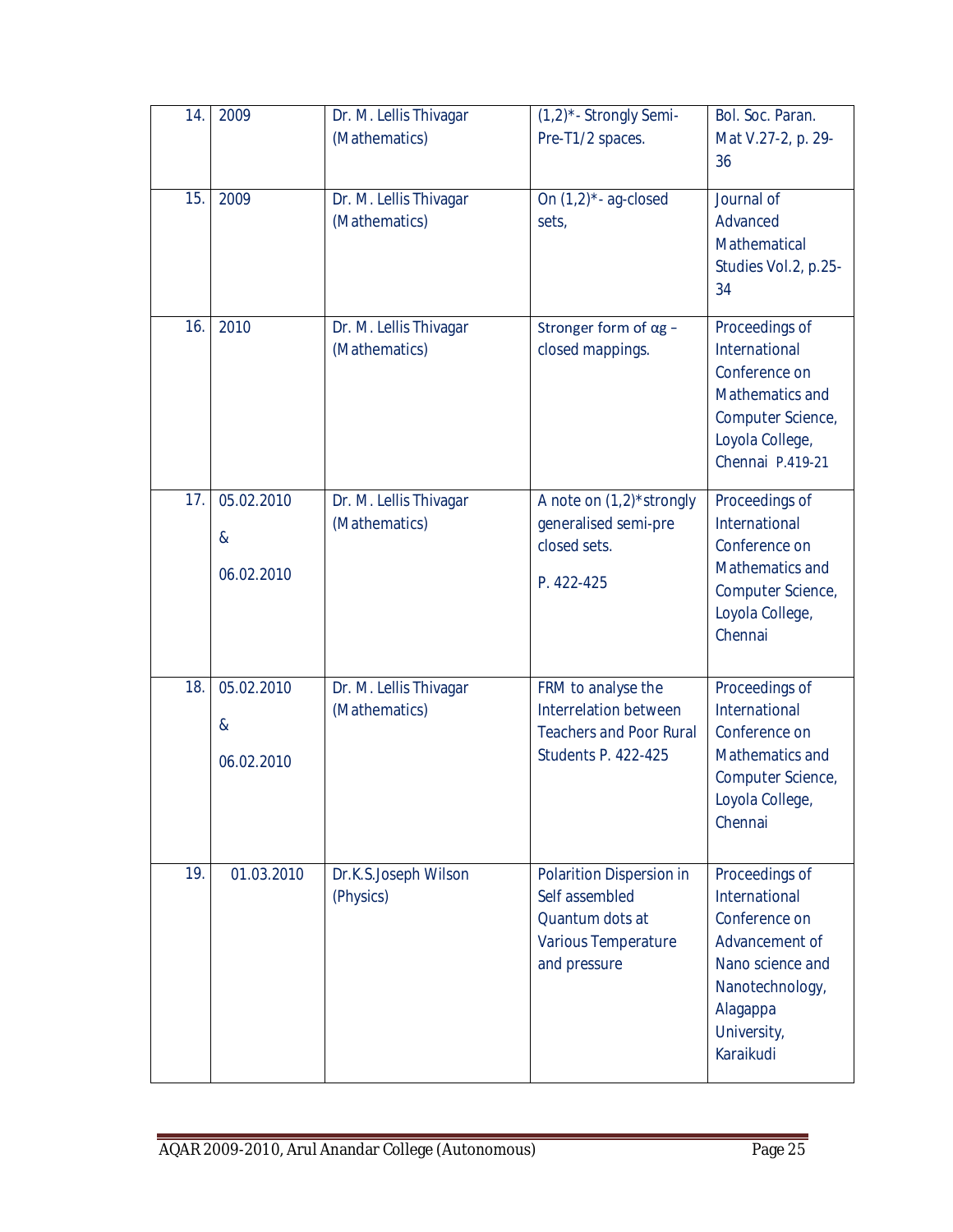# **National/Regional Publication**

| S.No.            | Month &                                           | <b>Staff Name</b>                   | <b>Paper</b>                                                                                          | <b>Journal</b>                                                                                                                    |
|------------------|---------------------------------------------------|-------------------------------------|-------------------------------------------------------------------------------------------------------|-----------------------------------------------------------------------------------------------------------------------------------|
|                  | Year                                              |                                     |                                                                                                       |                                                                                                                                   |
| 1.               | <b>June 2009</b>                                  | Dr. K. Aiyadurai<br>(Commerce)      | The impact of controls in<br>Indian Banking in the Post<br><b>Globalization Era</b>                   | Proceedings of the<br><b>National Banking Seminar</b><br>at Cochin University                                                     |
| 2.               | 09.12.2009<br>&<br>10.12.2009                     | Ms. M. Princia<br>(IT & M)          | Distributed Data Mining on<br>the Grid.                                                               |                                                                                                                                   |
| 3.               | 09.12.2009<br>$\boldsymbol{\alpha}$<br>10.12.2009 | Ms. V. Karthiga Devi<br>(IT & M)    | Distributed Data Mining on<br>the Grid A Web oriented<br>Platform in DG-ADAJ                          | Proceedings of the<br>National Conference on<br>Data Mining and its<br><b>Applications at Arul</b><br>Anandar College,<br>Madurai |
| $\overline{4}$ . | 09.12.2009<br>&<br>10.12.2009                     | Ms. J. Amutha(IT & M)               | Data Mining Grid. An<br><b>Architectural Perspective</b>                                              |                                                                                                                                   |
| 5.               | 2009                                              | Dr. K.S. Joseph Wilson<br>(Physics) | <b>Effect of Nonlinear</b><br><b>Interactions on Polarition</b><br>modes in Ferroelectric<br>Crystals | Proceedings of the DAE<br><b>Solid State Physics</b><br>National Symposium at<br>Ahmedabad                                        |
| 6.               | 2009                                              | Dr. M. Santhanam<br>(Tamil)         | Thayumanavarum<br>Mathasarbinmaium                                                                    | Proceedings of the 40 <sup>th</sup><br>Seminar of Tamil<br><b>Teachers Association at</b><br><b>MKU</b>                           |
| 7.               | 2009                                              | Mr. A. Anandan<br>(Tamil)           | Kalithogai Uraithiran                                                                                 | Proceedings of the 40 <sup>th</sup><br>Seminar of Tamil<br><b>Teachers Association at</b><br><b>MKU</b>                           |
| 8.               | Jan 2010                                          | Dr. K. Aiyadurai<br>(Commerce)      | <b>Business and</b><br>Development: The Private<br>Path to Prosperity                                 | <b>Business Plus</b>                                                                                                              |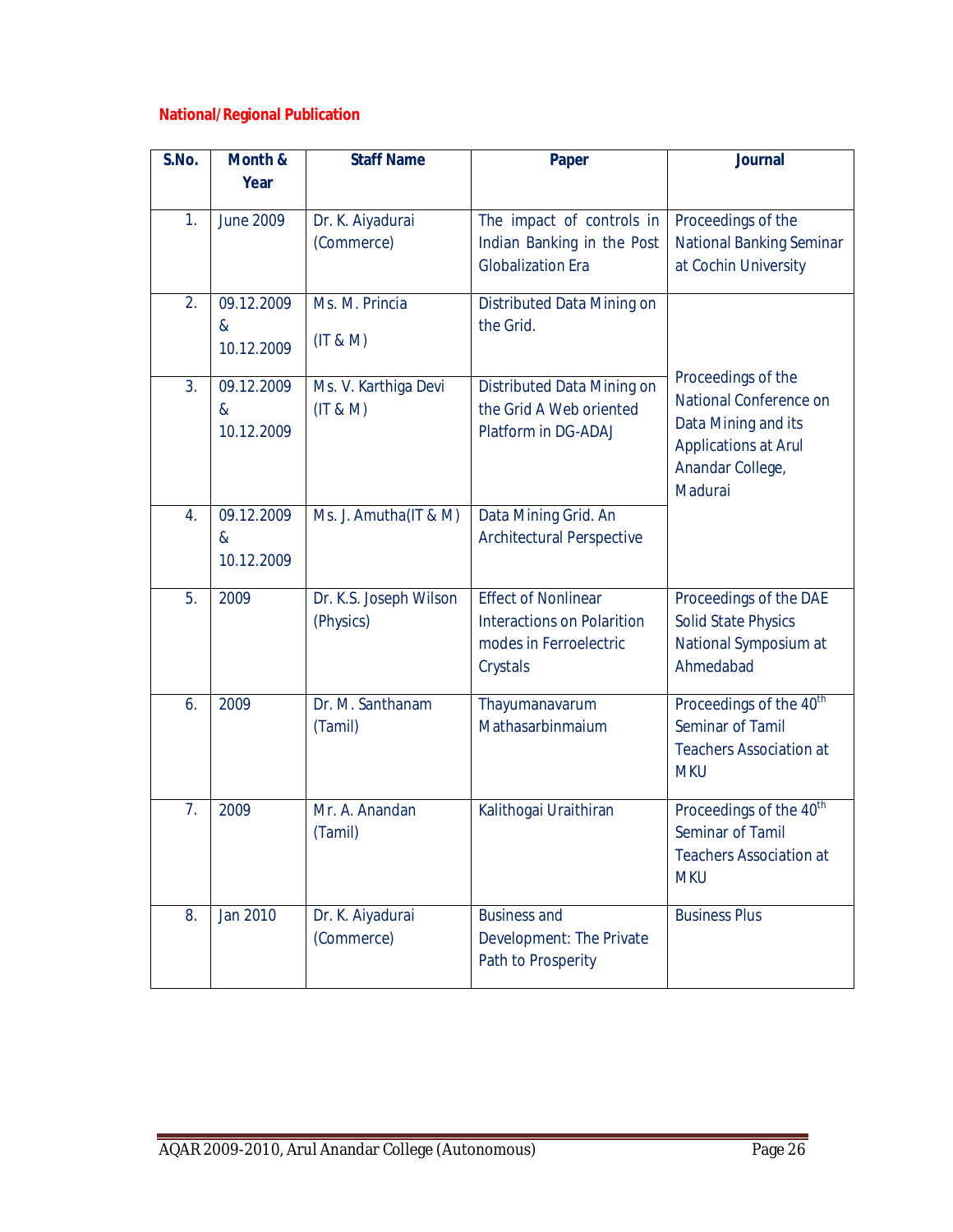# **Paper presentation**

# **International**

| S.No.          | Date                           | Author                                  | Title of the paper                                                                                                | Name of the Seminar                                                                                                          |
|----------------|--------------------------------|-----------------------------------------|-------------------------------------------------------------------------------------------------------------------|------------------------------------------------------------------------------------------------------------------------------|
| 1              | 05.02.2010<br>&<br>06.02.2010  | Dr. M. Lellis Thivagar<br>(Mathematics) | <b>Quotient Mappings</b><br>associated with g"<br>closed sets                                                     |                                                                                                                              |
| $\overline{2}$ | 05.02.2010<br>&<br>06.02.2010  | Dr. M. Lellis Thivagar<br>(Mathematics) | Stronger form of ag<br>- closed mappings                                                                          | <b>International Conference</b><br>on Mathematics and<br>Computer Science, Loyola                                            |
| 3              | 05.02.2010<br>&<br>06.02.2010  | Dr. M. Lellis Thivagar<br>(Mathematics) | FRM to analyse the<br>Inter relation<br>between Teachers<br>and Poor Rural<br>students                            | College, Chennai                                                                                                             |
| $\overline{4}$ | 24.02.2010<br>to<br>26.02.2010 | Dr. M. A. Jothirajan<br>(Physics)       | Investigation on In-<br>situ Reduced Metal<br>Salts / Polymeric<br><b>Blends</b>                                  | <b>International Conference</b><br>on Nano science and<br>Nanotechnology at SRM<br>University,<br>Kattankulathur             |
| 5              | 01.03.2010                     | Dr. K.S. Joseph Wilson<br>(Physics)     | <b>Polariton Dispersion</b><br>in Self assembled<br>Quantum dots at<br><b>Various Temperature</b><br>and Pressure | <b>International Conference</b><br>on Advancement of Nano<br>science and<br>Nanotechnology, Algappa<br>University, Karaikudi |

# **Paper presentation - National**

| S.No          | Date & Year | <b>Author's Name</b>               | Title of the Paper                                                                                    | Name of the                                              |
|---------------|-------------|------------------------------------|-------------------------------------------------------------------------------------------------------|----------------------------------------------------------|
|               |             |                                    |                                                                                                       | Seminar/Conference                                       |
|               | 2009        | Dr. K S Joseph Wilson<br>(Physics) | <b>Effect of Nonlinear</b><br>Interactions on<br>Polarition modes in<br><b>Ferroelectric Crystals</b> | <b>DAE Solid State Physics</b><br>Symposium at Ahmedabad |
| $\mathcal{P}$ | June 2009   | Dr. K. Aiyadurai<br>(Commerce)     | The impact of controls<br>in Indian Banking in the<br><b>Post Globalization Era</b>                   | <b>National Banking Seminar</b><br>at Cochin University  |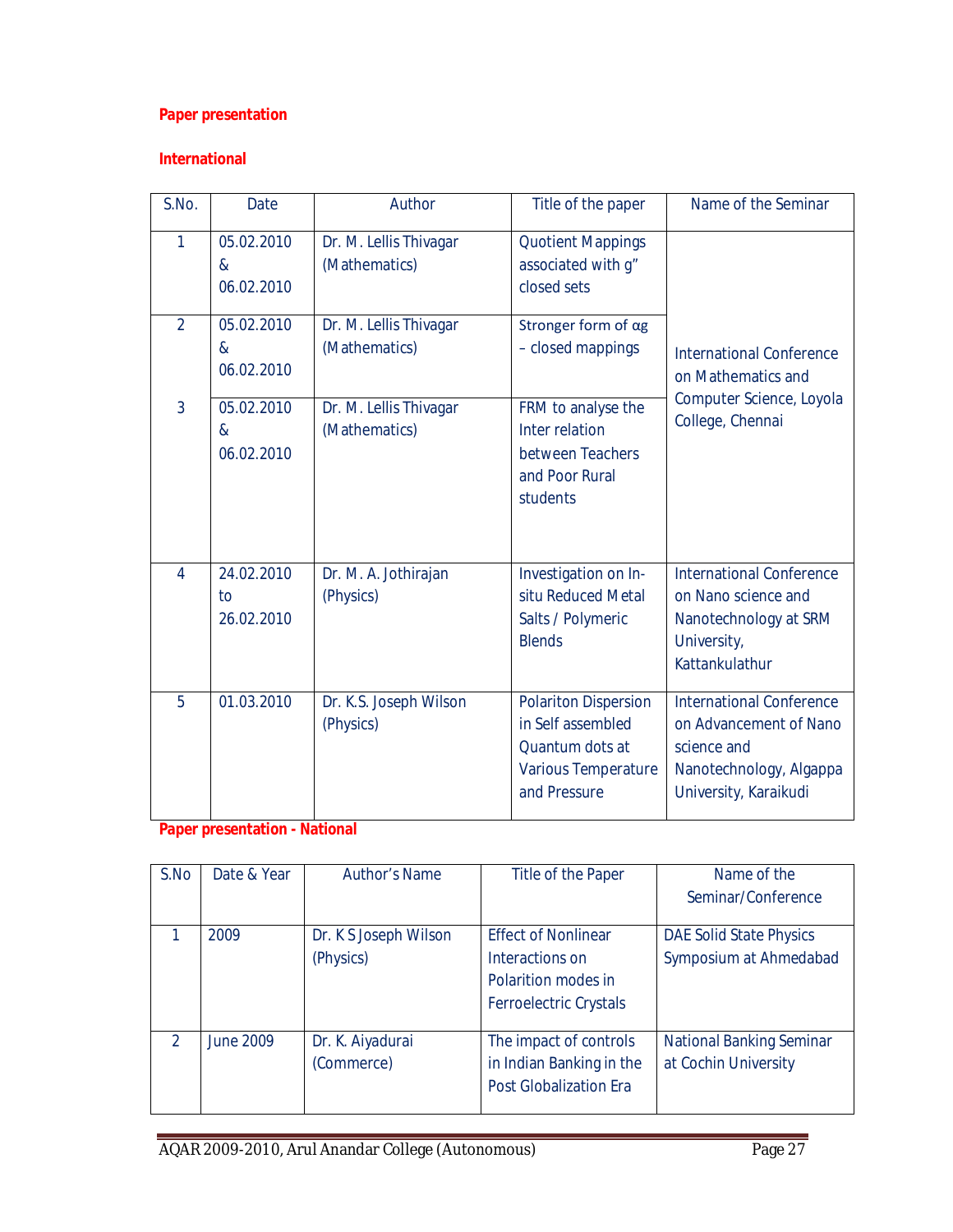| 3              | 24.07.2009<br>&<br>25.07.2009 | Ms. J. Amutha (IT & M)                            | <b>Parallel Splicing</b><br>Operation on Images of<br><b>Rectangular Arrays</b><br>using H - Array Splicing<br>system | National Conference on<br>Computational<br><b>Mathematics and Soft</b><br><b>Computing at Women's</b><br>Christian College, Chennai |
|----------------|-------------------------------|---------------------------------------------------|-----------------------------------------------------------------------------------------------------------------------|-------------------------------------------------------------------------------------------------------------------------------------|
| $\overline{4}$ | 19.09.2009                    | Ms. J. Amutha &<br>Mr. Ajun Francklin<br>(IT & M) | A Study on Intrusion<br>Detection by Machine<br>Learning Techniques                                                   | National Conference on<br>Computer and<br><b>Communication at Sri</b><br>.Vasavi College, Erode                                     |
| 5              | 09.12.2009<br>&<br>10.12.2009 | Ms. M. Princia (IT & M)                           | <b>Distributed Data Mining</b><br>on the Grid.                                                                        | National Conference on<br>Data Mining and its<br><b>Applications at Arul</b><br>Anandar College, Madurai                            |
| 6              | 09.12.2009<br>&<br>10.12.2009 | Ms. V. Karthiga Devi<br>(IT & M)                  | <b>Distributed Data Mining</b><br>on the Grid A Web<br>oriented Platform in<br><b>DG-ADAJ</b>                         | National Conference on<br>Data Mining and its<br><b>Applications at Arul</b><br>Anandar College, Madurai                            |
| $\overline{7}$ | 09.12.2009<br>&<br>10.12.2009 | Ms. J. Amutha (IT & M)                            | Data Mining Grid. An<br>Architectural<br>Perspective                                                                  | National Conference on<br>Data Mining and its<br><b>Applications at Arul</b><br>Anandar College, Madurai                            |
| 8              | 10.12.2009                    | Fr. Dr. G. Pushparaj S.J<br>(RDS)                 | <b>Applications of Quality</b><br><b>Education in Rural</b><br>Colleges                                               | National Conference on<br>Quality, Relevance and<br>Impact at Institutional<br>Levels at Christ University,<br>Bangalore.           |
| 9              | 23.01.2010                    | Mr. S.Jesurajan (English)                         | <b>Socio Politics Rohintion</b><br>mistry's art of<br>storytelling in such a<br>long journey                          | National Seminar on<br>Literature as Medium at<br>Jairam Arts & Science<br>College, Salem.                                          |
| 10             | 20.01.2010<br>&<br>21.01.2010 | Dr. K S Joseph Wilson<br>(Physics)                | Polariton Dispersion in<br>Meta-material<br>Superlattice                                                              | National Conference on<br>Magnetic Materials &<br>Applications at Thiagarajar<br>College of Engineering,<br>Madurai                 |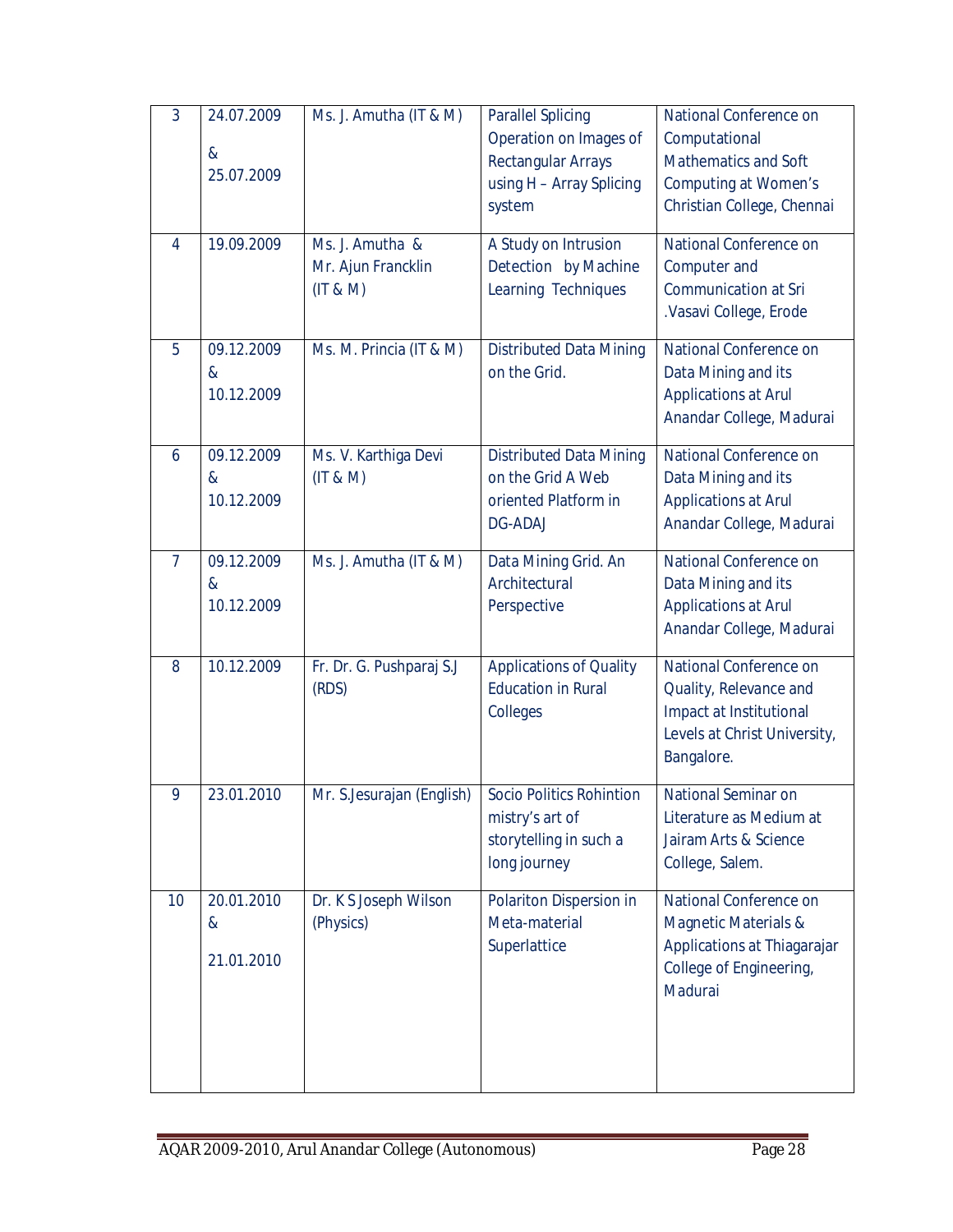| 11 | 28.01.2010<br>$\boldsymbol{\alpha}$<br>29.01.2010 | Dr. K. Alamar<br>(Economics)           | <b>Financial Crisis and the</b><br><b>Future of Capitalism</b>                                                                             | National Conference on<br><b>Global Financial Crisis and</b><br>its Implications on Indian<br>Economy                                |
|----|---------------------------------------------------|----------------------------------------|--------------------------------------------------------------------------------------------------------------------------------------------|--------------------------------------------------------------------------------------------------------------------------------------|
| 12 | 26.02.2010                                        | Dr.M.George Joseph<br>(Philosophy)     | Fundamentalism: A<br>modern form of<br>clannishness                                                                                        | National Seminar on<br>Religious Fundamentalism<br>and Social Order at Andhra<br>University Visakhapatnam                            |
| 13 | 04.03.2010<br>$\&$<br>05.03.2010                  | Dr.M. A. Jothirajan<br>(Physics)       | Renewable source of<br>Energy - Wind                                                                                                       | National Conference on<br>Renewable Energy<br>Resources at Yadava<br>College, Madurai                                                |
| 14 | 04.03.2010<br>&<br>05.03.2010                     | Dr.I.Kulandaisamy<br>(Physics)         | Renewable Energy<br><b>Resources</b>                                                                                                       | <b>National Seminar on</b><br>Renewable Energy<br>Resources at Yadava<br>College, Madurai                                            |
| 15 | 04.03.2010                                        | Dr. I Kulandaisamy<br>(Physics)        | Experimental<br>Assessment on the<br><b>Thermal Characteristics</b><br>of Large Scale<br><b>Evacuated Tubular Hot</b><br><b>Air System</b> | National Seminar on<br>Renewable Energy<br>Resources at Yadava<br>College                                                            |
| 16 | 05.03.2010                                        | Mr. T. Salai Parkunan<br>(Mathematics) | Decomposition of<br>$(1,2)^{*}$ -<br>Homeomorphism in<br><b>Bitopological spaces</b>                                                       | <b>National Seminar on</b><br>Recent Developments in<br>Functional Analysis at Sri. S.<br>Ramasamy Naidu Memorial<br>College, Sattur |
| 17 | 23.04.2010                                        | Ms. J. Amutha (IT & M)                 | Statistical Analysis, E-<br>mail Mining &<br>Stylometric analysis<br>towards an E-mail<br>Forensic                                         | National Conference on<br><b>Communication at Sri</b><br>Ramakrishna Institute of<br>Technology, Coimbatore                          |

# **Paper presentation - Regional**

| יטה.<br>----<br>------<br>___ | S.No. | )ate | ™≏ | Donor | $\alpha$ min $\alpha$ re |
|-------------------------------|-------|------|----|-------|--------------------------|
|                               |       |      |    |       |                          |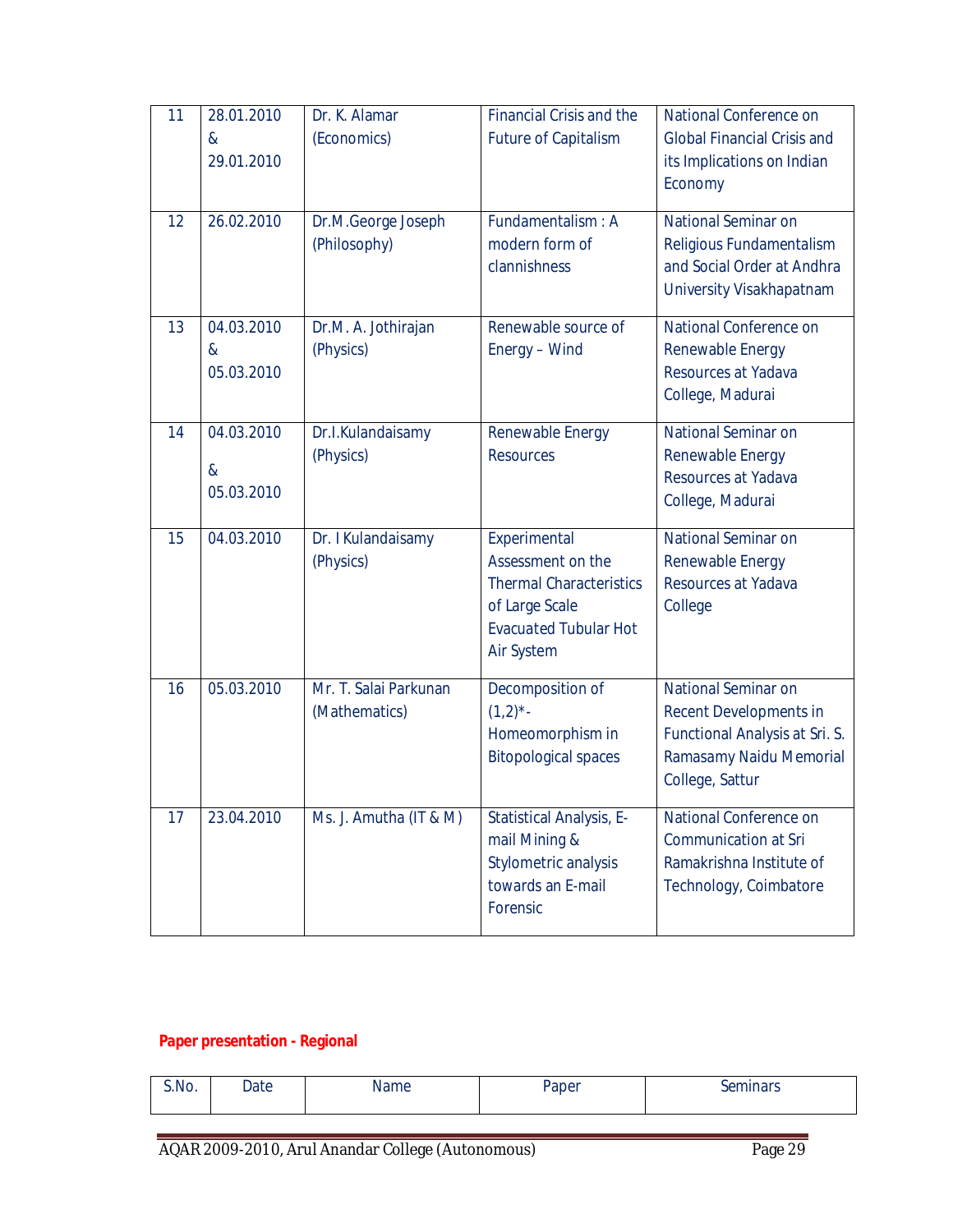| $\mathbf{1}$   | 22.07.2009<br>&<br>23.07.2009                 | Mr.N.Krishnamoorthy<br>(Chemistry)   | <b>Nuclear Energy Myths</b><br>and Realities                                                        | Regional Seminar on "Energy<br>Scenario in Tamil Nadu" at V<br>V Vania Perumal College for<br>Women, Virudhunagar                |
|----------------|-----------------------------------------------|--------------------------------------|-----------------------------------------------------------------------------------------------------|----------------------------------------------------------------------------------------------------------------------------------|
| $\overline{2}$ | 28.08.2009                                    | Ms. S Amutha (IT & M)                | <b>Corporate Social</b><br>Responsibility towards<br><b>Ecology</b>                                 | <b>State Level Seminar</b><br>"Corporate Social<br><b>Responsibility towards</b><br>Ecology" on at Arul Anandar<br>College       |
| $\overline{3}$ | 22.12.2009                                    | Dr. M. George Joseph<br>(Philosophy) | Ideology Critique as<br>the Role of Philosophy                                                      | <b>UGC Sponsored State Level</b><br>Seminar on "Problems and<br>Perspectives in Philosophy"<br>at The Madura College,<br>Madurai |
| $\overline{4}$ | 05.03.2010<br>$\&$<br>06.03.2010              | Dr.I.Kulandaisamy<br>(Physics)       | <b>Non-formal Education</b><br>Pertaining to Energy<br>and Environment to<br><b>Rural Womenfolk</b> | <b>State Level Seminar on</b><br><b>Education for Sustainable</b><br>Development in Rural Areas<br>at Govt. Arts College, Melur  |
| 5              | 05.03.2010<br>$\boldsymbol{\&}$<br>06.03.2010 | Dr. K.Aiyadurai<br>(Commerce)        | Education, Ethics and<br>Society                                                                    | State Level Seminar on<br><b>Education for sustainable</b><br>development in Rural Areas<br>at Govt. Arts College, Melur         |
| 6              | 05.04.2010                                    | Ms. S Amutha<br>(Commerce – SFC)     | <b>Emerging Trends of</b><br><b>Tourism in Tamil Nadu</b>                                           | State Level Seminar on the<br>Impact of Tourism on Indian<br>Economy at APSA college,<br>Sivagangai.                             |

# **Publications of Articles / Magazines**

| S.No. | Date | Name / Department | Title |
|-------|------|-------------------|-------|
|       |      |                   |       |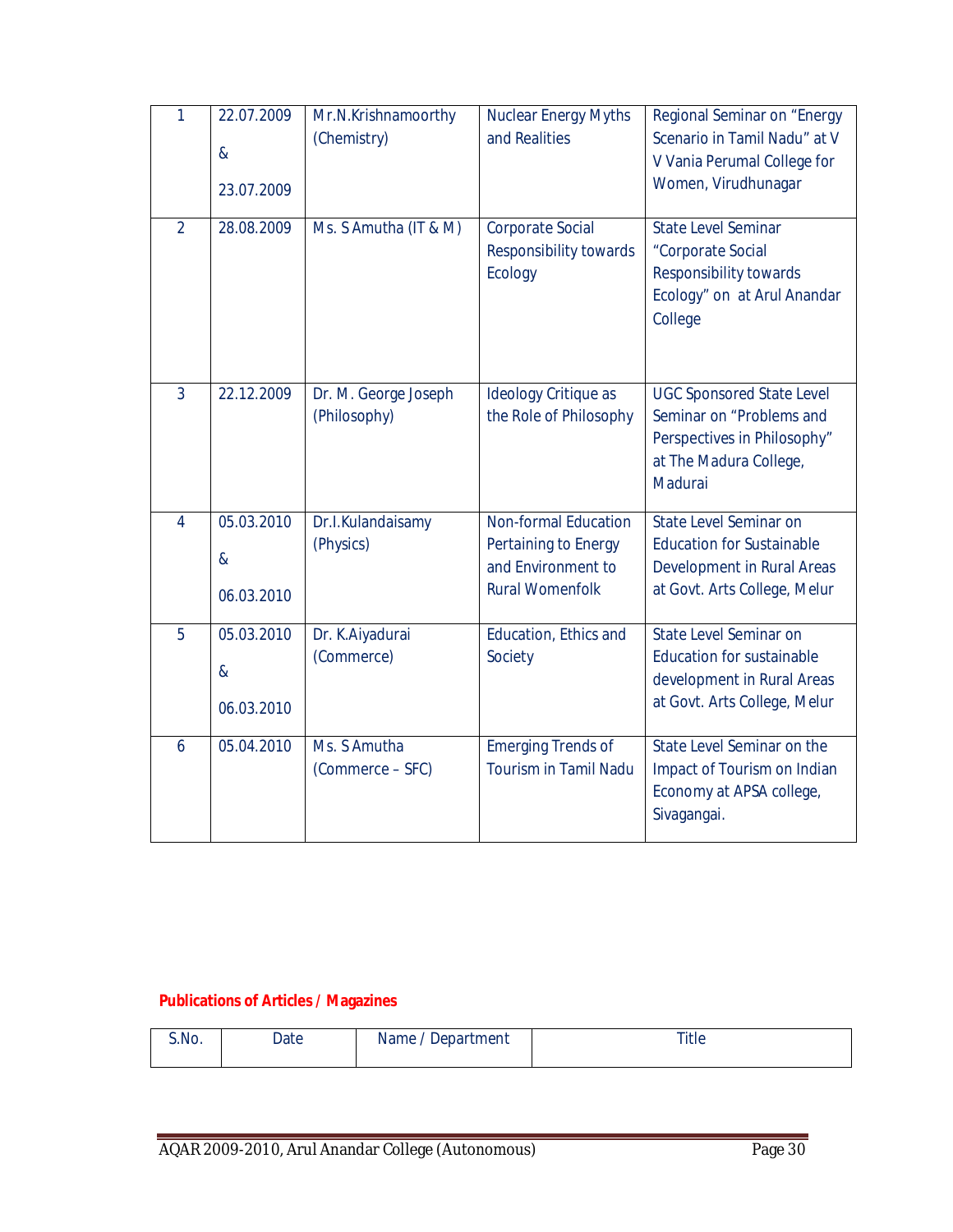| 1              | 2009        | Dr. K. Aiyadurai       | Book - Special Economic Zones in India          |
|----------------|-------------|------------------------|-------------------------------------------------|
|                |             | (Commerce)             |                                                 |
|                |             |                        | Article - Banking Sector Reforms in India and   |
|                |             |                        | their Impact                                    |
|                |             |                        |                                                 |
| $\overline{2}$ | February 10 |                        | Magazine - Puthiya Kodaanki                     |
|                |             |                        |                                                 |
|                |             |                        | Article - Boutha Idazhkalin Arasiyal            |
|                |             |                        |                                                 |
| $\overline{3}$ | March 10    | Dr. A. Joseph Charlie  | Magazine - Puthiya Kodaanki                     |
|                |             | (Tamil)                |                                                 |
|                |             |                        | Article - Vilimbu Nilai Makkal Arasiyal Selneri |
|                |             |                        | - A discussion                                  |
|                |             |                        |                                                 |
| $\overline{4}$ | April 10    |                        | Magazine - Puthiya Kodaanki                     |
|                |             |                        |                                                 |
|                |             |                        | Article - Pattabi Ramathasin Tharumathoni       |
|                |             |                        | Idazh - Notes 1935                              |
|                |             |                        |                                                 |
| 5.             | June 09     |                        | Magazine-New Leader                             |
|                |             |                        |                                                 |
|                |             |                        | Article - Therkai Surandum Vadakku              |
|                |             |                        |                                                 |
| 6.             | July 09     | Fr.Dr.M.Arockiasamy    | Magazine-New Leader                             |
|                |             | Xavier, S.J. (History) |                                                 |
|                |             |                        | Article - Therkai Surandum Vadakku              |
|                |             |                        |                                                 |
| 7 <sub>1</sub> | August 09   |                        | Magazine-New Leader                             |
|                |             |                        |                                                 |
|                |             |                        | Article - Therkai Surandum Vadakku              |
| 8.             | October 09  |                        |                                                 |
|                |             |                        | Magazine-New Leader                             |
|                |             |                        | Article - Therkai Surandum Vadakku              |
|                |             |                        |                                                 |
|                |             |                        |                                                 |

# **Publication of Books**

| S.No. | Name / Department                               | <b>Title</b>                        | <b>Publisher / Place</b>                     |
|-------|-------------------------------------------------|-------------------------------------|----------------------------------------------|
|       |                                                 |                                     |                                              |
| 1.    | Dr. M. Maria John                               | Challenges of Indian Economy in the | The Associated Publishers                    |
|       | Kennedy & Faculty<br>(Economics)                | Post Liberalization Scenario        | Ambala Cantt 133 001.                        |
| 2.    | Dr. K. Alamar & Dr. N.                          | Ten Years of WTO and Asian          | Deep & Deep Publications                     |
|       | Murali (Economics)                              | UnionChapter 48 P.No. 933           | Pvt. Ltd, New Delhi                          |
| 3.    | Fr.Dr. M. Arockiasamy<br>Xavier S.J., (History) | Pages from the Periphery            | <b>Britto Publishing House</b><br>Karumathur |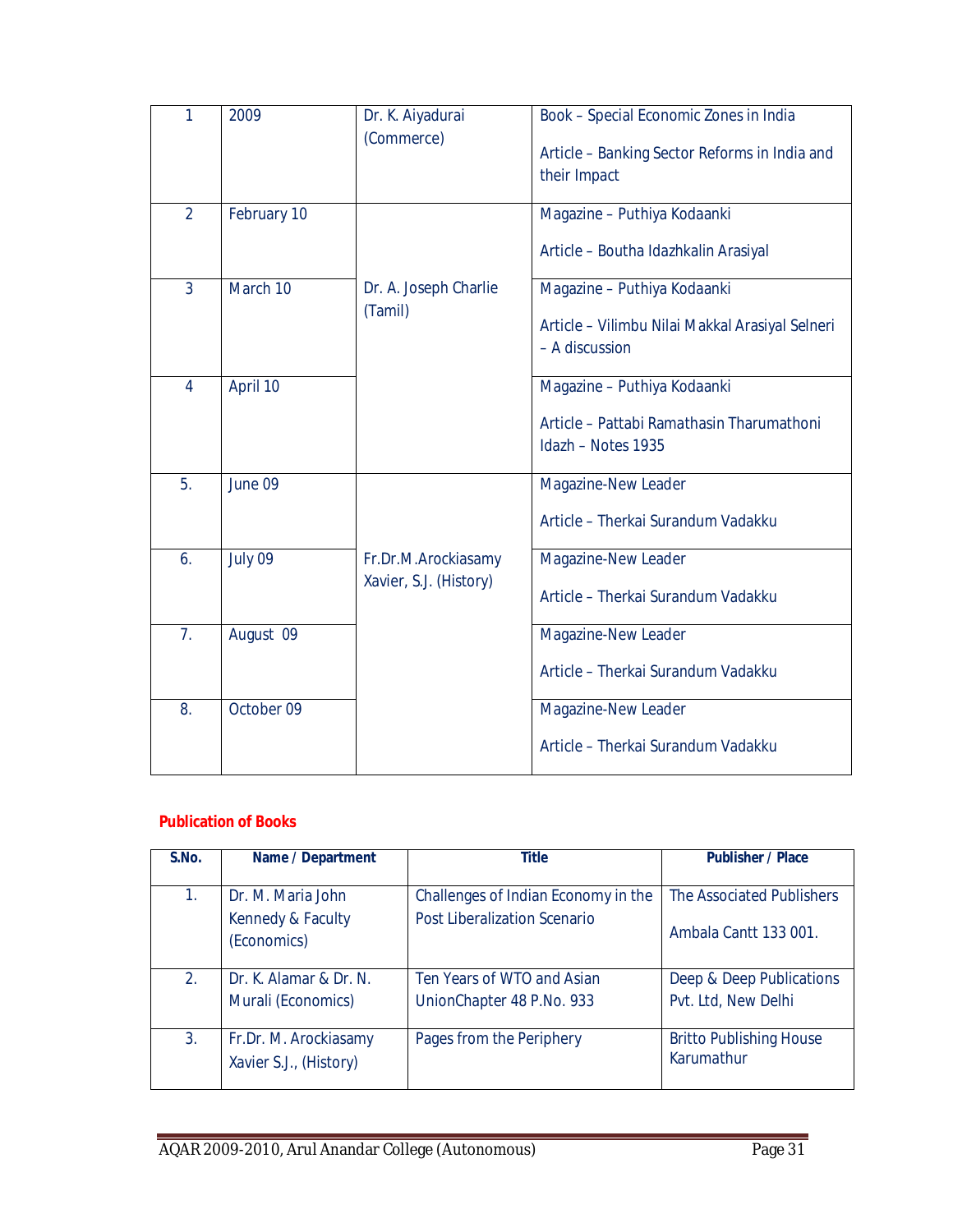| 4.  |                                                                 | <b>Global Financial Crisis And Its</b><br>Implications on Indian Economy                                                                                              | <b>Britto Publishing House</b><br>Karumathur  |
|-----|-----------------------------------------------------------------|-----------------------------------------------------------------------------------------------------------------------------------------------------------------------|-----------------------------------------------|
| 5.  | Dr. M. James Antony<br>(Economics)                              | <b>Issues in International Economics</b>                                                                                                                              | <b>Britto Publishing House</b>                |
|     |                                                                 | <b>Micro Finance and Rural</b>                                                                                                                                        | Karumathur                                    |
| 6.  |                                                                 | Development- A Critical Review                                                                                                                                        | <b>Abhijeet Publications</b><br>Delhi 110 094 |
| 7.  | Mr. P. Veerasamy<br>(English)                                   | Book - Critical Essays on<br><b>Contemporary British Fiction</b><br>Article - Domesticity in Anita<br>Brookner's Latecomers" in Critical<br>Essays, Page No. 69-79    | New Century Book House<br>(P) Ltd, Chennai    |
| 8.  | Dr. N. Murali & Dr. K.<br>Alamar (Economics)                    | <b>Global Financial Crisis and its</b><br>Implication on Indian<br>EconomyArticle-Financial crisis and<br>the future of capitalism: A lesson to<br>India, p.13        | <b>Britto Publishing House</b><br>Karumathur  |
| 9.  | Dr. M. John Kennedy<br>(Economics)                              | <b>Global Financial Crisis and its</b><br>Implication on Indian Economy<br>Article- Global Financial Crisis:<br>Causes, Impacts, Policy Responses<br>and Lessons p.22 | <b>Britto Publishing House</b><br>Karumathur  |
| 10. | Dr. A. P. Ramabai & Dr. K.<br>Vennila (Economics)               | <b>Global Financial Crisis and its</b><br>Implication on Indian Economy<br>Article- World Financial crisis and its<br>impact on Indian Financial Sector,<br>p.341     | <b>Britto Publishing House</b><br>Karumathur  |
| 11. | Dr. S. M. John Peter & Dr.<br>M. Joseph Selvaraj<br>(Economics) | <b>Global Financial Crisis and its</b><br>Implication on Indian Economy<br>Article-impact of Financial Crisis on<br>Non-farm Labourers, p.612                         | <b>Britto Publishing House</b><br>Karumathur  |
| 12. | Dr. I. Jeyaraj (Economics)                                      | <b>Global Financial Crisis and its</b><br>Implication on Indian Economy<br>Article-International Financial                                                            | <b>Britto Publishing House</b><br>Karumathur  |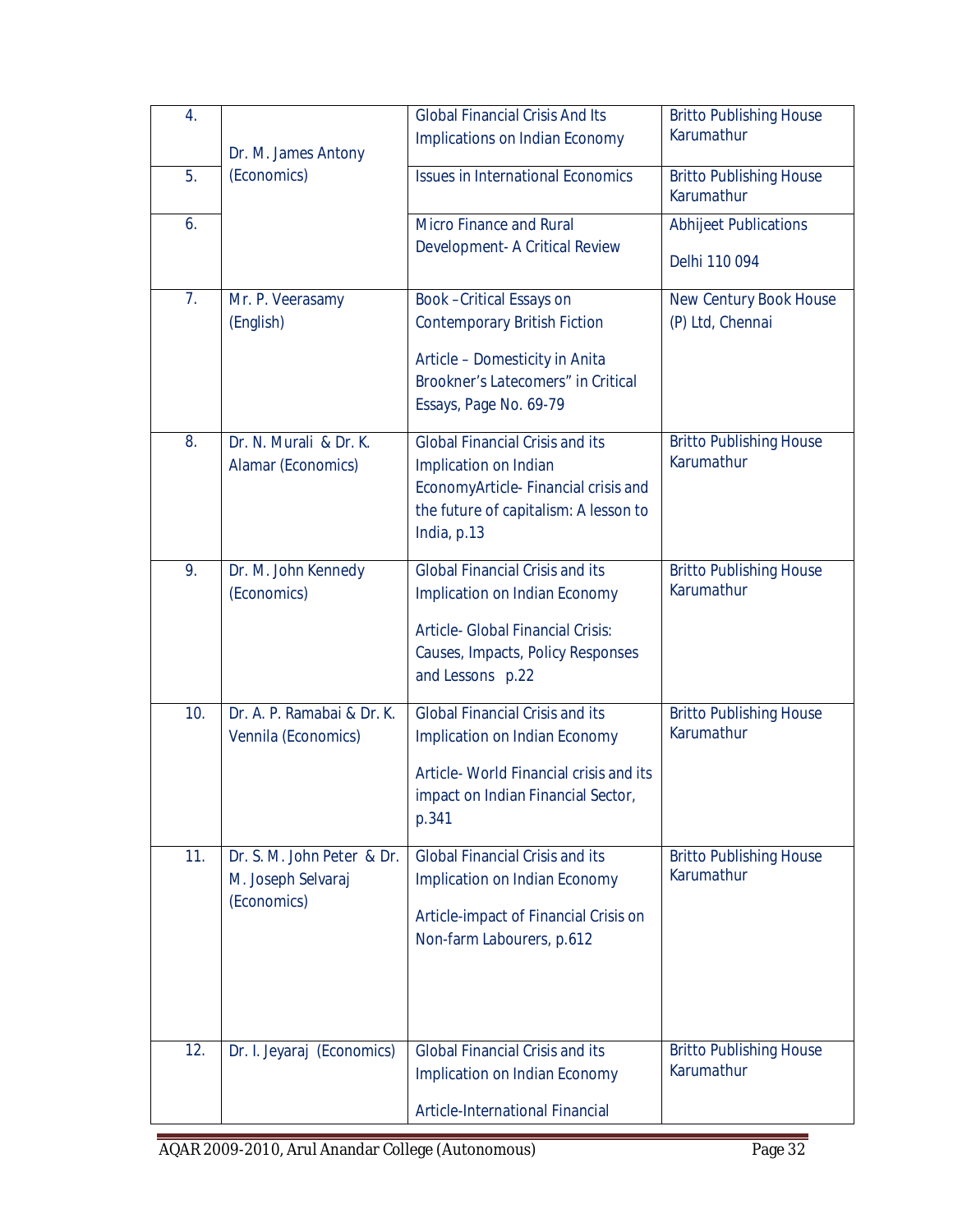|     |                                | Turmoil and its impact on Indian<br>Economy, p.723                                                         |                                                 |
|-----|--------------------------------|------------------------------------------------------------------------------------------------------------|-------------------------------------------------|
| 13. | Dr. K. Aiyadurai<br>(Commerce) | Book - Special Economic Zones in<br>India<br>Article - Banking Sector Reforms in<br>India and their Impact | <b>Serials Publications</b><br><b>New Delhi</b> |

# **Seminars Participated: International / National / Regional**

| S.No.            | <b>Date</b>                      | <b>Name</b>                                  | Seminar / Worskhop                                                                                                                                 |
|------------------|----------------------------------|----------------------------------------------|----------------------------------------------------------------------------------------------------------------------------------------------------|
| 1.               | 06.11.2009<br>to<br>08.11.2009   | Fr. Dr. G. Pushparaj S.J (RDS)               | International Seminar on DNA of Higher<br><b>Education Recalibrating Responsibility</b><br>Growth of Competitiveness at Loyola<br>College, Chennai |
| 2.               | 10.08.2009                       | Mr. N. Krishnamoorthy<br>(Chemistry)         | Regional Seminar on Computer Aided Drug<br>Design                                                                                                  |
| $\overline{3}$ . | 27.08.2009<br>&<br>28.08.2009    | Ms. S. Niraja P Rayan (MCA)                  | Training program "J2EE & Best Practices in<br><b>Application Development.</b>                                                                      |
| 4.               | 27.08.2009<br>$\&$<br>28.08.2009 | Mr. M. Saravanan (IT & M)                    | Training program "J2EE & Best Practices in<br><b>Application Development.</b>                                                                      |
| 5.               | 28.08.2009                       | Mr. L. Antonysamy (Commerce)                 | State Level Seminar on Corporate Social<br><b>Responsibility towards Ecology</b>                                                                   |
| 6.               | 10.09.2009<br>&<br>11.09.2009    | Ms. Q. Macarline Deepa Vaz<br>(English)      | National Seminar on Soft Skills<br><b>Competency Expectations and Reality</b>                                                                      |
| 7 <sub>1</sub>   | 24.09.2009                       | MR. S. Rayappan (Chemistry)                  | National Seminar on Modern trends in<br>Chemistry                                                                                                  |
| 8.               | 09.12.2009<br>$\&$<br>10.12.2009 | Ms. M. Virgin Arockia Mary<br>(Commerce-SFC) | National Conference on Data Mining and<br>its Applications                                                                                         |
| 9.               | 15.12.2009                       | Mr. J. Xavier Adaikalaraj<br>(Mathematics)   | Seminar on Youth Empowerment                                                                                                                       |
| 10.              | 09.12.2009                       | Mr. R. Kadher Farook                         | National Conference on Data Mining and                                                                                                             |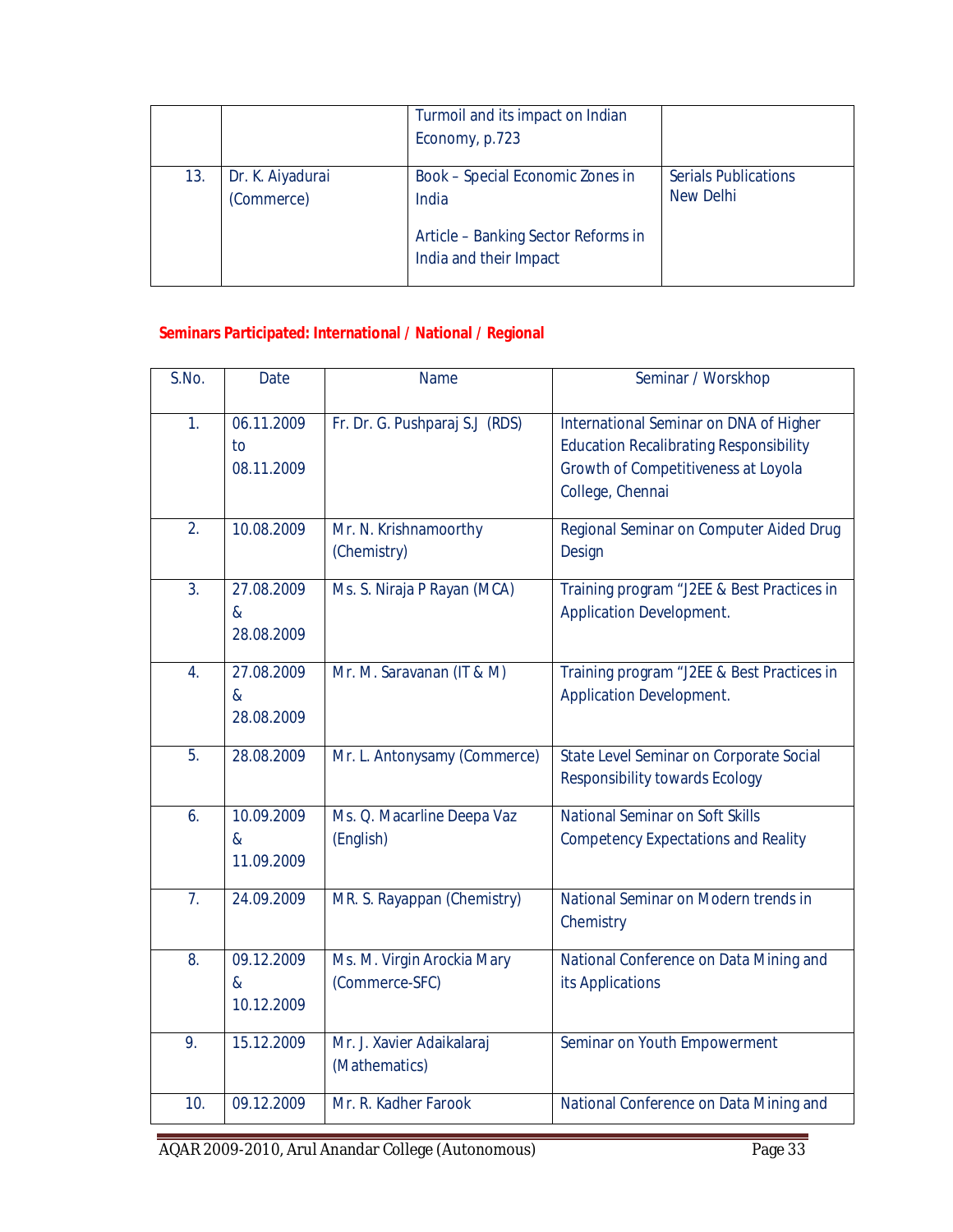|     | $\boldsymbol{\&}$<br>10.12.2009               | (Commerce-SFC)                               | its Applications                                                                                       |
|-----|-----------------------------------------------|----------------------------------------------|--------------------------------------------------------------------------------------------------------|
| 11. | 14.01.2010<br>to<br>16.01.2010                | Dr. M. A. Jothirajan (Physics)               | National Camp on Annular Solar Eclipse<br>Observation                                                  |
| 12. | 23.01.2010                                    | Ms. M. Virgin Arockia Mary<br>(Commerce-SFC) | State Level Seminar on Trends in Advanced<br><b>Computing Technology</b>                               |
| 13. | 23.01.2010                                    | Mr. R. Kadher Farook<br>(Commerce-SFC)       | State Level Seminar on Trends in Advanced<br><b>Computing Technology</b>                               |
| 14. | 28.01.2010<br>to<br>12.02.2010                | Ms. Mona Visalakshi<br>(MCA)                 | Intensive training program in Information<br><b>Technology and Management at</b><br>Trivandrum, Kerala |
| 15. | 11.02.2010<br>$\boldsymbol{\&}$<br>12.02.2010 | Ms. M. Virgin Arockia Mary<br>(Commerce-SFC) | National Seminar on Religious Pluralism<br>and Higher Education                                        |
| 16. | 11.02.2010<br>$\boldsymbol{\&}$<br>12.02.2010 | Ms. Rajeshwari (Commerce-SFC)                | National Seminar on Religious Pluralism<br>and Higher Education                                        |
| 17. | 26.02.2010<br>$\boldsymbol{\&}$<br>27.02.2010 | Ms. B. Kathereen (Chemistry)                 | National Seminar on Modern Trends in<br><b>Chemistry MTC-13</b>                                        |
| 18. | 12.03.2010                                    | Ms. M. Virgin Arockia Mary<br>(Commerce-SFC) | State Level Technical Workshop on<br><b>Software Testing</b>                                           |
| 19. | 12.03.2010                                    | Mr. R. Kadher Farook<br>(Commerce-SFC)       | State Level Technical Workshop on<br><b>Software Testing</b>                                           |
| 20. | 12.03.2010                                    | Mr. M. Saravanan (IT & M)                    | State Level Workshop on Software Testing                                                               |
| 21. | 12.03.2010                                    | Ms. J. Amutha (IT & M)                       | State Level Workshop on Software Testing                                                               |

# **Resource Person / Guest Lecturer**

| Mo. | Date | Name<br>______ | <b>Participated</b> |
|-----|------|----------------|---------------------|
|     |      |                |                     |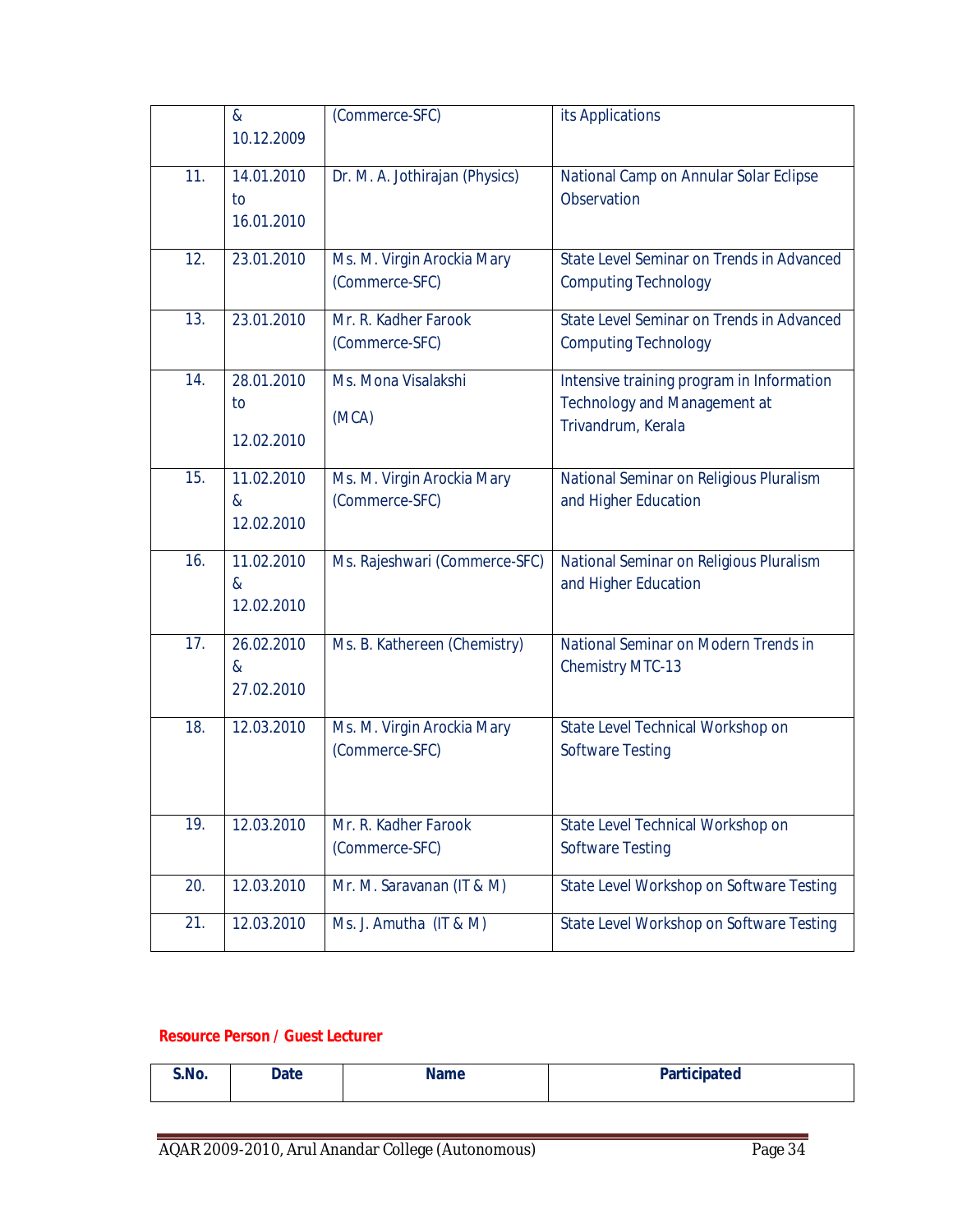| 1.  | 15.06.2009                  | Dr.M. John Joseph (RDS)                    | Resource Person in the Re-accreditation<br>Orientation Seminar at Providence College<br>for Women, Coonoor                                                                          |
|-----|-----------------------------|--------------------------------------------|-------------------------------------------------------------------------------------------------------------------------------------------------------------------------------------|
| 2.  | 26.06.2009                  | Dr. K. Alamar (Economics)                  | Guest Lecture on "Communication Skills"<br>for the Tamil RYLA (Rotary Youth Leadership<br>Awards) at Rotary Club of Kodaikanal                                                      |
| 3.  | 03.07.2009 &<br>04.07.2009  | Dr. M. Solomon Bernard<br>Shaw (History)   | Resource Person in the Orientation for<br>School Teachers at St. Francis Xavier's Hr.<br>Sec. School, Tuticorin and at St. Mary's Hr.<br>Sec. School, Madurai                       |
| 4.  | 06.07.2009                  | Dr. R. Antony Paul<br>Gnanasekar (History) | Professional Guidance to a group of<br>students from Namur University, Belgium                                                                                                      |
| 5.  | 10.07.2009                  | Dr. K. Alamar (Economics)                  | Resource Person in the Panel discussion on<br>Union Budget 2009-10 at Madura College,<br>Madurai                                                                                    |
| 6.  | 11.07.2009                  | Dr. M. John Joseph (RDS)                   | Resource Person in the Course on Advanced<br>Research methodology & SPSS at Rajagiri<br>College of Social Sciences, Kalamassery<br>Kerala                                           |
| 7.  | 14.07.2009                  | Dr. A. Shanmugaraju<br>(Physics)           | Guest Lecture on "International Year of<br>Astronomy and the Invisible Sun" in the<br>Seminar on "Myths and Realities of Solar<br>Eclipse" at Arul Anandar College                  |
| 8.  | 17.07.2009 &<br>18.07.2009  | Mr. T. Salai Parkunan<br>(Mathematics)     | Guest Lecture on Teaching methods in<br>Science in the Orientation Programme for<br>Newly Appointed Management & Self -<br><b>Financed Staff Members of Arul Anandar</b><br>College |
| 9.  | 17.07.2009 &<br>18.07.2009  | Mr. N. Krishnamoorthy<br>(Chemistry)       | Resource Person in the Orientation<br>Programme for the Newly appointed<br>Management & Self - Financed Course for<br><b>Staff members</b>                                          |
| 10. | 21.07.2010 to<br>23.07.2010 | Dr.M.A.Jothirajan<br>(Physics)             | District Team Coordinator in the National<br>Observation Camp for Total Solar Eclipse-<br>2009 at Bhopal                                                                            |
| 11. | 24.07.2009 &<br>25.07.2009  | Dr. K. Alamar (Economics)                  | Guest Lecture on Globalisation and Labour<br>- An Indian Experience in the National<br>Level Seminar on Globalisation in the                                                        |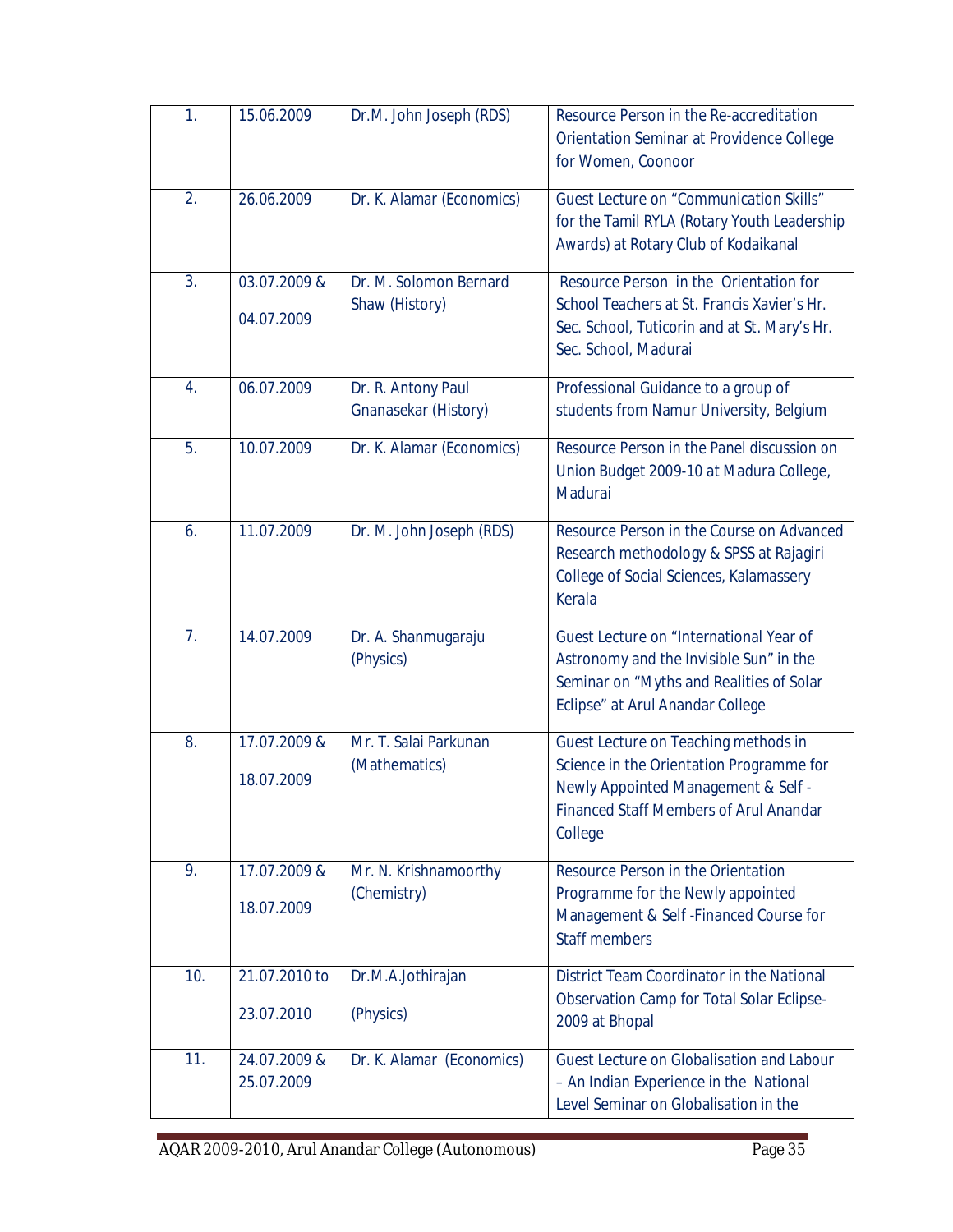|     |                            |                                              | present scenario at Women's Christian<br>College, Nagercoil                                                                             |
|-----|----------------------------|----------------------------------------------|-----------------------------------------------------------------------------------------------------------------------------------------|
| 12. | 30.07.2009                 | Dr. M. Lellis Thivagar<br>(Mathematics)      | Guest Lecture on Orientation of life through<br>Mathematics at Nadar Saraswathi College,<br><b>Theni</b>                                |
| 13. | 29.08.2009                 | Dr. R. Antony Paul<br>Gnanasekar (History)   | Quiz master of Knowledge Hunt at Fatima<br>college, Madurai                                                                             |
| 14. | 31.08.2009                 | Fr. Dr. Vincent Sekhar, S.J.<br>(Philosophy) | Panel member in the National Seminar on<br>"Quality Enhancement Strategy - Towards<br>Excellence" at Yadava College, Madurai            |
| 15. | 14.09.2009                 | Dr. M. Santhanam (Tamil)                     | Resource person for Launch of Gundar<br>Basins in Madurai Symposium 2009                                                                |
| 16. | 17.09.2009 &<br>18.09.2009 | Dr. M. John Joseph (RDS)                     | Member of Evaluation Team, UNDP<br>Meeting at Hyderabad                                                                                 |
| 17. | 01.10.2009                 | Dr. A. Shanmugaraju<br>(Physics)             | Guest Lecture on Expanding Universe and<br>Race to Space at Thiagarajar College,<br>Madurai                                             |
| 18. | 01.10.2009                 | Mr. S. Franklin (Physical<br>Education)      | Guest Lecture on the Importance of<br><b>Vegetarian Diet</b>                                                                            |
| 19. | 04.10.2009                 | Dr. K. Alamar (Economics)                    | Resource person in the Refresher Course in<br><b>Business Studies - UGC Academic Staff</b><br>College, Bharathidasan University, Trichy |
| 20. | 07.10.2009                 | Dr. K. Alamar (Economics)                    | Guest Lecture on "Econometric Models" at<br>Ayya Nadar Janaki Ammal College, Sivakasi                                                   |
| 21. | 12.01.2010                 | Dr. R. Antony Paul<br>Gnanasekar (History)   | Chair Person in the UGC Sponsored National<br>Seminar on Ethics and Praxis for<br>Democracy, Arul Anandar College                       |
| 22. | 13.01.2010                 | Dr. K. Alamar (Economics)                    | Guest Lecture on Indian Economy during<br>the Post-Independence Period at Lady<br>Doak College, Madurai                                 |
| 23. | 14.01.2010                 | Dr.M.A.Jothirajan (Physics)                  | Tamil Nadu State Co-Ordinator in the<br>National Camp on Annular Solar Eclipse<br>Observation at Kanyakumari                            |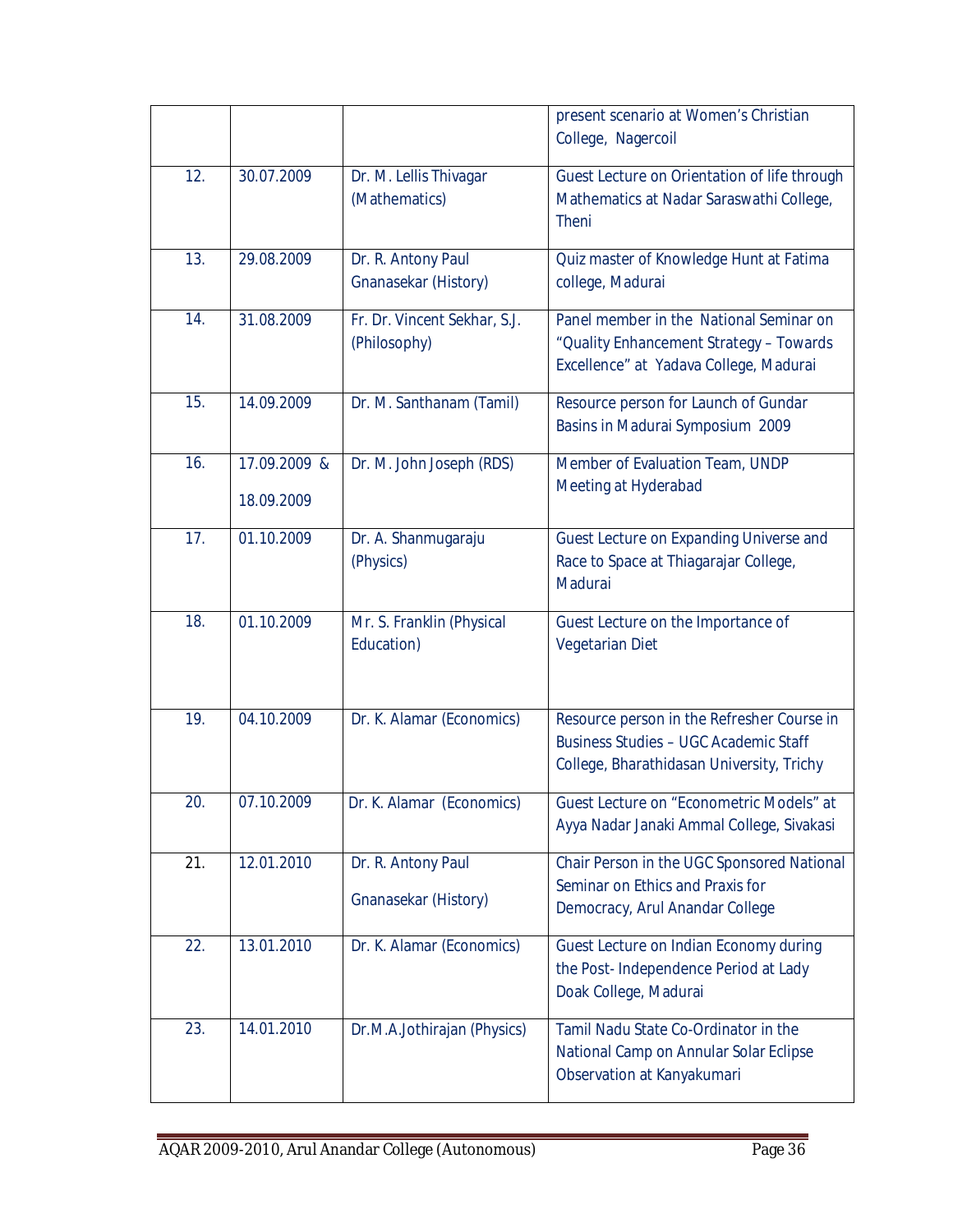| 24. | 22.01.2010                 | Dr. K. Alamar (Economics)               | Chairperson for Paper presentation in the<br>International Conference on Global<br>Recession and its Impact at Fatima College,<br>Madurai                                                |
|-----|----------------------------|-----------------------------------------|------------------------------------------------------------------------------------------------------------------------------------------------------------------------------------------|
| 25. | 28.01.2010                 | Dr. A. Shanmugaraju<br>(Physics)        | Guest Lecture on Recent Trends in<br>Astrophysics at School of Physics, MKU                                                                                                              |
| 26. | 28.01.2010 &<br>29.01.2010 | Dr. K. Alamar (Economics)               | Resource Person for UGC Sponsored<br>National Conference - Global Financing and<br>its implications on Indian Economy<br>Financial Crisis at Arul Anandar College,<br>Madurai            |
| 27. | 28.01.2010                 | Dr. I. Kulandaisamy (Physics)           | Guest Lecture on Save to be Saved at Sri.<br>Meenakshi Government College for<br>Women, Madurai                                                                                          |
| 28. | 29.01.2010                 | Dr. K. Aiyadurai (Commerce)             | Chairperson in the National Seminar on<br>Opportunities and Challenges for Women in<br>Business at Fatima College, Madurai.                                                              |
| 29. | 05.02.2010 &<br>06.02.2010 | Dr. M. Lellis Thivagar<br>(Mathematics) | <b>Guest Lecture on Quotient Mappings</b><br>associated with g" closed sets in the<br><b>International Conference on Mathematics</b><br>and Computer Science, Loyola College,<br>Chennai |
| 30. | 05.02.2010 &<br>06.02.2010 | Dr. M. Lellis Thivagar<br>(Mathematics) | Chairperson in the National Conference on<br>Mathematics and Computer Science, Loyola<br>College, Chennai 34                                                                             |
| 31. | 10.02.2010                 | Dr. K. Aiyadurai<br>(Commerce)          | Chairperson in the National Seminar on<br>Empowerment of Women through Self Help<br>Groups at RVS College of Arts and Science,<br>Coimbatore                                             |
| 32. | 11.02.2010                 | Dr. A. Shanmugaraju<br>(Physics)        | Guest Lecture on Multi Wavelength<br>Astronomy at Ayya Nadar Janaki Ammal<br>College, Sivakasi                                                                                           |
| 33. | 11.02.2010                 | Mr. S. Arun Prasad (RDS)                | Guest Lecture on Leadership at SVN college,<br>Madurai                                                                                                                                   |
| 34. | 16.02.2010                 | Dr. Lellis Thivagar<br>(Mathematics)    | Guest lecture on Weaker form of<br>Bitopological Mapping in the Seminar on<br>Recent Trends in Modern Topology at V.V.                                                                   |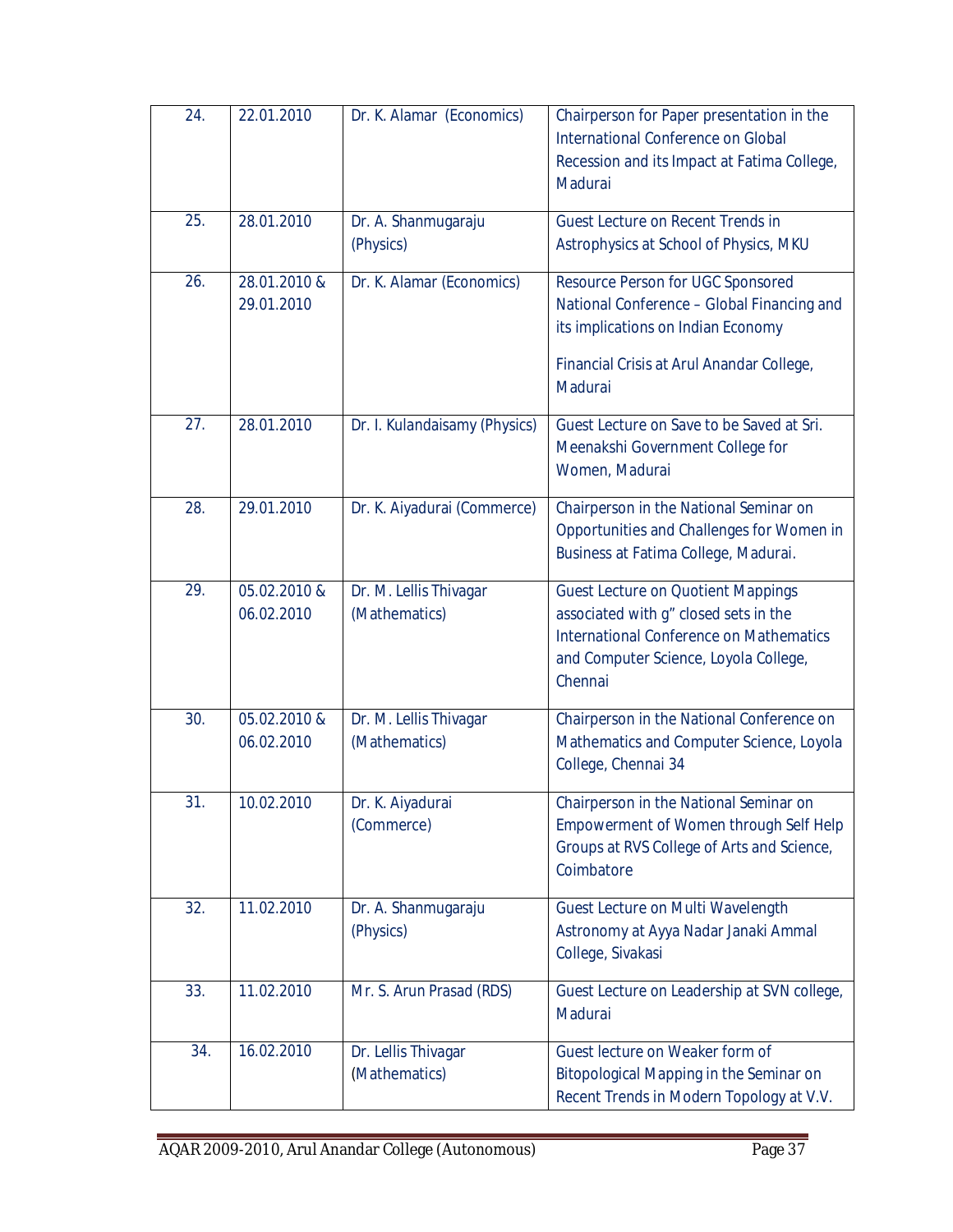|     |                             |                                        | Vanniaperumal College for Women,<br>Virudhunagar                                                           |
|-----|-----------------------------|----------------------------------------|------------------------------------------------------------------------------------------------------------|
| 35. | 17.02.2010                  | Dr. K. Alamar (Economics)              | Guest Lecture on Historical Materialism at<br>SVN College, Madurai                                         |
| 36. | 22.02.2010                  | Dr. M. Santhanam (Tamil)               | Keynote Address in the 61st year Pulavar<br>Vizha at Thiyagarajar College, Madurai                         |
| 37. | 10.03.2010 to<br>12.03.2010 | Dr. K. Alamar (Economics)              | Guest Lecture on Joy of Economics making<br>sense out of Life at Arul Anandar College                      |
| 38. | 25.03.2010 &<br>26.03.2010  | Dr. M. John Joseph (RDS)               | Guest Lecture on Research Methodology at<br>UGC Academic Staff College, University of<br>Kerala            |
| 39. | 27.03.2010                  | Mr. T. Salai Parkunan<br>(Mathematics) | Resource person in the IQAC National<br>Seminar at Dr. MGR Janaki College of Arts &<br>Science, Chennai    |
| 40. | 29.03.2010                  | Dr. A. Shanmugaraju<br>(Physics)       | Guest Lecture on Astronomy at The<br>Standard Fireworks Rajaratnam College for<br>Women, Sivakasi          |
| 41. | 06.05.2010                  | Mr. M. A. Jothirajan<br>(Physics)      | Reviewer for Chemcomm.<br>Manuscript - Green Synthesis and Potential<br><b>Application of Low-Toxic Mn</b> |

# **Examinership**

| S.No.            | Date       | <b>Name</b>                   | Venue                                            |
|------------------|------------|-------------------------------|--------------------------------------------------|
| 1.               | 19.06.2009 | Dr. K. Aiyadurai              | External Examiner for Ph.D Viva                  |
|                  |            | (Commerce)                    | at Erode Arts College, Erode                     |
| 2.               | 14.07.2009 | Prof. J S A Casimir Raj (RDS) | Evaluation of M. Phil Dissertation and Viva Voce |
|                  |            |                               | Examiner at Bharathidasan University             |
| 3.               | 21.07.2009 | Prof. J. S. A. Casimir Raj    | External Examiner for M.Phil Viva-Voce at        |
|                  |            | (RDS)                         | <b>Bharathidasan University</b>                  |
|                  |            |                               |                                                  |
| $\overline{4}$ . | 29.10.2009 | Dr. A Thomas William (RDS)    | External Examiner for M.Phil Viva-Voce at        |
|                  |            |                               | Madurai Institute of Social Sciences, Madurai    |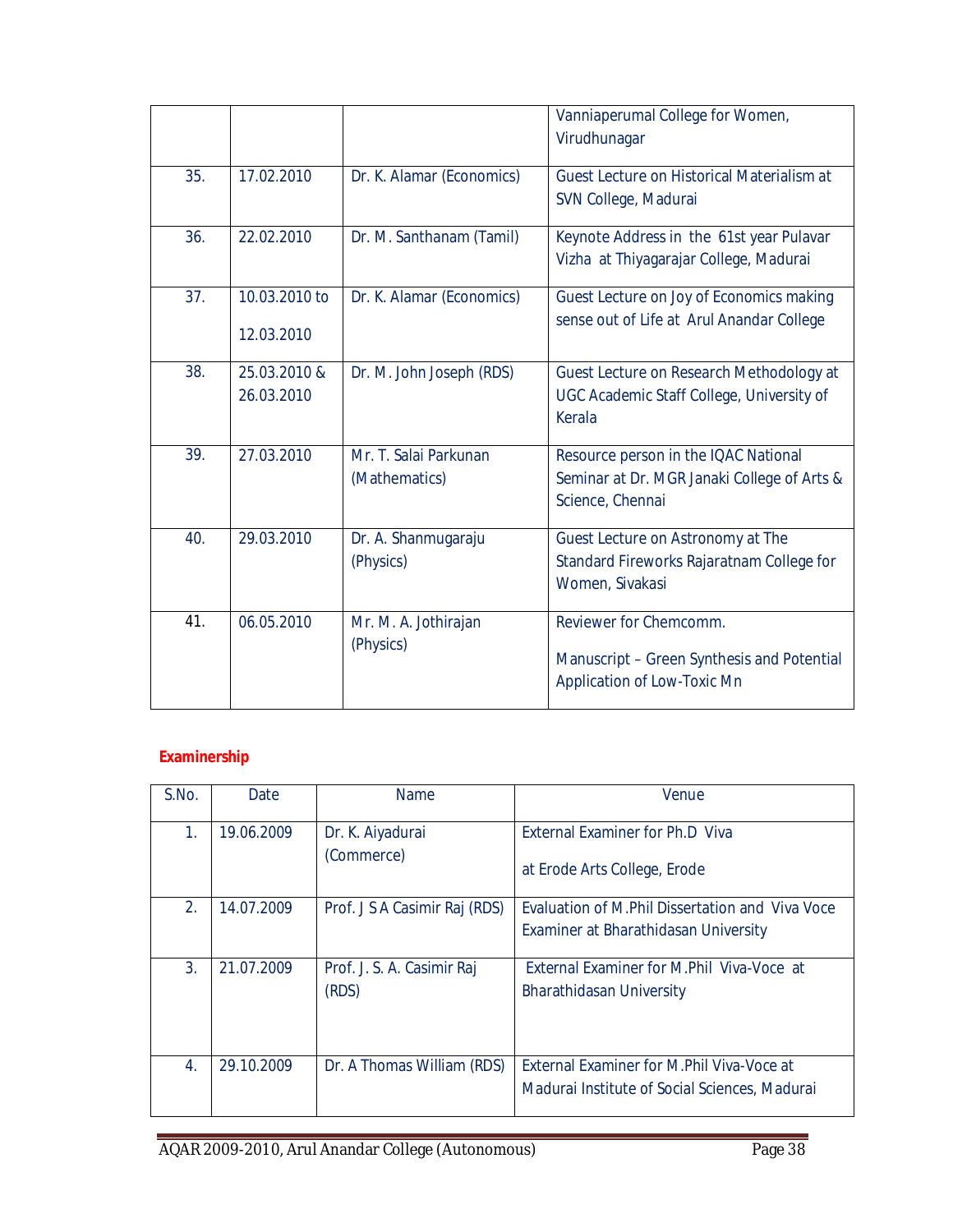| 5.             | 03.03.2010   | Dr. Lellis Thivagar<br>(Mathematics)     | Question Scrutiny Board (UG/PG) Thiruvalluvar<br>University, Vellore                                 |
|----------------|--------------|------------------------------------------|------------------------------------------------------------------------------------------------------|
| 6.             | 05.03.2010   | Mrs. M. Jeyanthi<br>(Philosophy)         | Examiner for Central Valuation, TNOU                                                                 |
| 7 <sub>1</sub> | 26.03.2010   | Dr. M. John Kennedy<br>(Economics)       | Question Scrutiny Board, Alagappa University                                                         |
| 8.             | 26.03.2010   | Dr. S. Michael John Peter<br>(Economics) | Question Scrutiny Board, Alagappa University                                                         |
| 9.             | 31.03.2010 & | Mr. T. Salai Parkunan                    | <b>External Examiner for Practicals at Pasumpon</b>                                                  |
|                | 01.04.2010   | (Mathematics)                            | Muthuramalinga Thevar College, Usilampatti                                                           |
| 10.            | 06.04.2010   | Dr. M. John Joseph (RDS)                 | External Expert for Ph.D Doctoral Committee at<br><b>Gandhigram Rural University</b>                 |
| 11.            | 07.04.2010   | Dr. K.S. Joseph Wilson<br>(Physics)      | External Examiner for Ph.D Viva at<br>Thiruvananthapuram University                                  |
| 12.            | 10.04.2010   | Dr. K.S. Joseph Wilson<br>(Physics)      | External Examiner for M.Sc. Project Viva at<br>Jayaraj Annapackiam College for Women,<br>Periyakulam |

# **Member of Board of Studies in other Colleges**

| S.No.          | <b>Date</b> | <b>Name</b>                                      | College                                           |
|----------------|-------------|--------------------------------------------------|---------------------------------------------------|
| 1              | 24.07.2009  | Mr. Solomon Bernard Shaw<br>(History)            | Sri Parasakthi College for Women, Courtallam      |
| $\overline{2}$ | 27.11.2009  | Fr. Dr. M. Arockiasamy Xavier,<br>S.J. (History) | JA College, Periyakulam                           |
| 3              | 04.03.2010  | Dr. N. Murali (Economics)                        | ANJAC College, Sivakasi                           |
| 4              | 08.04.2010  | Dr. S. Michael John Peter<br>(Economics)         | The Madura College, Madurai                       |
| 5              | 23.09.2009  | Dr. M. Lellis Thivagar<br>(Mathematics)          | Sri. Parasakthi College for Women, Courtallam     |
| 6              | 03.04.2010  | Mr. T. Salai Parkunan<br>(Mathematics)           | Arulmigu Palaniandavar Women's College,<br>Palani |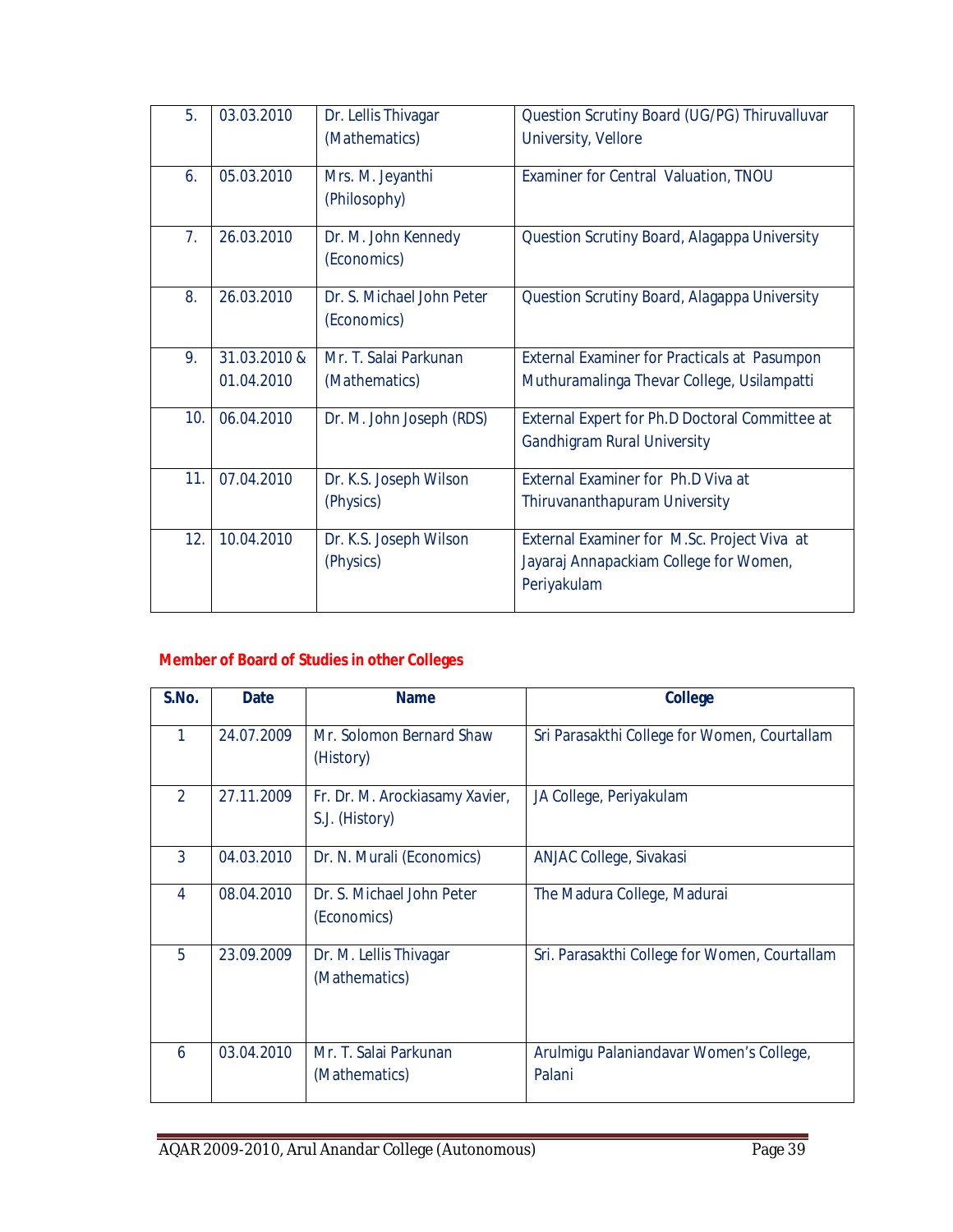| 12.10.2009 | Dr. R. Antony Paul Gnanasekar<br>(History) | SN College, Madurai        |
|------------|--------------------------------------------|----------------------------|
| 10.10.2009 | Mr. S. Franklin (Physical<br>Education)    | Lady Doak College, Madurai |

#### **Member of other Academic Bodies**

| S.No.          | <b>Date</b>                    | <b>Faculty name</b>                            | <b>Member</b>                                                                                                       |
|----------------|--------------------------------|------------------------------------------------|---------------------------------------------------------------------------------------------------------------------|
| 1 <sub>1</sub> | 16.06.2009                     | Fr.Dr.M. Arockiasamy Xavier<br>S.J (History)   | Executive Member for South Indian Congress,<br>Madurai                                                              |
| 2.             | 08.09.2009                     | Dr. K S Joseph Wilson (Physics)                | Board of Adjudicators - University of Kerala                                                                        |
| 3 <sub>1</sub> | 06.11.2009                     | Fr. Dr. M. Arockiasamy Xavier<br>S.J (History) | Ph.D Guidance Committee for Ms. Alexandra de<br>Heering, Namur University, Belgium                                  |
| 4.             | 18.02.2010                     | Dr. K S Joseph Wilson (Physics)                | Ph.D Guideship approved by Manonmaniam<br><b>Sundaranar University</b>                                              |
| 5.             | 26.02.2010                     | Mr. T Salai Parkunan<br>(Mathematics)          | Member of Inspection Team for NAAC visit<br>preparation at Yadava College, Madurai                                  |
| 6.             | 25.03.2010<br>to<br>26.03.2010 | Fr. Dr. G. Pushparaj S.J.<br>Principal         | NAAC Peer Team Member for KLE Society's<br>Gudleppa Hallikeri Arts Science & Commerce<br>College, Haveri, Karnakata |
| 7.             | 26.03.2010                     | Dr. M. John Kennedy<br>(Economics)             | Question Scrutiny Board, Alagappa University,<br>Karaikudi                                                          |
| 8.             | 26.03.2010                     | Dr. S. Michael John Peter<br>(Economics)       | Question Scrutiny Board, Alagappa University,<br>Karaikudi                                                          |